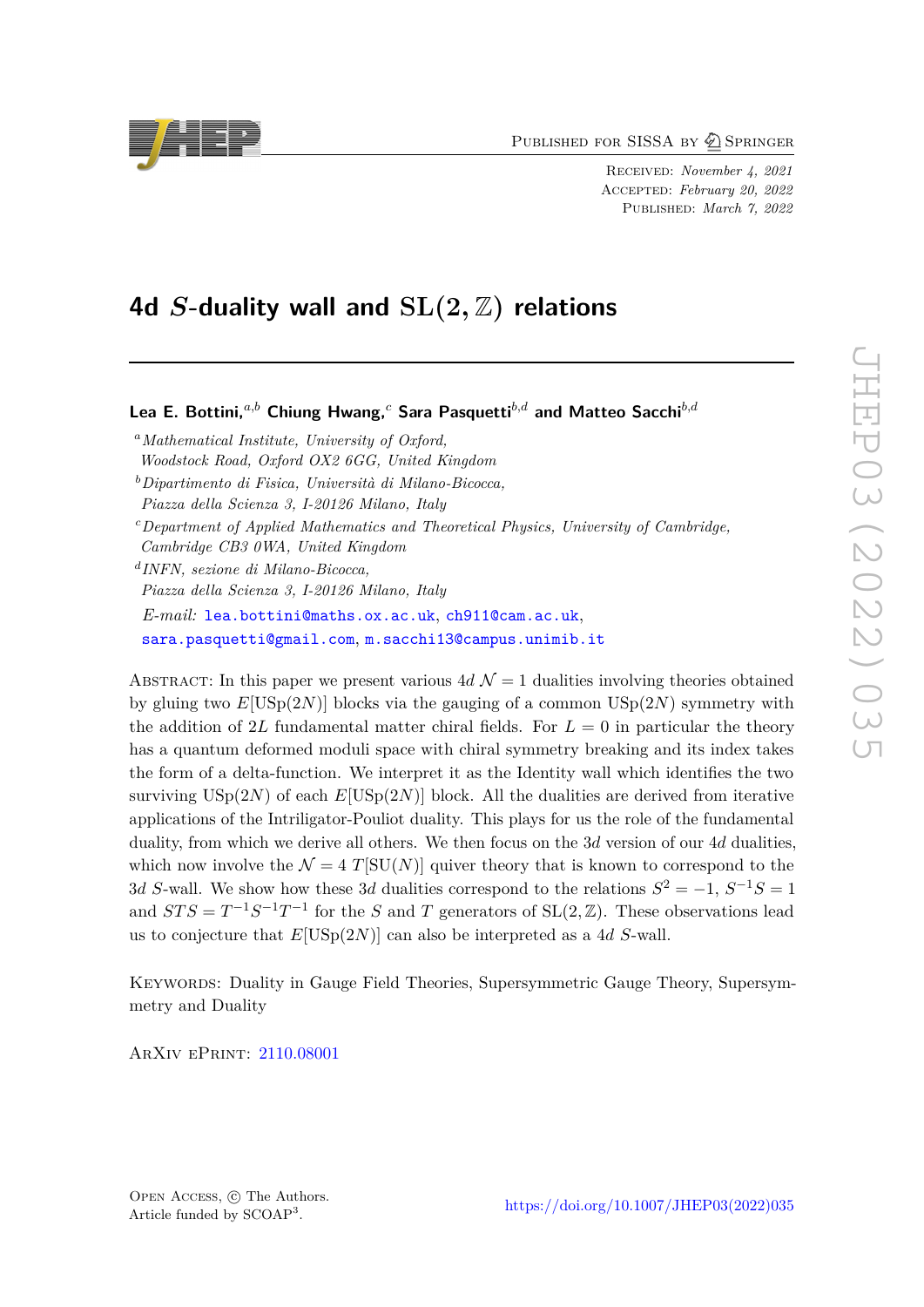# **Contents**

| Introduction<br>1 |                                                                  |          |  |
|-------------------|------------------------------------------------------------------|----------|--|
| $\boldsymbol{2}$  | A review of the $E[USp(2N)]$ and $FE[USp(2N)]$ theories          | $\bf{3}$ |  |
| 3                 | Gluing S-walls without matter: the Identity wall                 | 8        |  |
|                   | Gluing $E[USp(2N)]$ theories: the delta-function property<br>3.1 | 8        |  |
|                   | Proof strategy and interpretation<br>$3.2\,$                     | 10       |  |
|                   | Explicit computation for $N=1$<br>3.2.1                          | 12       |  |
|                   | Explicit computation for $N=2$<br>3.2.2                          | 13       |  |
|                   | Non-Lagrangian gluings of $FE[USp(2N)]$ blocks<br>3.3            | 14       |  |
|                   | 3.4<br>The 4d S-wall and Identity wall                           | 17       |  |
|                   | The asymmetric S-wall<br>3.5                                     | 18       |  |
|                   | Gluing asymmetric $S$ -walls<br>3.6                              | 20       |  |
| $\overline{4}$    | Gluing S-walls with matter                                       |          |  |
|                   | Gluing with two fundamental chirals<br>4.1                       | 21       |  |
|                   | 4.2<br>Gluing with 2L fundamental chirals for $L > 1$            | 27       |  |
| 5 <sup>5</sup>    | 3d dualities and $SL(2, \mathbb{Z})$ relations                   | 30       |  |
|                   | Gluing $3d$ S-walls and Identity walls<br>5.1                    | 30       |  |
|                   | Braid duality and the $STS=T^{-1}S^{-1}T^{-1}$ relation<br>5.2   | 38       |  |
| 6                 | Conclusions                                                      | 44       |  |
|                   | A Supersymmetric partition functions conventions                 | 45       |  |
|                   | A.1 $\mathbb{S}^3_b$ partition function                          | 45       |  |
|                   | A.2 $\mathbb{S}^3 \times \mathbb{S}^1$ partition function        | 46       |  |
|                   | <b>B</b> The Intriligator-Pouliot duality                        | 49       |  |
|                   | C The iterative proof of $(3.2)$ for arbitrary N                 | 49       |  |

# <span id="page-1-0"></span>**1 Introduction**

Recently the  $E_{\rho}^{\sigma}[\text{USp}(2N)]$  family of  $4d \mathcal{N}=1$  quiver theories labelled by  $\rho$  and  $\sigma$  partitions of *N* have been introduced [\[1\]](#page-53-0). Upon circle compactification to 3*d* and suitable real mass deformations, these theories flow to the 3*d*  $T_{\rho}^{\sigma}[\text{SU}(N)]$  family of linear  $\mathcal{N}=4$  quivers introduced in [\[2\]](#page-53-1). The  $E_{\rho}^{\sigma}[\text{USp}(2N)]$  theories, like their 3*d* counterparts, enjoy a mirror duality which relates pairs of theories with swapped partitions  $\rho$  and  $\sigma$ .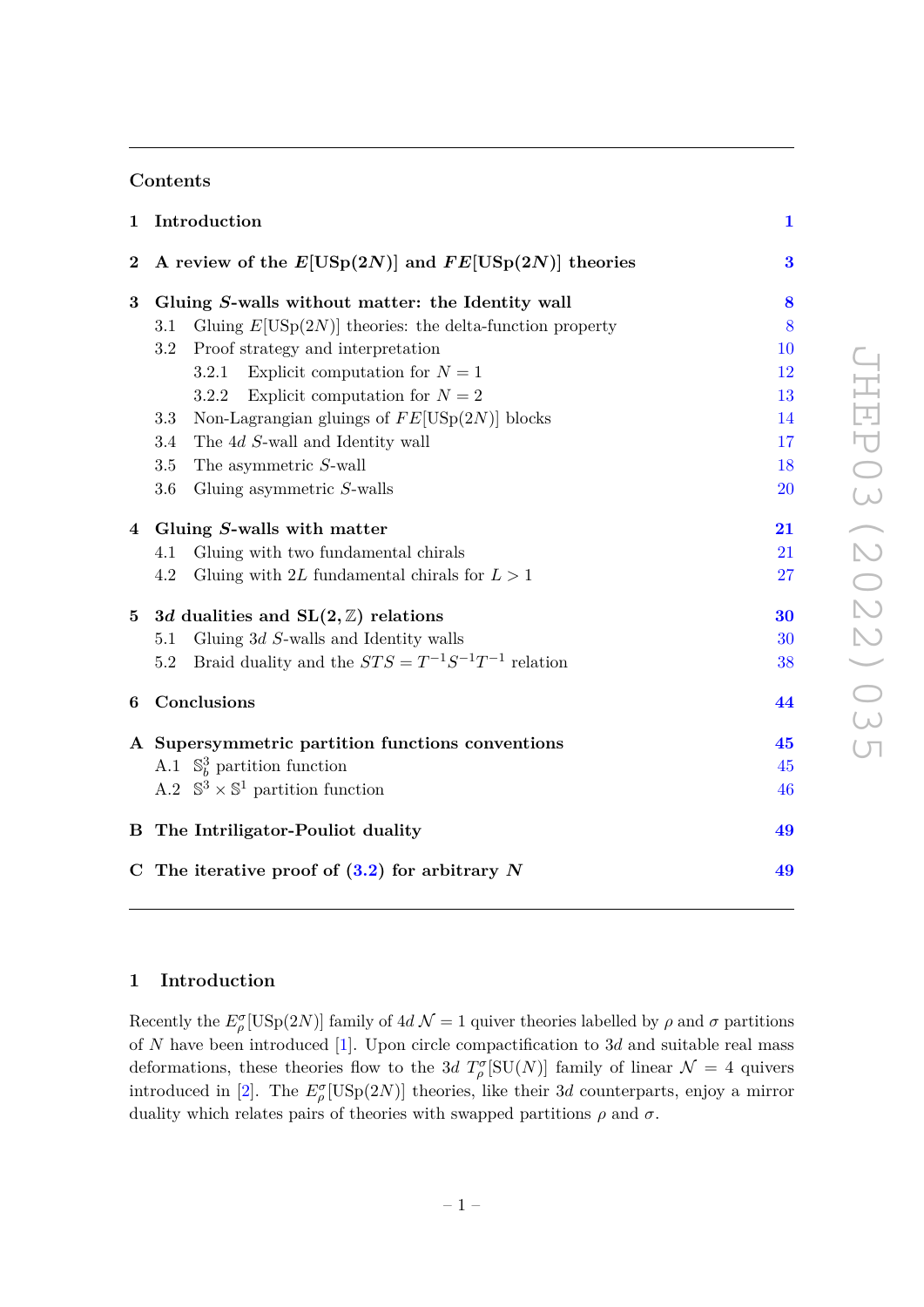The  $T_{\rho}^{\sigma}$ [SU(*N*)] theories can be realised on Hanany-Witten brane set-ups with D3branes suspended between NS5 and D5-branes [\[3\]](#page-53-2). They can also be defined as the theories at the end of an renormalization group (RG) flow triggered by nilpotent vacuum expectation values (VEVs), labelled by  $\rho$  and  $\sigma$ , for the Higgs and Coulomb moment maps of the *T*[SU(*N*)] theory. The  $E_{\rho}^{\sigma}$ [USp(2*N*)] theories were analogously defined by turning on VEVs, labelled by  $\rho$  and  $\sigma$ , for the moment map operators of the  $E[USp(2N)]$  theory introduced in [\[4\]](#page-53-3). The  $E[USp(2N)]$  theory has a non-abelian global symmetry group consisting of a manifest  $\text{USp}(N)_x$  and an emergent  $\text{USp}(N)_y$  factor which are swapped by the action of mirror symmetry, and reduces to the  $3d T[\text{SU}(N)]$  theory, which analogously has a manifest  $SU(N)_x$  and an emergent  $SU(N)_y$  acting respectively on the Higgs and Coulomb branches which are swapped by mirror symmetry  $[5]$ .

Therefore 3*d* mirror dualities belong to the very large family of 3*d* dualities which can be derived starting from  $4d \mathcal{N} = 1$  dualities, performing  $\mathbb{S}^1$  compactifications to 3*d* and turning on various deformations as discussed in [\[6,](#page-54-0) [7\]](#page-54-1).

It is then natural to wonder whether other known results for 3*d* theories have a 4*d* counterpart. For example,  $T[SU(N)]$  was identified with the *S*-duality wall [\[2\]](#page-53-1), implementing the action of the *S* element of SL(2*,* Z) and interpolating between two copies of the 4*d*  $\mathcal{N} = 4$  SU(*N*) SYM with coupling  $\tau$  and  $-\frac{1}{\tau}$  $\frac{1}{\tau}$ . The *T*[SU(*N*)] theory is then expected to satisfy various relations inherited from the properties of the  $SL(2, \mathbb{Z})$  generators *S* and *T* (the latter corresponding in field theory to the insertion of a Chern-Simon (CS) coupling):  $S^2 = -1, S^{-1}S = 1$  and  $STS = T^{-1}S^{-1}T^{-1}$ . These relations have been tested using the S<sup>3</sup> partition function of the  $T[SU(N)]$  theory  $[8-11]$  $[8-11]$ . Here will focus on whether such relations have a field theory interpretation as genuine dualities involving the *T*[SU(*N*)] theory, rather than just as matrix model identities, and whether such dualities hold for the 4*d* counterpart  $E[USp(2N)]$  as well.

To answer these questions we analyse the quiver theories obtained by gluing two copies of the *E*[USp(2*N*)] theory, gauging a common USp(2*N*) symmetry group and inserting some chiral fields.

We first consider the case in which we gauge together two *E*[USp(2*N*)] theories without extra chirals and we shall denote the resulting theory by  $\mathcal{T}_q$ . We interpret the resulting object as an Identity operator identifiying the two remaining USp(2*N*) global symmetries. Indeed we show that the index of the glued theories is proportional to a Dirac *δ*-function which identifies the fugacities of the two remaining  $USp(2N)$  factors. As we will see the physics behind this behaviour is a chiral symmetry breaking pattern, closely related to the familiar one of the  $SU(2)$  theory with 2 flavors  $[12]$  which indeed was shown to have an index proportional to a  $\delta$ -function with support at points where chiral symmetry breaking occurs [\[13\]](#page-54-5). Considering the 3*d* limit followed by the mass deformations, which as we mentioned above reduces the  $E[USp(2N)]$  theory to  $T[SU(N)]$ , we obtain an analogous result in 3*d*: if we glue two copies of the  $T[SU(N)]$  theory by gauging a common  $SU(N)$ factor we get an identity operator which identifies the two remaining  $SU(N)$  symmetries. Moreover, we will see that depending on the way the limit is taken we can identify this relation with either the  $S^2 = -1$  or the  $S^{-1}S = 1$  properties of the *S*-wall.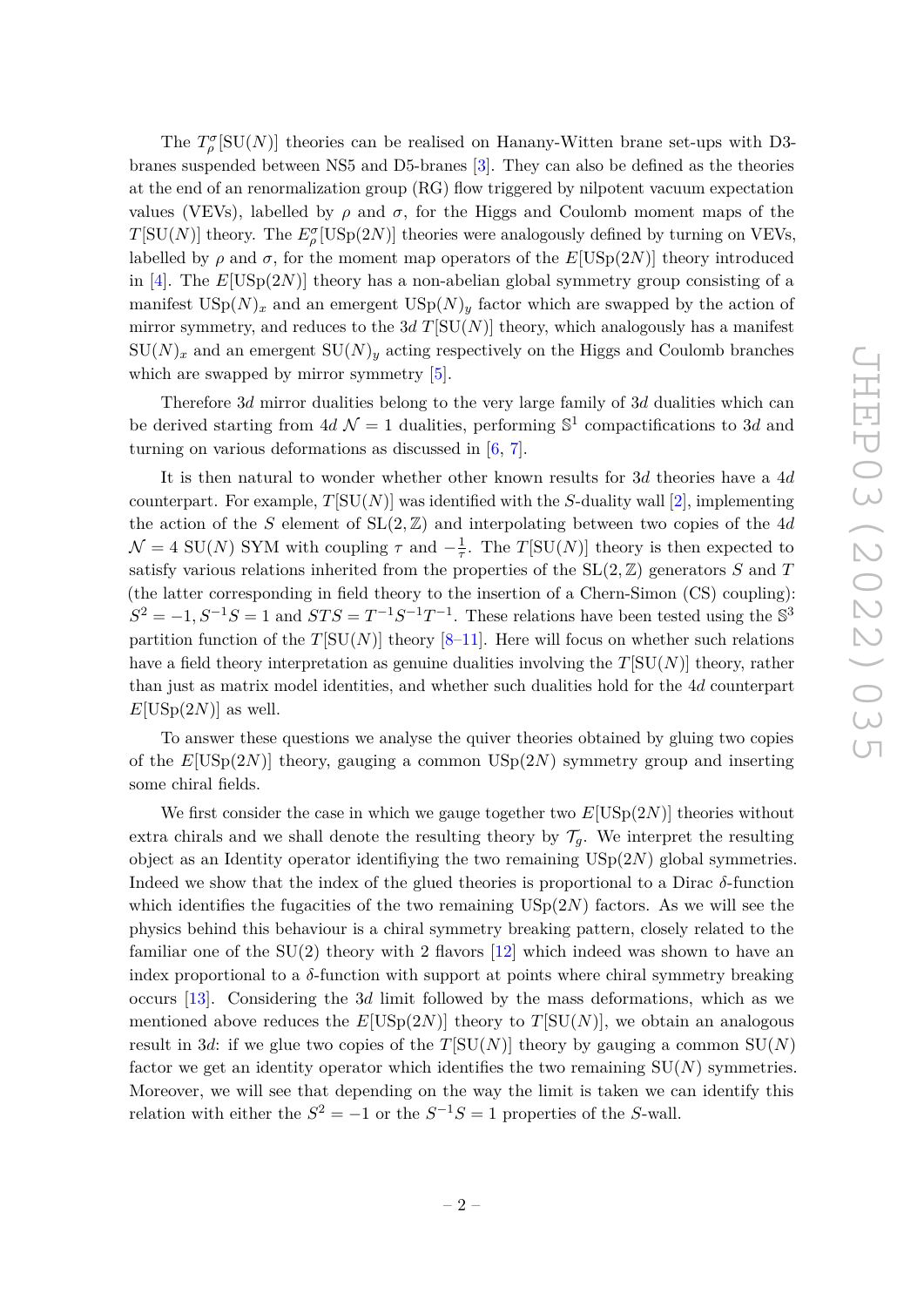

<span id="page-3-1"></span>**Figure 1**. The quiver diagram for *E*[USp(2*N*)]. Round nodes denote gauge symmetries and square nodes denote global symmetries, where the number  $2n$  insides each node represents the  $\mathrm{USp}(2n)$ group. Single lines denote chiral fields in representations of the nodes they are connecting. In particular, lines between adjacent nodes denote chiral fields in the bifundamental representation of the two nodes symmetries, while arcs denote chiral fields in the antisymmetric representation of the corresponding node symmetry. Crosses represent the singlets  $\beta_n$  that flip the diagonal mesons.

We also show how starting from the so-called braid duality [\[4\]](#page-53-3), which involves two copies of the *E*[USp(2*N*)] theory glued with the insertion of two chirals, we can obtain in 3*d* a duality related to the  $STS = T^{-1}S^{-1}T^{-1}$  property. Specifically, this duality relates the gluing of two  $T[SU(N)]$  tails with a CS interaction at level  $-1$  to a single  $T[SU(N)]$ with background CS levels  $+1$  for its  $SU(N)$  global symmetries and one chiral singlet in the adjoint of one of the two SU(*N*).

It is then tempting to push further the analogy between 3*d* and 4*d* and speculate that  $E[USp(2N)]$  might play the role of an *S*-wall in 4*d*. We will further investigate this possibility in an upcoming paper [\[14\]](#page-54-6).

In this paper we also discuss other interesting gluings of *E*[USp(2*N*)] theories with some flavors in the middle. Interestingly we are able to prove some dualities for the resulting theories, which belong to the  $E_{\rho}^{\sigma}[\mathrm{USp}(2N)]$  family. This is done by means of a procedure based on the iteration of the Intriligator-Pouliot (IP) duality [\[15\]](#page-54-7) along the quiver, which throughout this paper plays the role of fundamental duality. This also suggests the possibility of deriving mirror dualities in terms of some more fundamental ones, such as IP. This will be the main result of [\[14\]](#page-54-6).

# <span id="page-3-0"></span>**2 A review of the** *E***[USp(2***N***)] and** *F E***[USp(2***N***)] theories**

In this section we quickly review the  $E[USp(2N)]$  theory and its dual frames. This theory was first introduced in  $[4]$  and later studied in  $[1, 16, 17]$  $[1, 16, 17]$  $[1, 16, 17]$  $[1, 16, 17]$  $[1, 16, 17]$ . We refer the reader to these references for more details, while here we will just focus on the aspects that will be relevant for us.

The  $E[USp(2N)]$  theory is the  $4d\mathcal{N}=1$  quiver theory represented in figure [1.](#page-3-1) The superpotential contains a cubic coupling between the bifundamentals  $Q^{(n,n+1)}$  and the antisymmetrics  $A^{(n)}$ , another cubic coupling between the chirals in each triangle of the quiver and finally the flip terms with the singlets  $\beta_n$ , denoted by cross marks in the quiver,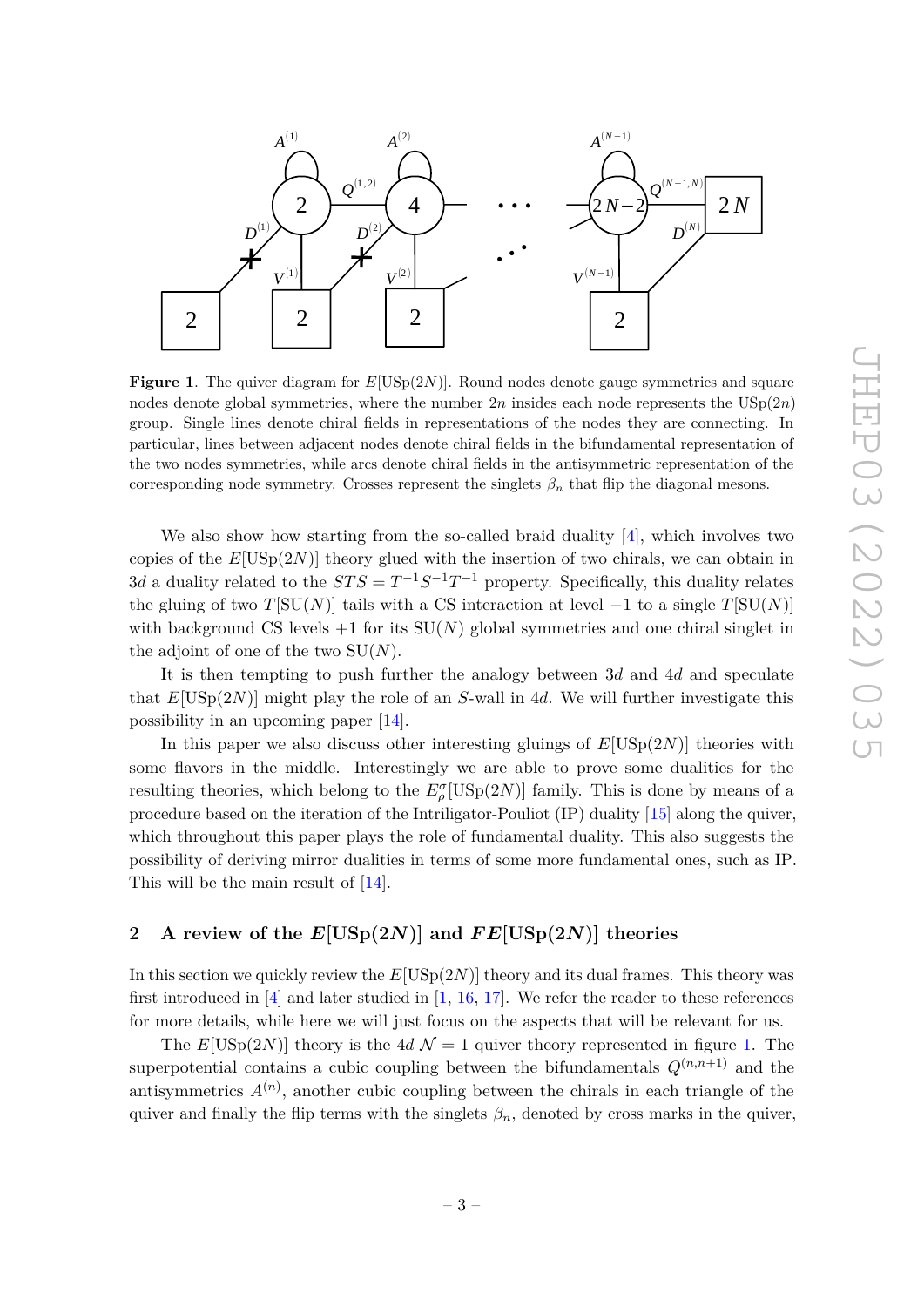

<span id="page-4-0"></span>**Figure 2**. Trial R-charges and charges under the abelian symmetries. The power of *c* is the charge under  $U(1)_c$ , while the power of t is the charge under  $U(1)_t$ .

coupled to the diagonal mesons

$$
\mathcal{W}_{E[\text{USp}(2N)]} = \sum_{n=1}^{N-1} \text{Tr}_n \Big[ A^{(n)} \Big( \text{Tr}_{n+1} Q^{(n,n+1)} Q^{(n,n+1)} - \text{Tr}_{n-1} Q^{(n-1,n)} Q^{(n-1,n)} \Big) \Big] + \sum_{n=1}^{N-1} \text{Tr}_{y_{n+1}} \text{Tr}_n \text{Tr}_{n+1} \Big( V^{(n)} Q^{(n,n+1)} D^{(n+1)} \Big) + + \sum_{n=1}^{N-1} \beta_n \text{Tr}_{y_n} \text{Tr}_n \Big( D^{(n)} D^{(n)} \Big), \tag{2.1}
$$

where  $\text{Tr}_n$  denotes the trace over the color indices of the *n*-th  $\text{USp}(2n)$  gauge node, while  $Tr_{y_n}$  denotes the trace over the *n*-th SU(2) flavor symmetry. Notice that for  $n = N$  we have the trace over the  $\text{USp}(2N)_x$  flavor symmetry, which we will also denote by  $\text{Tr}_N = \text{Tr}_x$ . All the traces are defined including the  $J$  antisymmetric tensor of  $\text{USp}(2n)$ 

$$
J = \mathbb{I}_n \otimes i \sigma_2. \tag{2.2}
$$

The manifest global symmetry

$$
USp(2N)_x \times \prod_{n=1}^{N} SU(2)_{y_n} \times U(1)_t \times U(1)_c
$$
 (2.3)

is enhanced in the IR to

$$
USp(2N)_x \times USp(2N)_y \times U(1)_t \times U(1)_c.
$$
\n(2.4)

This can be argued, as shown in  $[4]$ , in various ways, for example by checking that the gauge invariant operators form representations of the enhanced symmetry and that the expanded supersymmetric index forms characters of this symmetry. Another way to understand the enhancement is by means of a self-duality that we will review momentarily. The charges of all the chiral fields under the two  $U(1)$  symmetries as well as their trial R-charges in our conventions are summarized in figure [2.](#page-4-0)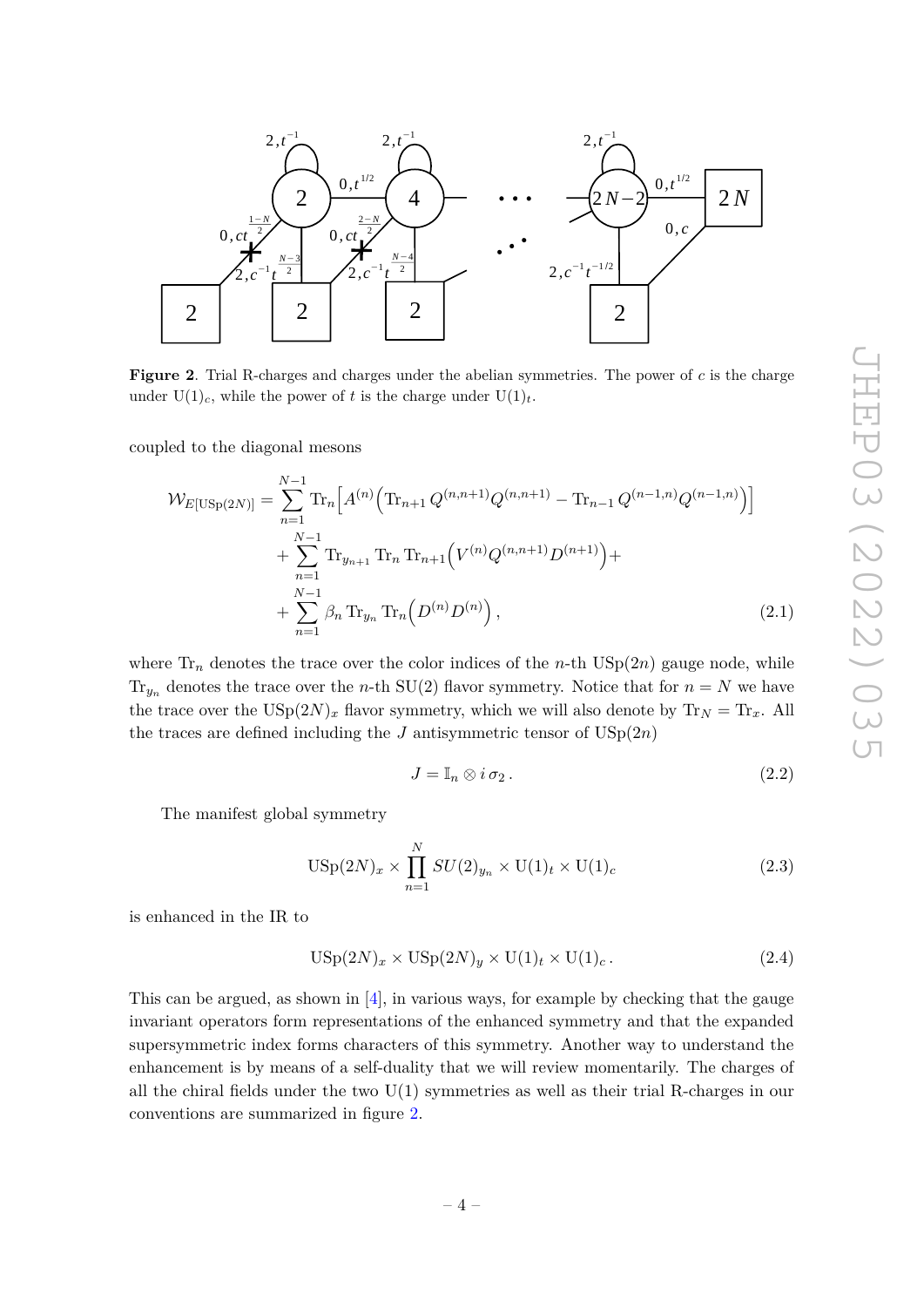|                 | $USp(2N)_x$     | USp(2N) <sub>y</sub> | $U(1)_t$ | $U(1)_c$ | $U(1)_{R_0}$ |
|-----------------|-----------------|----------------------|----------|----------|--------------|
| H               | $N(2N - 1) - 1$ |                      |          |          |              |
|                 |                 | $N(2N-1)-1$          | $-1$     |          |              |
| П               |                 |                      |          |          |              |
| $\bm{\nu}_{nm}$ |                 |                      | $m-n$    |          | 2n           |

<span id="page-5-0"></span>**Table 1**. Trasnformation rules of the *E*[USp(2*N*)] operators.

The gauge invariant operators of  $E[USp(2N)]$  that will be important for us are of three main types. Here we just review their properties under the global symmetry, while we refer the reader to [\[4\]](#page-53-3) for their explicit construction:

- two operators, which we denote by H and C, in the traceless antisymmetric representation of  $\text{USp}(2N)_x$  and  $\text{USp}(2N)_y$  respectively;
- an operator  $\Pi$  in the bifundamental representation of  $\text{USp}(2N)_x \times \text{USp}(2N)_y$ ;
- some gauge invariant operators that are also singlets under the non-abelian global symmetries and are only charged under  $U(1)_c$  and  $U(1)_t$ , which include the singlets  $\beta_n$  and which are collectively denoted by  $B_{nm}$ .

The charges and representations of all these operators under the global symmetry are given in table [1.](#page-5-0)

In [\[4\]](#page-53-3) it was shown that  $E[USp(2N)]$  has a limit to the  $T[SU(N)]$  theory [\[2\]](#page-53-1). This limit consists of three main steps. The first one is a dimensional reduction on S 1 so to get a 3*d*  $\mathcal{N} = 2$  quiver gauge theory that is identical to  $E[USp(2N)]$ , but with extra superpotential terms containing monopole operators  $[6, 7]$  $[6, 7]$  $[6, 7]$ . The second step is a Coulomb branch VEV that higgses the gauge groups from  $\mathrm{USp}(2n)$  to  $\mathrm{U}(n)$ . One should also simultaneously give some compensating real mass deformations to keep part of the matter fields massless. The result is the  $M[\text{SU}(N)]$  theory of [\[18\]](#page-54-10). In this latter reference it was then shown that a further real mass deformation for the  $U(1)_c$  symmetry, under which only the fields of the saw are charged, makes  $M[\text{SU}(N)]$  flow to  $T[\text{SU}(N)]$ . In section [5](#page-30-0) we give more details on these limits, while here we just mention that, among the operators of  $E[USp(2N)]$ ,  $\Pi$ and *Bnm* become massive, while the traceless antisymmetric operators H, C reduce to the moment map operators of *T*[SU(*N*)].

Our main computational tool will be the supersymmetric index  $[19-21]$  $[19-21]$  (see also  $[22]$ ) for a review and appendix [A.2](#page-46-0) for our conventions) of the  $E[USp(2N)]$  theory. This is a function of the fugacities  $x_n$ ,  $y_n$ ,  $t$  and  $c$  in the Cartan of the global symmetry that can be expressed with the following recursive definition:

<span id="page-5-1"></span>
$$
\mathcal{I}_{E[\text{USp}(2N)]}(\vec{x}; \vec{y}; t; c) =
$$
\n
$$
= \Gamma_e \left( pq \, c^{-2} t \right) \prod_{n=1}^N \Gamma_e \left( c \, y_N^{\pm 1} x_n^{\pm 1} \right) \oint \mathrm{d}\vec{z}_{N-1}^{(N-1)} \, \Delta_{N-1}(\vec{z}_{N-1}^{(N-1)}; pq/t) \prod_{i=1}^{N-1} \frac{\prod_{n=1}^N \Gamma_e \left( t^{1/2} z_i^{(N-1)} \pm 1 x_n^{\pm 1} \right)}{\Gamma_e \left( t^{1/2} c \, y_N^{\pm 1} z_i^{(N-1)} \pm 1 \right)} \times \mathcal{I}_{E[\text{USp}(2(N-1))]} \left( z_1^{(N-1)}, \cdots, z_{N-1}^{(N-1)}; y_1, \cdots, y_{N-1}; t; t^{-1/2} c \right), \tag{2.5}
$$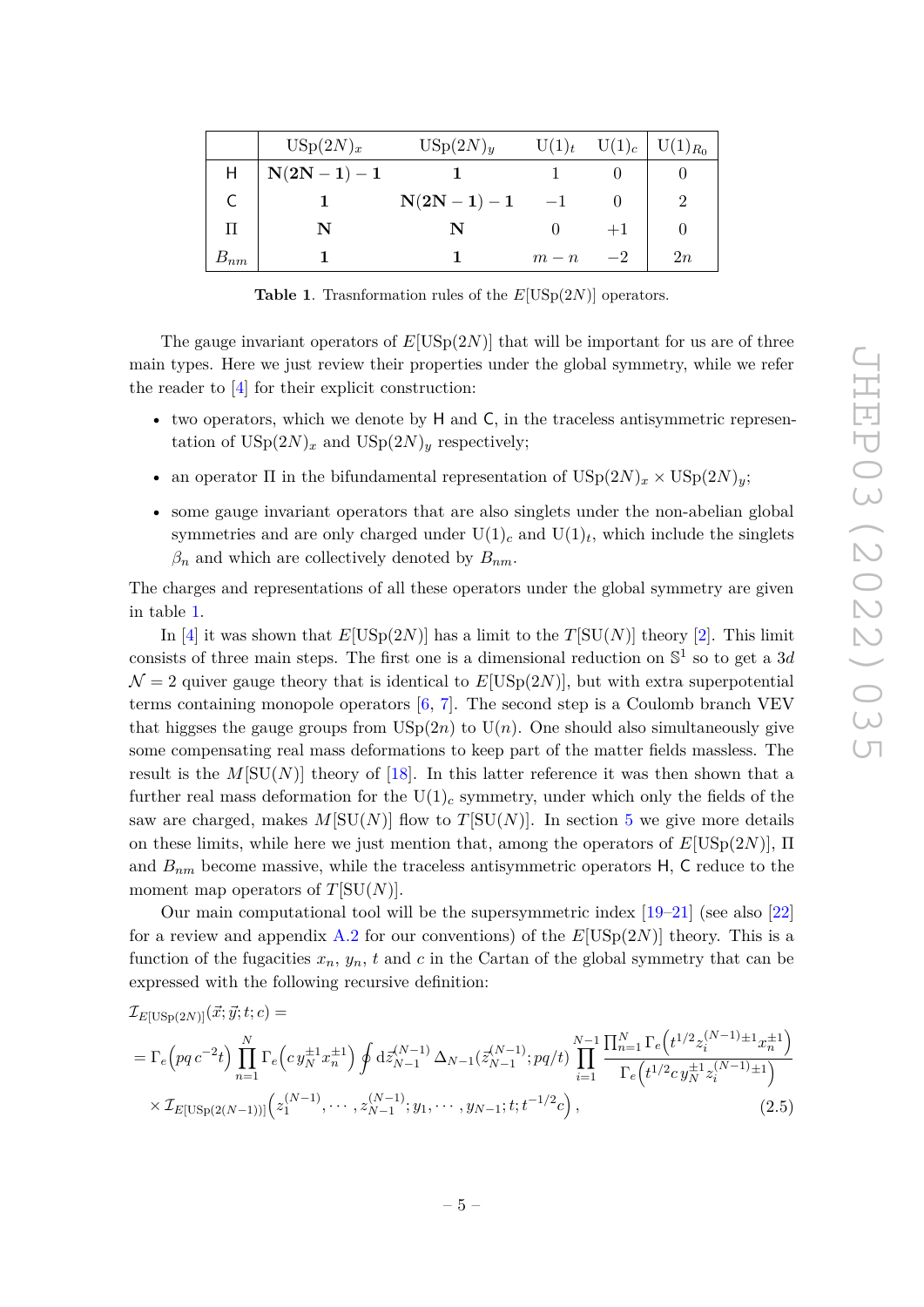

<span id="page-6-0"></span>**Figure 3**. Duality web of the  $E[USp(2N)]$  theory. On the horizontal direction we have the mirrorlike duality, while on the vertical direction we have the flip-flip duality. Operators of the same color are mapped to each other across the dualities.

with the base of the iteration defined as

$$
\mathcal{I}_{E[\text{USp}(2)]}(x; y; c) = \Gamma_e\left(c\,y^{\pm 1}x^{\pm 1}\right). \tag{2.6}
$$

We also defined the integration measure of the  $m$ -th  $\mathrm{USp}(2n)$  gauge node as

$$
d\bar{z}_{n}^{(m)} = \frac{1}{2^{n}n!} \prod_{i=1}^{n} \frac{dz_{i}^{(m)}}{2\pi i z_{i}^{(m)}}
$$
(2.7)

and the contribution of the  $USp(2n)$  vector and antisymmetric chiral multiplets as

$$
\Delta_n(z_n^{(m)}; pq/t) = \frac{[(p;p)_{\infty}(q;q)_{\infty}]^n \Gamma_e (pq t^{-1})^n \prod_{i < j}^n \Gamma_e \left(pqt^{-1} z_i^{(m)} \pm 1 z_j^{(m)} \pm 1\right)}{\prod_{i=1}^n \Gamma_e \left(z_i^{(m)} \pm 2\right) \prod_{i < j}^n \Gamma_e \left(z_i^{(m)} \pm 1 z_j^{(m)} \pm 1\right)}.
$$
\n(2.8)

As pointed out in  $[4]$ , the expression  $(2.5)$  coincides up to some prefactor corresponding to singlet fields with the interpolation kernel  $\mathcal{K}_c(x, y)$  studied in [\[23\]](#page-54-14), where many integral identities for this function were proven. These are naturally interpreted as dualities for  $E[USp(2N)]$ , which we are now going to review.

 $E[USp(2N)]$  enjoys various dualities that constitute a commutative diagram schemat-ically represented in figure [3.](#page-6-0) First of all, we have the mirror dual frame  $E[USp(2N)]^{\vee}$ where the  $\text{USp}(2N)_x$  and  $\text{USp}(2N)_y$  symmetries are exchanged and the  $\text{U}(1)_t$  fugacity is mapped to

<span id="page-6-1"></span>
$$
t \to \frac{pq}{t} \,. \tag{2.9}
$$

Under this duality,  $E[USp(2N)]$  is self-dual with a non-trivial map of the gauge invariant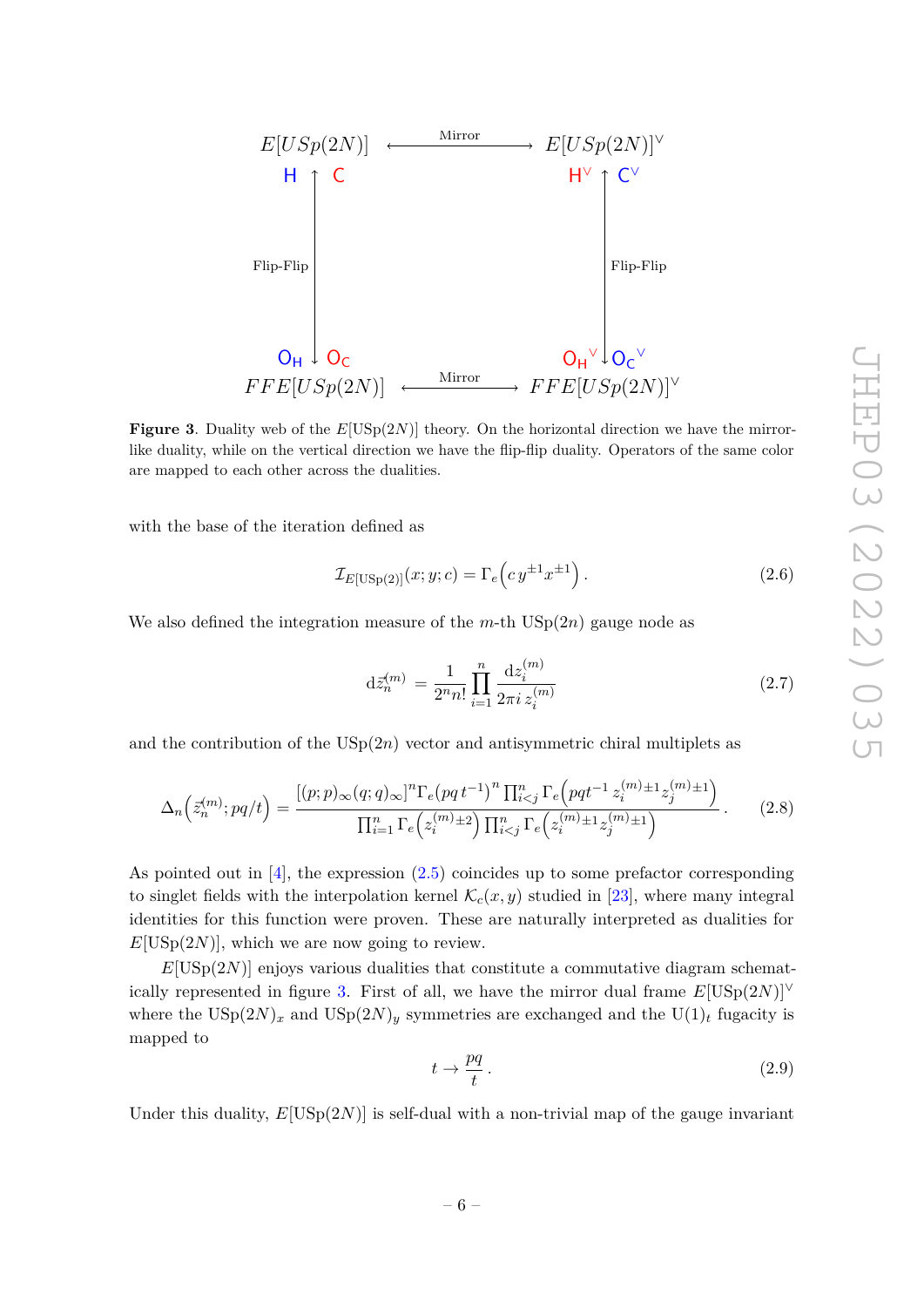operators

$$
H \leftrightarrow C^{\vee}
$$
  
\n
$$
C \leftrightarrow H^{\vee}
$$
  
\n
$$
\Pi \leftrightarrow \Pi^{\vee}
$$
  
\n
$$
B_{nm} \leftrightarrow B_{mn}^{\vee}.
$$
\n(2.10)

At the level of the index we have the following identity:

<span id="page-7-0"></span>
$$
\mathcal{I}_{E[\text{USp}(2N)]}(\vec{x}; \vec{y}; t, c) = \mathcal{I}_{E[\text{USp}(2N)]}(\vec{y}; \vec{x}; pq/t, c), \qquad (2.11)
$$

which has been proven in Theorem 3.1 of [\[23\]](#page-54-14). This duality reduces in the 3*d* limit to the known self-duality under mirror symmetry of *T*[SU(*N*)].

The second duality that forms the diagram is called the flip-flip duality. The flip-flip dual frame  $FFE[USp(2N)]$  is defined as  $E[USp(2N)]$  plus two sets of singlets  $O_H$  and  $O_C$ flipping the two operators  $H^{FF}$  and  $C^{FF}$ 

$$
\mathcal{W}_{FFE[USp(2N)]} = \mathcal{W}_{E[USp(2N)]} + \text{Tr}_x \left( \mathsf{O}_{\mathsf{H}} \mathsf{H}^{FF} \right) + \text{Tr}_y \left( \mathsf{O}_{\mathsf{C}} \mathsf{C}^{FF} \right).
$$
 (2.12)

In this case the  $USp(2N)_x$  and  $USp(2N)_y$  symmetries are left unchanged, while only the  $U(1)<sub>t</sub>$  fugacity transforms as in  $(2.9)$ . The operator map is indeed

<span id="page-7-1"></span>
$$
H \leftrightarrow O_H
$$
  
\n
$$
C \leftrightarrow O_C
$$
  
\n
$$
\Pi \leftrightarrow \Pi^{FF}
$$
  
\n
$$
B_{nm} \leftrightarrow B_{mn}^{FF}
$$
. (2.13)

The flip-flip dual frame can be reached by iteratively applying the Intriligator-Pouliot duality [\[15\]](#page-54-7) by means of an iterative procedure as shown in [\[1\]](#page-53-0). At the level of the supersymmetric index, the flip-flip duality is encoded in the following integral identity:

$$
\mathcal{I}_{E[\text{USp}(2N)]}(\vec{x}; \vec{y}; t; c) = \prod_{n < m}^{N} \Gamma_e \left( tx_n^{\pm 1} x_m^{\pm 1} \right) \Gamma_e \left( pqt^{-1} y_n^{\pm 1} y_m^{\pm 1} \right) \mathcal{I}_{E[\text{USp}(2N)]}(\vec{x}; \vec{y}; pq/t; c), \tag{2.14}
$$

which is proven in Proposition 3.5 of [\[23\]](#page-54-14). This duality reduces in the 3*d* limit to the flip-flip duality of  $T[SU(N)]$  discussed in [\[24\]](#page-54-15), which can also be derived by iteratively applying a more fundamental duality, in this case the Aharony duality  $[25]$ , as shown in  $[1]$  (see also appendix B of  $[26]$ ).

For later convenience we also introduce a variant of the *E*[USp(2*N*)] theory. We call this  $FE[USp(2N)]$  theory since it is defined as  $E[USp(2N)]$  with one extra set of singlets  $O_H$ , as well as a singlet  $\beta_N$ , interacting via the superpotential

<span id="page-7-2"></span>
$$
\mathcal{W}_{FE[\text{USp}(2N)]} = \mathcal{W}_{E[\text{USp}(2N)]} + \text{Tr}_x(\mathsf{O}_{\mathsf{H}}\mathsf{H}) + \beta_N \text{Tr}_x \text{Tr}_{y_N} D^{(N)} D^{(N)}.
$$
 (2.15)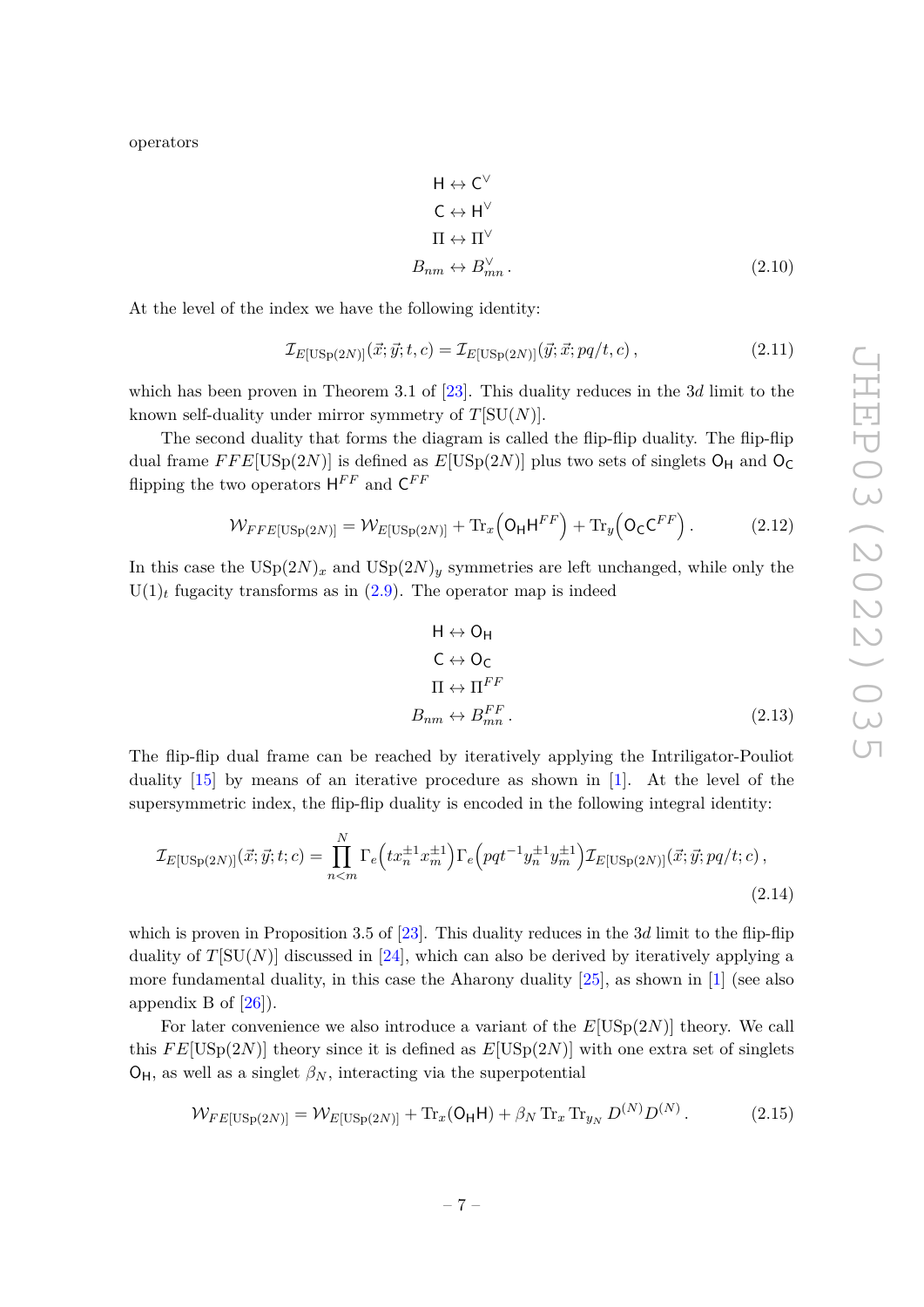This theory has a self-dual frame which we call  $FE[USp(2N)]<sup>V</sup>$ , that can be understood as a consequence of the combined mirror and flip-flip dualities of *E*[USp(2*N*)]. Across this duality the  $\text{USp}(2N)_x$  and  $\text{USp}(2N)_y$  symmetries are exchanged, while  $\text{U}(1)_t$  and  $\text{U}(1)_c$  are left unchanged. At the level of the supersymmetric index, this is encoded in the following integral identity:

<span id="page-8-4"></span>
$$
\mathcal{I}_{FE[USp(2N)]}(\vec{x}; \vec{y}; t; c) = \mathcal{I}_{FE[USp(2N)]}(\vec{y}; \vec{x}; t; c), \qquad (2.16)
$$

which can be easily derived from eqs. [\(2.11\)](#page-7-0) and [\(2.14\)](#page-7-1). We will refer to this as *spectral duality*, since in the 3*d* limit it reduces to the spectral duality of  $FT[SU(N)]$  discussed in [\[24\]](#page-54-15).

The index of  $FE[USp(2N)]$  is defined recursively as

$$
\mathcal{I}_{FE[USp(2N)]}(\vec{x}; \vec{y}; t; c) =
$$
\n
$$
= \Gamma_e \left( pq \, c^{-2} \right) \Gamma_e \left( pq \, t^{-1} \right)^N \prod_{n < m}^N \Gamma_e \left( pq \, t^{-1} x_n^{\pm 1} x_m^{\pm 1} \right) \prod_{n = 1}^N \Gamma_e \left( c \, y_N^{\pm 1} x_n^{\pm 1} \right)
$$
\n
$$
\times \oint d\vec{z}_{N-1}^{(N-1)} \Delta_{N-1} (\vec{z}_{N-1}^{(N-1)}) \prod_{i = 1}^{N-1} \frac{\prod_{n = 1}^N \Gamma_e \left( t^{1/2} z_i^{(N-1) \pm 1} x_n^{\pm 1} \right)}{\Gamma_e \left( t^{1/2} c \, y_N^{\pm 1} z_i^{(N-1) \pm 1} \right)}
$$
\n
$$
\times \mathcal{I}_{FE[USp(2(N-1))]} \left( z_1^{(N-1)}, \cdots, z_{N-1}^{(N-1)}; y_1, \cdots, y_{N-1}; t; t^{-1/2} c \right), \tag{2.17}
$$

where now the base of the iteration is

<span id="page-8-5"></span>
$$
\mathcal{I}_{FE[USp(2)]}(x;y;t;c) = \Gamma_e \Big( pq \, c^{-2} \Big) \Gamma_e \Big( pq \, t^{-1} \Big) \Gamma_e \Big( c \, y^{\pm 1} x^{\pm 1} \Big) \tag{2.18}
$$

and  $\Delta_n(\vec{z}_n^{(m)})$  contains the contribution of the vector only and not the one of the antisymmetric chiral

<span id="page-8-6"></span><span id="page-8-2"></span>
$$
\Delta_n(\bar{z}_n^{(m)}) = \frac{[(p;p)(q;q)]^n}{\prod_{i=1}^n \Gamma_e(z_i^{(m)} \pm 2) \prod_{i < j}^n \Gamma_e(z_i^{(m)} \pm 1 z_j^{(m)} \pm 1)}.
$$
\n(2.19)

It simply relates to the index of  $E[USp(2N)]$  as follows:

$$
\mathcal{I}_{FE[USp(2N)]}(\vec{x}; \vec{y}; t; c) = \Gamma_e \left( pq \, c^{-2} \right) \Gamma_e \left( pq \, t^{-1} \right)^N \prod_{n < m}^N \Gamma_e \left( pq \, t^{-1} x_n^{\pm 1} x_m^{\pm 1} \right) \mathcal{I}_{E[USp(2N)]}(\vec{x}; \vec{y}; t; c).
$$
\n(2.20)

# <span id="page-8-0"></span>**3 Gluing** *S***-walls without matter: the Identity wall**

# <span id="page-8-1"></span>**3.1 Gluing** *E***[USp(2***N***)] theories: the delta-function property**

In this section we study the gluing of two  $E[USp(2N)]$  theories corresponding to commonly gauging a diagonal combination of one  $\mathrm{USp}(2N)$  symmetry. We begin considering the theory  $\mathcal{T}_g$ , obtained by gauging a diagonal combination of the two manifest USp(2*N*) symmetries of each *E*[USp(2*N*)] block as in figure [4.](#page-9-1) The gauging is done adding an antisymmetric chiral field *A* as well as two singlets  $\beta_N^{L/R}$  and a superpotential interaction of the form (the rest of the superpotential is simply the sum of those of the two  $E[USp(2N)]$  theories)

<span id="page-8-3"></span>
$$
\delta \mathcal{W} = \text{Tr}_z \Big[ A \cdot \left( \mathsf{H}^L - \mathsf{H}^R \right) \Big] + \beta_N^L \, \text{Tr}_z \Big[ D_L^{(N)} D_L^{(L)} \Big] + \beta_N^R \, \text{Tr}_z \Big[ D_R^{(N)} D_R^{(L)} \Big],\tag{3.1}
$$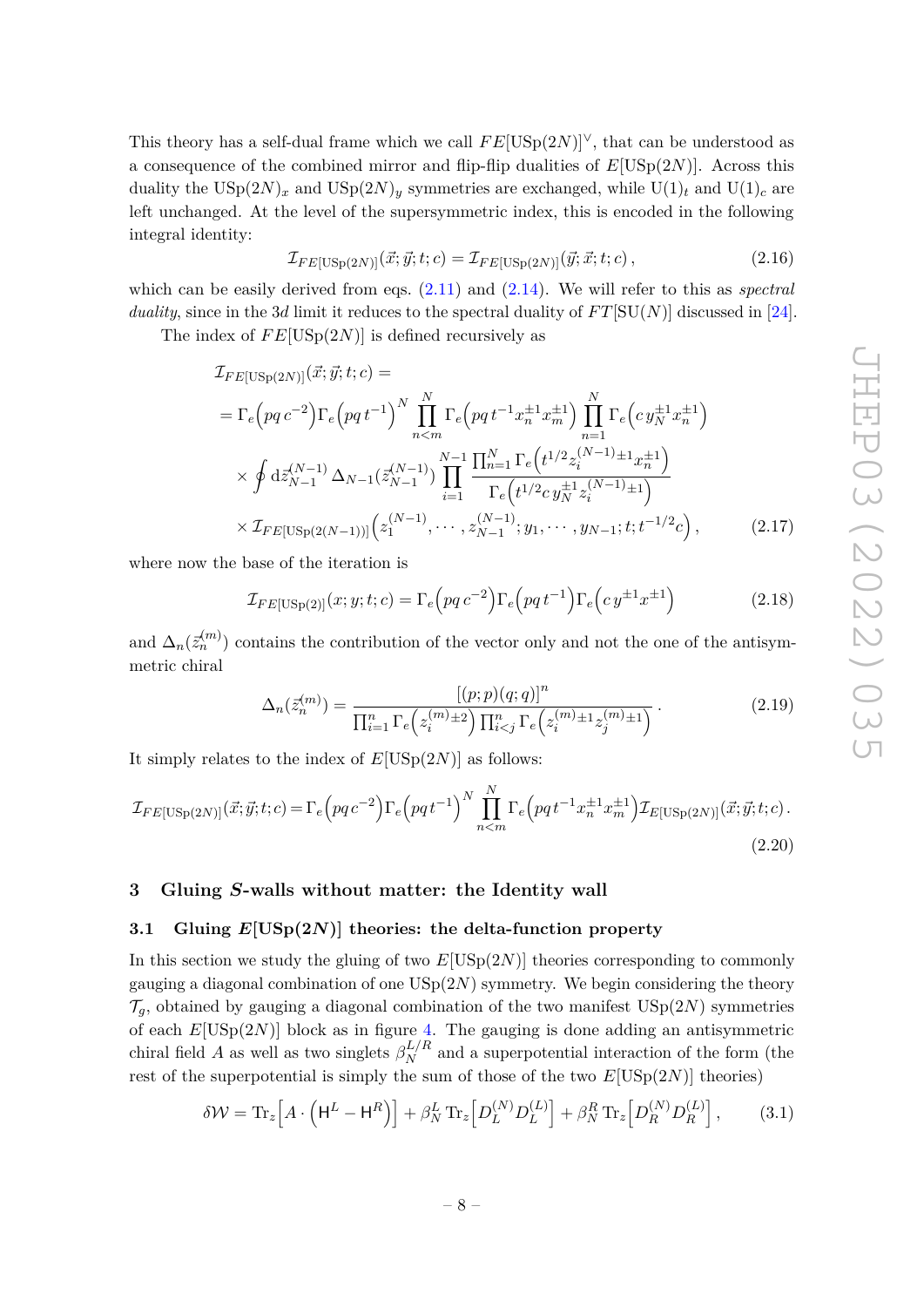

<span id="page-9-1"></span>**Figure 4**. The theory  $\mathcal{T}_g$ , obtained by the Lagrangian gluing of two  $E[USp(2N)]$  theories.

where the indices  $L/R$  distinguish the field and operators of the left and right  $E[USp(2N)]$ blocks, for example  $\mathsf{H}^L$  and  $\mathsf{H}^R$  denote the H operators in the antisymmetric representation of their manifest  $\text{USp}(2N)$  symmetries which we identify and call  $\text{USp}(2N)_z$ , and  $\text{Tr}_z$  is taken over such gauged  $\text{USp}(2N)_z$ . This superpotential implies that the  $\text{U}(1)_t$  symmetries of the two blocks are identified. Moreover, one can check that of the two  $U(1)_c$  symmetries, one coming from each block, the diagonal combination is anomalous because of the  $USp(2N)_z$  gauging, while only the anti-diagonal combination survives. We claim that the supersymmetric index of this theory satisfies the following remarkable property:

$$
\mathcal{I}_g^N = \Gamma_e \left( pqc^{\pm 2} \right) \oint d\vec{z}_N \, \Delta_N(\vec{z}; p q/t) \mathcal{I}_{E[\text{USp}(2N)]}(\vec{z}; \vec{x}; t; c) \mathcal{I}_{E[\text{USp}(2N)]}(\vec{z}; \vec{y}; t; c^{-1})
$$
\n
$$
= \frac{\prod_{j=1}^N 2\pi i x_j}{\Delta_N(\vec{x}; t)} \sum_{\sigma \in S_N} \sum_{\pm} \prod_{i=1}^N \delta \left( x_i - y_{\sigma(i)}^{\pm 1} \right) \equiv \vec{x}^{\hat{\mathbb{I}}}_{\vec{y}}(t) \,. \tag{3.2}
$$

Note that the summation  $\sum_{\sigma \in S_N} \sum_{\pm}$  spans the Weyl group of USp(2*N*) and  $_{\vec{x}} \hat{\mathbb{I}}_{\vec{y}}(t)$ , the Identity operator, which identifies the Cartans of the remaining  $USp(2N)_x$  and  $USp(2N)_y$ symmetries, is a normalised delta-function defined in such a way that

<span id="page-9-2"></span><span id="page-9-0"></span>
$$
\oint d\vec{z}_N \,\Delta_N(\vec{z};t) \,\vec{z}^{\hat{\mathbb{I}}}_{\vec{y}}(t) = 1. \tag{3.3}
$$

In subsection [5.1](#page-30-1) we will show how, starting from this result, we can prove that gluing two copies of the  $T[SU(N)]$  theory by gauging a diagonal  $SU(N)$  symmetry we obtain the Identity operator identifying the two remaining  $SU(N)$  symmetries, as expected from the identification of the  $T[SU(N)]$  theory with the *S* generator of  $SL(2, \mathbb{Z})$ .

We observe that eq.  $(3.2)$  can also be understood as a limit of the identity associated with the braid duality  $[4]$ , which we will review in subsection [5.2,](#page-38-0)

$$
\Gamma_e(pqc^{-2})\Gamma_e(pqd^{-2}) \times \phi \, d\vec{z}_N \, \Delta_N(\vec{z};pq/t) \mathcal{I}_{E[USp(2N)]}(\vec{z};\vec{x};t;c) \mathcal{I}_{E[USp(2N)]}(\vec{z};\vec{y};t;d) \prod_{i=1}^N \Gamma_e((pq)^{\frac{1}{2}}c^{-1}d^{-1}v^{\pm 1}z_i^{\pm 1}) =
$$
\n
$$
= \frac{\prod_{i=1}^N \Gamma_e((pq)^{\frac{1}{2}}d^{-1}v^{\pm 1}x_i^{\pm 1})\Gamma_e((pq)^{\frac{1}{2}}c^{-1}v^{\pm 1}y_i^{\pm 1})}{\Gamma_e(c^2d^2)\Gamma_e(t)^N \prod_{i
$$

which also appeared in Proposition 2.12 of [\[23\]](#page-54-14). Setting  $cd \rightarrow 1$  on the l.h.s. of [\(3.4\)](#page-9-2) removes the  $SU(2)_v$  doublets giving the l.h.s. of  $(3.2)$ . We can then try to understand the effect of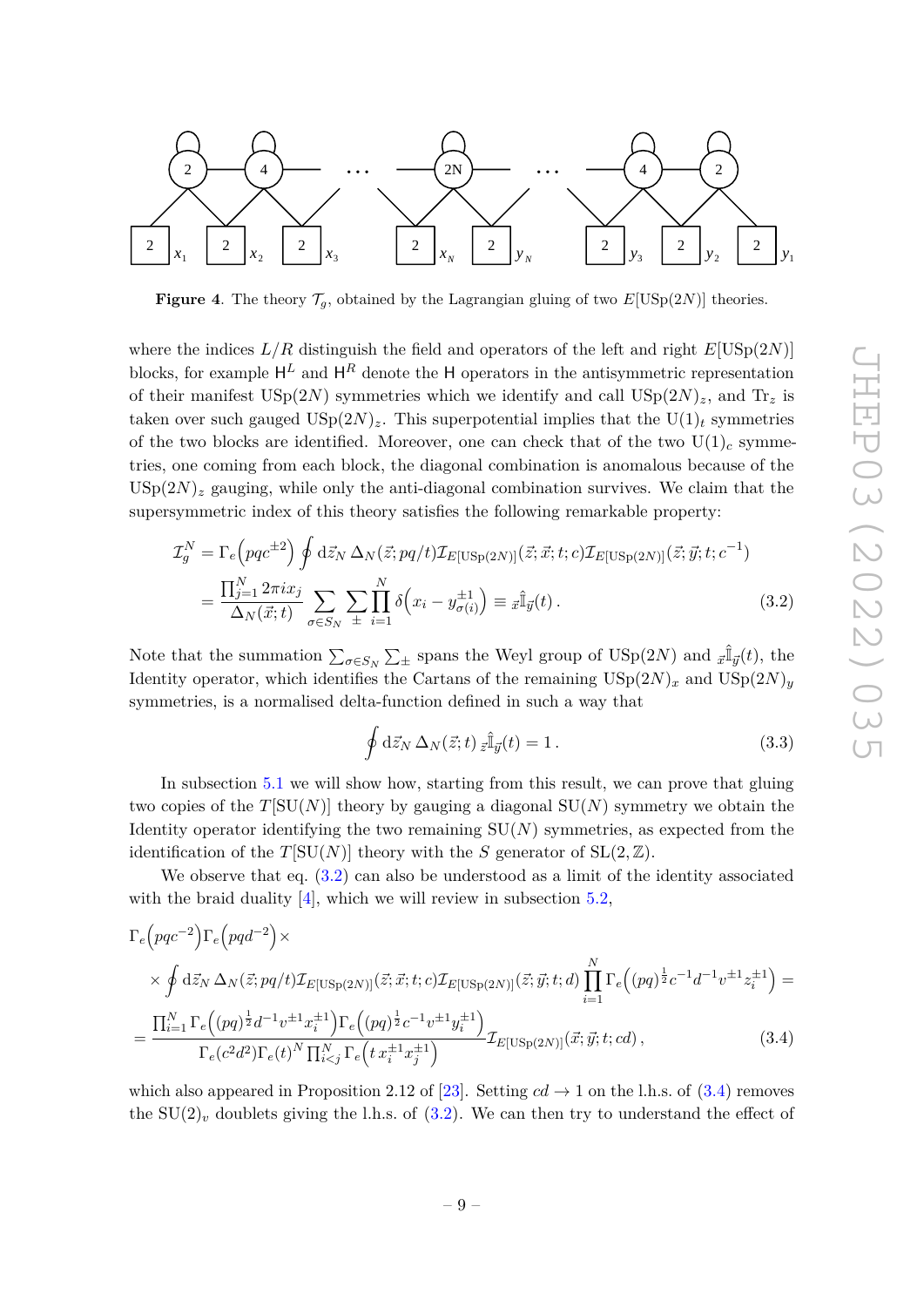this limit on the r.h.s. of the braid relation. We expect the factor  $\mathcal{I}_{E[USp(2N)]}(\vec{x}; \vec{y}; t; cd)$  to become singular and give the delta appearing on the r.h.s. of [\(3.2\)](#page-9-0). In fact, according to Theorem 3.7 of  $[23]$ , the following ratio:

$$
\frac{\mathcal{I}_{E[USp(2N)]}(\vec{x}; \vec{y}; t; cd)}{\prod_{i < j}^{N} \Gamma_e \left(pq \, t^{-1} y_i^{\pm 1} y_j^{\pm 1}\right) \prod_{i,j=1}^{N} \Gamma_e \left(cd \, x_i^{\pm 1} y_j^{\pm 1}\right)} \tag{3.5}
$$

is a holomorphic function in the variables  $x_i$  and  $y_j$  for fixed  $t$ ,  $c$ ,  $q$  and  $p$ . This means that the only poles of the index of  $E[USp(2N)]$  w.r.t. the  $USp(2N)$  fugacities are the same as those of the combination of gamma-functions

$$
\prod_{i
$$

In particular, in the limit  $cd \rightarrow 1$  the pairs of poles coming from the second product collide to the points  $x_i = y_j^{\pm 1}$ . This implies that if we integrate the index of  $E[USp(2N)]$  over the variables  $x_i$  against a test function  $f(\vec{x})$ , the colliding poles pinch the integration contour and we should take the corresponding residues as discussed in [\[27\]](#page-55-2). The total number of residues for the *N*-dimensional integral is  $2^N N!$ . Indeed, we can think of integrating over, say,  $x_1$  first and take the 2*N* residues at  $x_1 = y_j^{\pm}$  for  $j = 1, \dots, N$ . For each fixed *j*, the contribution of the vector multiplet, which should always be included in the test function *f*( $\vec{x}$ ), evaluated at the pole cancels the poles  $x_i = y_j^{\pm}$  of the remaining *N* − 1 variables  $x_i$ for  $i = 2, \dots, N$ . Hence, for the second integration over  $x_2$  we only have  $2(N-1)$  poles. Iterating this procedure, we get the  $2^N N!$  poles  $x_i = y_{\sigma i}^{\pm}$  $\sigma_{\sigma(i)}^{\pm}$  for  $i = 1, \cdots, N$  and  $\sigma \in S_N$ . This explains the summation over the Weyl group of  $\mathrm{USp}(2N)$  on the r.h.s. of [\(3.2\)](#page-9-0). In the following, we show that the residue at these poles gives the delta-functions.

#### <span id="page-10-0"></span>**3.2 Proof strategy and interpretation**

Our proof of the gluing property [\(3.2\)](#page-9-0) is based on two key observations.

The first one is the fact that the  $SU(2)$  theory with 2 flavors (4 fundamental chirals) has a quantum deformed moduli space with chiral symmetry breaking and its index is a distribution acting on *test* theories:

<span id="page-10-1"></span>
$$
\oint dz_1 \frac{\prod_{i=1}^4 \Gamma_e(s_i z^{\pm 1})}{\Gamma_e(z^{\pm 2})} =
$$
\n
$$
= \frac{1}{(p;p)_{\infty}(q;q)_{\infty}} \Big[ \Gamma_e \Big( s_1^{\pm 1} s_2^{\pm 1} \Big) \big( \delta(\phi_1 + \phi_3) + \delta(\phi_1 + \phi_4) \big) + \Gamma_e \Big( s_2^{\pm 1} s_3^{\pm 1} \Big) \delta(\phi_1 + \phi_2) \Big], \quad (3.7)
$$

where we defined  $s_i = e^{2\pi i \phi_i}$ ,  $0 \le \phi_i < 1$  and  $\prod_{i=1}^4 s_i = 1$ . This neat result was obtained in [\[13\]](#page-54-5), starting from the SU(2) theory with 6 fundamentals which is s-confining and Seiberg dual to a WZ model and turning on a mass for two chirals to flow to the theory with 4 chirals. By carefully studying the effect of the mass deformation in the integral identity corresponding to the s-confining Seiberg duality, the authors of  $[13]$  argued that the index of the  $SU(2)$ theory with 4 chirals is a distribution with support at special values of the fugacities corresponding to the points in the moduli space where chiral symmetry breaking occurs.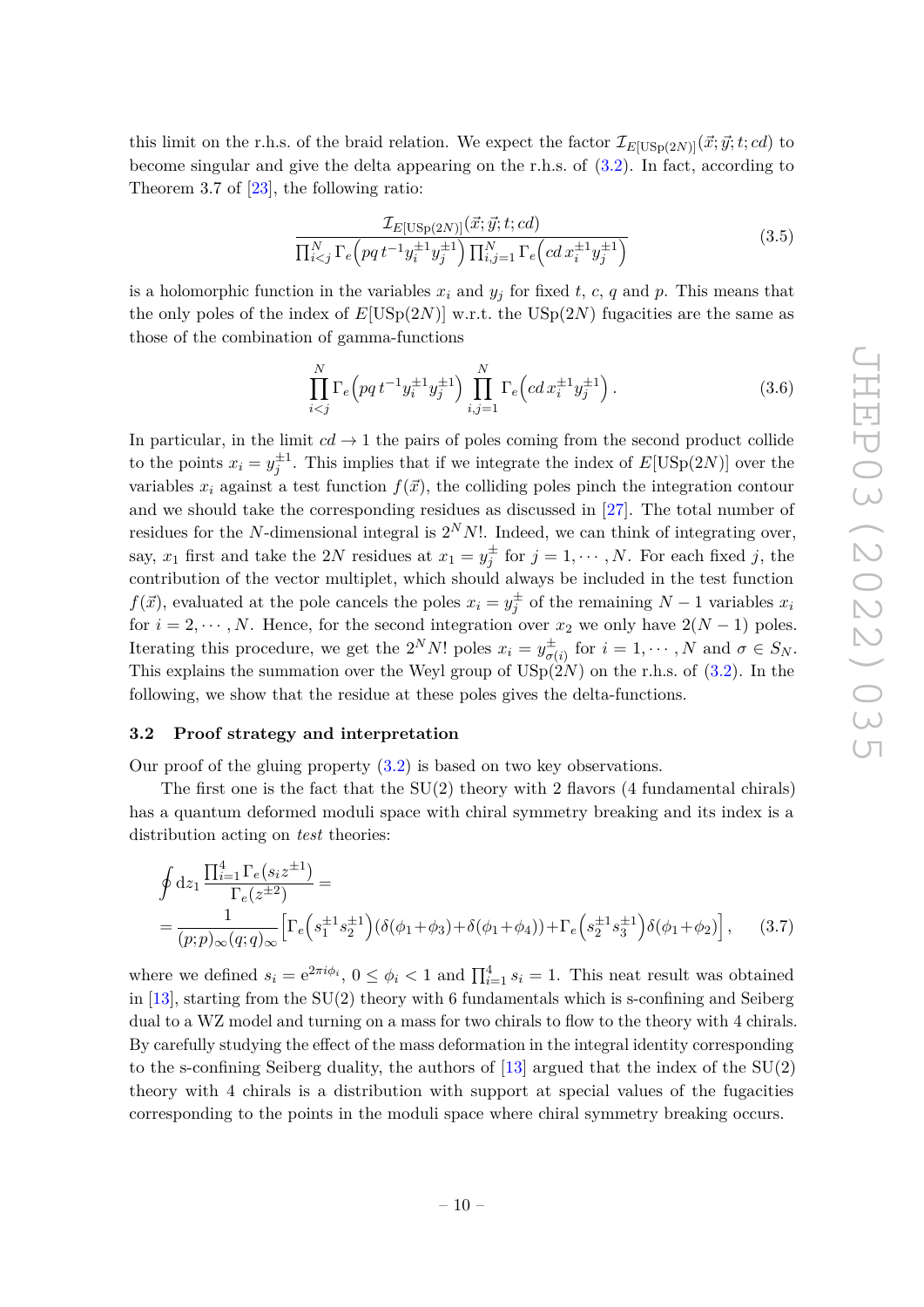We can also understand this result as follows. The moduli space of the  $SU(2)$  gauge theory with 4 flavors is parametrized by  $V_{ij} = \text{Tr} Q_{[i} Q_{j]}$  which satisfies

$$
Pf V = \Lambda^4 \tag{3.8}
$$

with  $\Lambda$  the strong coupling scale [\[12\]](#page-54-4). Since the moduli space doesn't include the origin  $V_{ij} = 0$ , the SU(4) flavor symmetry is always broken. If we try to gauge a subgroup of the SU(4) flavor symmetry, say  $SU(2)_x$ , so to form a new quiver gauge theory, the gauged  $SU(2)_x$  is Higgsed by the non-zero VEV of  $V_{ij}$ . This is the field theory interpretation of the result [\(3.7\)](#page-10-1) of [\[13\]](#page-54-5).

The second key observation is the fact that by iterative applications of the Intriligator-Pouliot (IP) duality<sup>[1](#page-11-0)</sup> we can split the quiver  $\mathcal{T}_q$  in figure [4](#page-9-1) into a product of SU(2) theories with 2 flavors plus extra singlets. The steps of the derivation are then as follows:

- We pick one of the  $\mathrm{USp}(2)$  gauge nodes at the two ends of the quiver. The antisymmetric chiral is just a singlet so we can apply the IP duality to this node. The dual gauge node is still a  $\mathrm{USp}(2)$  node and the antisymmetric of the adjacent  $\mathrm{USp}(4)$  node becomes massive. Since now also the  $USp(4)$  node has no antisymmetric we can apply the IP duality to it and we can iterate the procedure. Indeed at each application of the duality the antisymmetric chiral field of the adjacent node becomes massive.
- The ranks of the gauge groups are left invariant by the action of the dualisations until we reach the middle USp(2*N*) gauge node. This node sees  $2 \times 2(N-1) + 4 = 4N$ fundamentals, so its rank is decreased to  $USp(2N-4)$ . The subsequent  $USp(2N-2)$ node will now see  $2 \times 2(N-2)+4 = 4N-4$  fundamentals, so its rank is also decreased to  $USp(2N-6)$  after the dualization.
- We keep going towards the other end of the tail with the dualisations, each time decreasing the ranks of the groups of the second half of the quiver by two units. When we reach the  $\mathrm{USp}(4)$  node this confines since it only sees 8 fundamentals. The quiver then splits into two parts: one is the gluing of two  $E[USp(2(N-1))]$  blocks and the other is an USp(2) theory with 4 fundamentals and some singletes yielding a one-dimensional delta-function according to [\(3.7\)](#page-10-1).
- We then iterate this procedure. At the *n*-th iteration we will have the gluing of two  $E[USp(2(N-n))]$  blocks plus *n* copies of SU(2) with 4 fundamentals, which will give the product of *n* one-dimensional delta functions. After the *N*-th iteration we will be left only with *N* copies of SU(2) with 4 chirals, which will give us the *N*-dimensional delta-function [\(3.2\)](#page-9-0) that identifies the two USp(2*N*) global symmetries, as expected.

In the following we will explicitly apply this procedure at the level of the supersymmetric index so to prove  $(3.2)$  for the simplest cases of  $N = 1, 2$ . One caveat is that, as we will see,

<span id="page-11-0"></span><sup>&</sup>lt;sup>1</sup>The IP duality relates USp( $2N_c$ ) with  $2N_f$  fundamental chirals and no superpotential to USp( $2N_f$  −  $2N_c - 4$ ) with  $2N_f$  fundamental chirals and an antisymmetric matrix  $X^{ab}$  of  $N_f(2N_f - 1)$  singlets flipping the dual mesons  $W = X^{ab}q_aq_b$  [\[15\]](#page-54-7). See also appendix [B.](#page-49-0)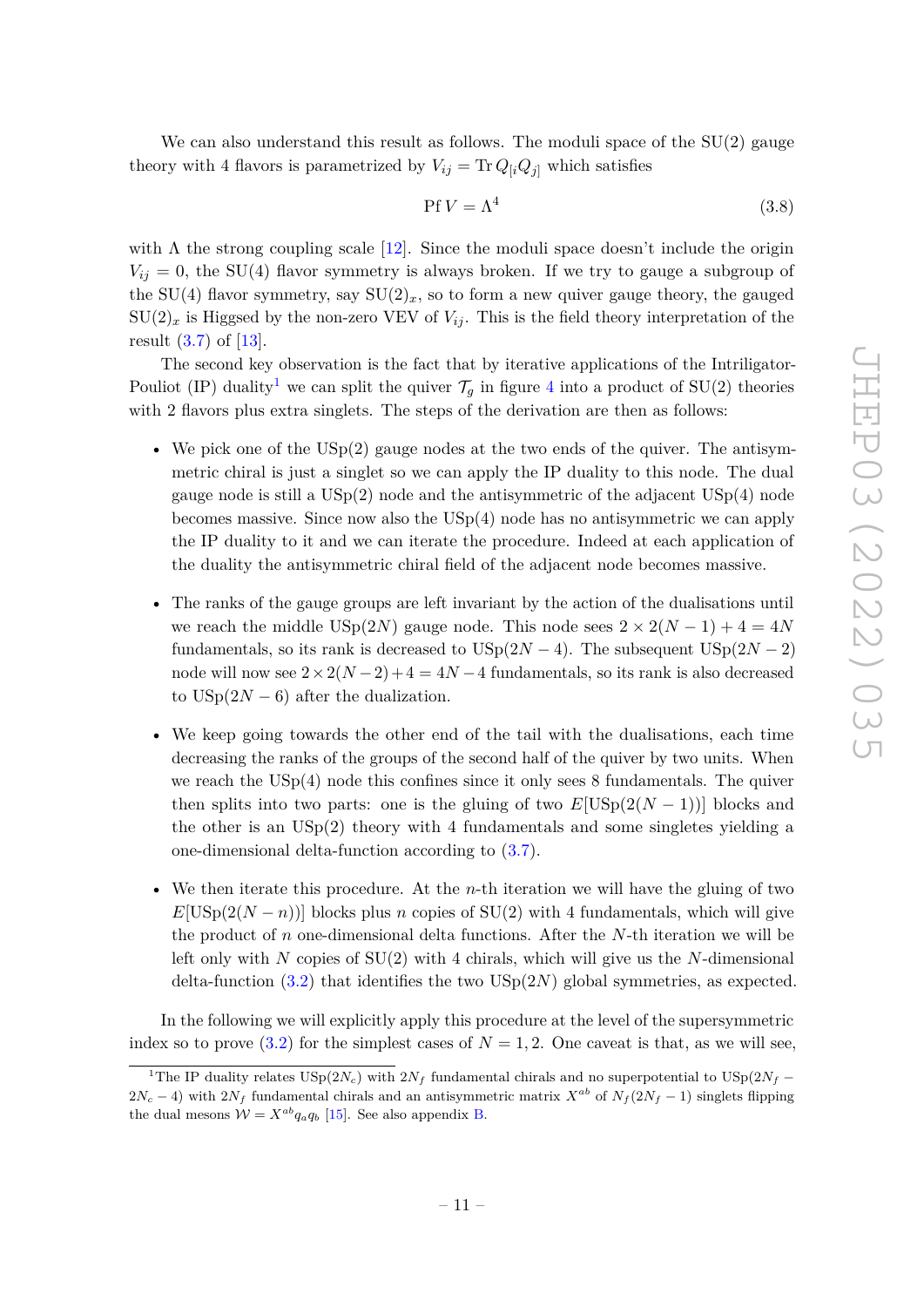this procedure only captures the residues corresponding to one particular representative of  $S_N \in W_{\text{USp}(2N)}$ , which for definiteness we take to be  $x_i = y_{\sigma(i)}^{\pm 1} = y_i^{\pm 1}$ . Nevertheless, this procedure indeed gives us the correct value of the residue at this particular set of poles. Furthermore, the full set of poles can be correctly obtained by a slightly refined argument using a regularized version of the integral on the l.h.s. of  $(3.2)$ , as we show in detail in appendix [C](#page-49-1) for arbitrary *N*.

Our identity [\(3.2\)](#page-9-0) for the quiver theory  $\mathcal{T}_q$  with global symmetry  $\text{USp}(2N)_x \times \text{USp}(2N)_y$  $\times U(1)_c \times U(1)_t$  can be considered as the generalization of [\(3.7\)](#page-10-1) for the SU(2) theory with 4 chirals, to which indeed it reduces for  $N=1$  (modulo some singlets). The moduli space of  $\mathcal{T}_g$ is parameterized by various gauge invariant chiral operators. Among these, we have a gauge invariant operator  $\text{Tr}_z \Pi_L \Pi_R$  in the bifundamental representation of  $\text{USp}(2N)_x \times \text{USp}(2N)_y$ , where  $\Pi_L$  and  $\Pi_R$  are bifundamental operators between  $\text{USp}(2N)_z \times \text{USp}(2N)_x$  and between  $USp(2N)_z \times USp(2N)_y$  respectively (see table [1\)](#page-5-0). As in the  $N=1$  case, we expect that the moduli spaced is deformed at the quantum level by

<span id="page-12-1"></span>
$$
\langle \text{Tr}_z \, \Pi_L \Pi_R \rangle \neq 0 \,, \tag{3.9}
$$

which leads to the breaking of  $\text{USp}(2N)_x \times \text{USp}(2N)_y$  to its diagonal subgroup. Therefore, if either  $\text{USp}(2N)_x$  or  $\text{USp}(2N)_y$  is gauged, it should be Higgsed by this non-zero VEV, which exactly corresponds to our delta function identity [\(3.2\)](#page-9-0).

# <span id="page-12-0"></span>**3.2.1** Explicit computation for  $N = 1$

For  $N = 1$  the  $E[USp(2)]$  theory is just a WZ model of an  $SU(2) \times SU(2)$ . Hence, the  $\mathcal{T}_g$ theory for  $N = 1$  is just an SU(2) gauge theory with 4 chirals and some flipping fields. Explicitly, its supersymmetric index is

$$
\mathcal{I}_g^{N=1} = \Gamma_e \Big( p q \, c^{\pm 2} \Big) \Gamma_e \Big( p q \, t^{-1} \Big) \oint dz_1 \, \Delta_1(z) \Gamma_e \Big( c \, x^{\pm 1} z^{\pm 1} \Big) \Gamma_e \Big( c^{-1} y^{\pm 1} z^{\pm 1} \Big) \,. \tag{3.10}
$$

The identity  $(3.2)$  is then just a direct application of  $(3.7)$  in this case. Specifically, we apply it identifying

$$
\vec{s} = (cx, cx^{-1}, c^{-1}y, c^{-1}y^{-1}).
$$
\n(3.11)

This gives

$$
\mathcal{I}_g^{N=1} = \frac{\Gamma_e(pq \, c^{\pm 2}) \Gamma_e(pq \, t^{-1})}{(p; p)_{\infty}(q; q)_{\infty}} \Big[ \Gamma_e(e^{\pm 2}) \Gamma_e(x^{\pm 2}) (\delta(X+Y) + \delta(X-Y)) + \\ + \Gamma_e\Big(xy^{-1}\Big) \Gamma_e\Big(x^{-1}y\Big) \Gamma_e\Big(c^2x^{-1}y^{-1}\Big) \Gamma_e\Big(c^2xy\Big) \delta(2C)\Big], \tag{3.12}
$$

where we defined

$$
x = e^{2\pi i X}
$$
,  $y = e^{2\pi i Y}$ ,  $c = e^{2\pi i C}$ ,  $0 \le X, Y, C < 1$ . (3.13)

The last term containing  $\delta(2C)$  vanishes, because this delta implies that the contribution of one of the singlets in the prefactor becomes zero

$$
\Gamma_e\left(pq \, c^{\pm 2}\right) = \Gamma_e(pq) = 0. \tag{3.14}
$$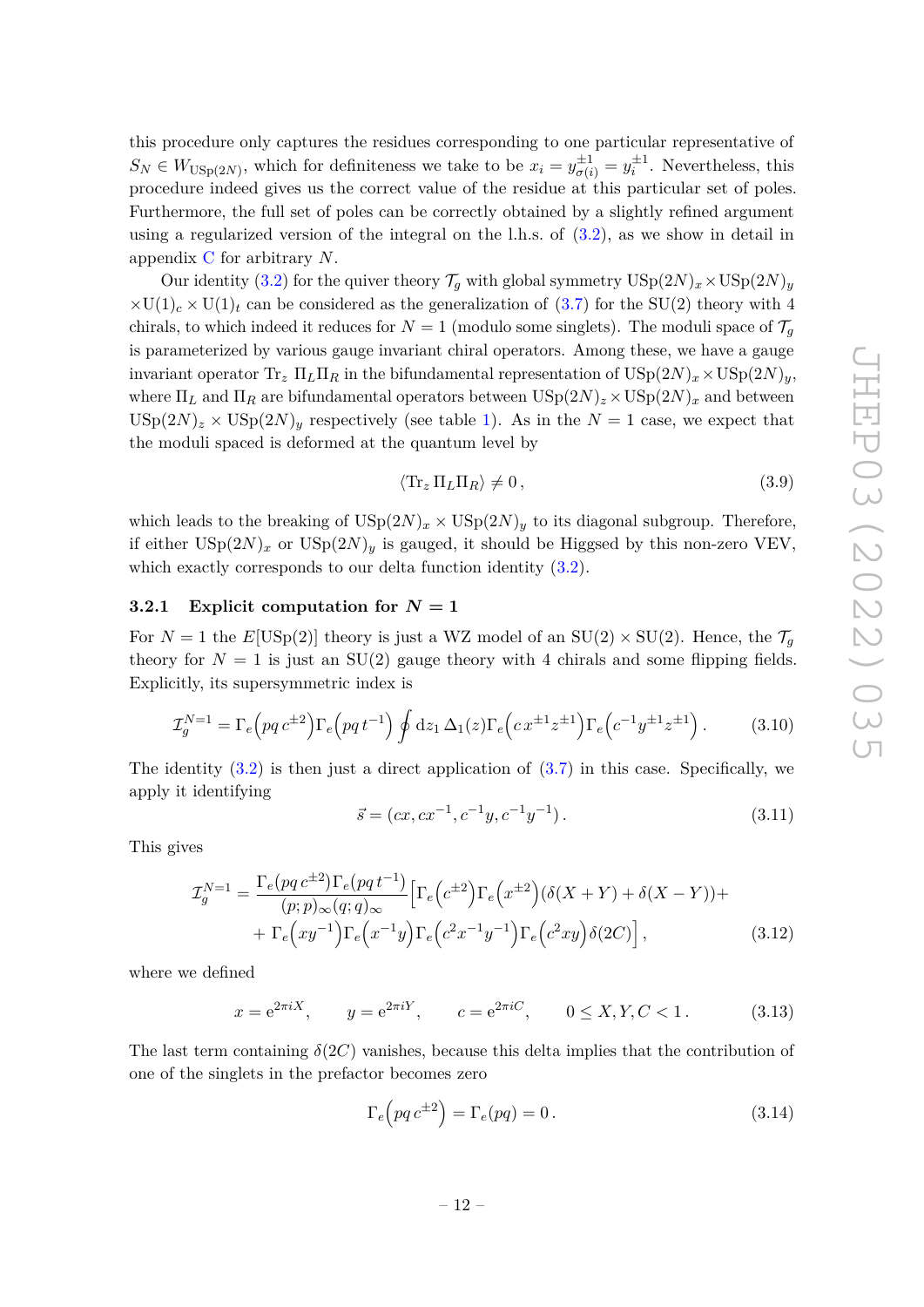Using that

<span id="page-13-1"></span>
$$
\delta(X \pm Y) = \delta\left(\frac{1}{2\pi i}\log(xy)\right) = 2\pi ix\delta(x - y^{\pm 1}),\tag{3.15}
$$

we find

$$
\mathcal{I}_g^{N=1} = \frac{2\pi i x \Gamma_e(x^{\pm 2})}{(p;p)_{\infty}(q;q)_{\infty} \Gamma_e(t)} \left[ \delta(x-y) + \delta(x-y^{-1}) \right],
$$
\n(3.16)

which is exactly  $(3.2)$  for  $N = 1$ .

# <span id="page-13-0"></span>**3.2.2** Explicit computation for  $N = 2$

For  $N=2$  the supersymmetric index of the theory is

$$
\mathcal{I}_g^{N=2} = \Gamma_e \left( pqc^{\pm 2} \right) \Gamma_e \left( pqt^{-1} \right)^2 \oint d\vec{z}_2 \,\Delta_2(\vec{z}_2; pq/t) \mathcal{I}_{E[\text{USp}(4)]}(\vec{z}; \vec{x}; t; c) \mathcal{I}_{E[\text{USp}(4)]}(\vec{z}; \vec{y}; t; c^{-1}), \tag{3.17}
$$

where the supersymmetric index of  $E[USp(4)]$  is defined by

$$
\mathcal{I}_{E[\text{USp}(4)]}(\vec{z};\vec{x};t;c) = \Gamma_e \Big( pqc^{-2}t \Big) \Gamma_e \Big( pq t^{-1} \Big) \prod_{i=1}^2 \Gamma_e \Big( cx_2^{\pm 1} z_i^{\pm 1} \Big) \times \times \oint du_1 \Delta_1(u) \Gamma_e \Big( ct^{-\frac{1}{2}} x_1^{\pm 1} u^{\pm 1} \Big) \Gamma_e \Big( pq c^{-1} t^{-\frac{1}{2}} x_2^{\pm 1} u^{\pm 1} \Big) \prod_{i=1}^2 \Gamma_e \Big( t^{\frac{1}{2}} z_i^{\pm 1} u^{\pm 1} \Big). \tag{3.18}
$$

The first step of the derivation consist of applying the IP duality to the SU(2) node of one of the two  $E[USp(4)]$  blocks, which is equivalent to the flip-flip duality for  $E[USp(4)]$ 

$$
\mathcal{I}_{E[\text{USp}(4)]}(\vec{z}; \vec{x}; t; c) = \Gamma_e\left(t z_1^{\pm 1} z_2^{\pm 1}\right) \Gamma_e\left(pq \, t^{-1} x_1^{\pm 1} x_2^{\pm 1}\right) \mathcal{I}_{E[\text{USp}(4)]}(\vec{z}; \vec{x}; pq \, t^{-1}; c). \tag{3.19}
$$

After this, the full index of the theory explicitly reads

$$
\mathcal{I}_g^{N=2} = \Gamma_e \left( p q t^{-1} \right)^2 \Gamma_e \left( p q t^{-1} x_1^{\pm 1} x_2^{\pm 1} \right) \Gamma_e \left( p q c^{\pm 2} \right) \Gamma_e \left( p q c^2 t \right) \Gamma_e \left( (p q)^2 c^{-2} t^{-1} \right) \times
$$
\n
$$
\times \oint d\vec{z}_2 \, du_1 \, dw_1 \, \Delta_1(u) \Delta_1(w) \Delta_2(\vec{z}_2) \prod_{i=1}^2 \Gamma_e \left( c x_1^{\pm 1} z_i^{\pm 1} \right) \Gamma_e \left( c^{-1} y_2^{\pm 1} z_i^{\pm 1} \right) \times
$$
\n
$$
\times \Gamma_e \left( (p q)^{\frac{1}{2}} t^{-\frac{1}{2}} u^{\pm 1} z_i^{\pm 1} \right) \Gamma_e \left( t^{\frac{1}{2}} w^{\pm 1} z_i^{\pm 1} \right) \Gamma_e \left( (p q)^{\frac{1}{2}} t^{\frac{1}{2}} c^{-1} x_1^{\pm 1} u^{\pm 1} \right) \times
$$
\n
$$
\times \Gamma_e \left( (p q)^{-\frac{1}{2}} t^{\frac{1}{2}} c x_2^{\pm 1} u^{\pm 1} \right) \Gamma_e \left( c^{-1} t^{-\frac{1}{2}} y_1^{\pm 1} w^{\pm 1} \right) \Gamma_e \left( p q c t^{-\frac{1}{2}} y_2^{\pm 1} w^{\pm 1} \right), \qquad (3.20)
$$

where  $\Delta_n(\vec{z}_n)$  was defined in [\(2.19\)](#page-8-2). Notice that the USp(4) gauge node has no antisymmetric anymore, so we can proceed applying the IP duality to it. Since this node sees only 8 fundamentals, it confines. At the level of the supersymmetric index, this amounts to applying the following evaluation formula:

$$
\oint d\vec{z}_2 \,\Delta_2(\vec{z}_2) \prod_{i=1}^2 \Gamma_e \Big(c x_1^{\pm 1} z_i^{\pm 1}\Big) \Gamma_e \Big(c^{-1} y_2^{\pm 1} z_i^{\pm 1}\Big) \Gamma_e \Big((pq)^{\frac{1}{2}} t^{-\frac{1}{2}} u^{\pm 1} z_i^{\pm 1}\Big) \Gamma_e \Big(t^{\frac{1}{2}} w^{\pm 1} z_i^{\pm 1}\Big) =
$$
\n
$$
= \Gamma_e \Big(c^{\pm 2}\Big) \Gamma_e \Big(x_1^{\pm 1} y_2^{\pm 1}\Big) \Gamma_e \Big((pq)^{\frac{1}{2}} t^{-\frac{1}{2}} c x_1^{\pm 1} u^{\pm 1}\Big) \Gamma_e \Big(t^{\frac{1}{2}} x_1^{\pm 1} w^{\pm 1}\Big) \times
$$
\n
$$
\times \Gamma_e \Big((pq)^{\frac{1}{2}} t^{-\frac{1}{2}} c^{-1} y_2^{\pm 1} u^{\pm 1}\Big) \Gamma_e \Big(t^{\frac{1}{2}} c^{-1} y_2^{\pm 1} w^{\pm 1}\Big) \Gamma_e \Big((pq)^{\frac{1}{2}} u^{\pm 1} w^{\pm 1}\Big). \tag{3.21}
$$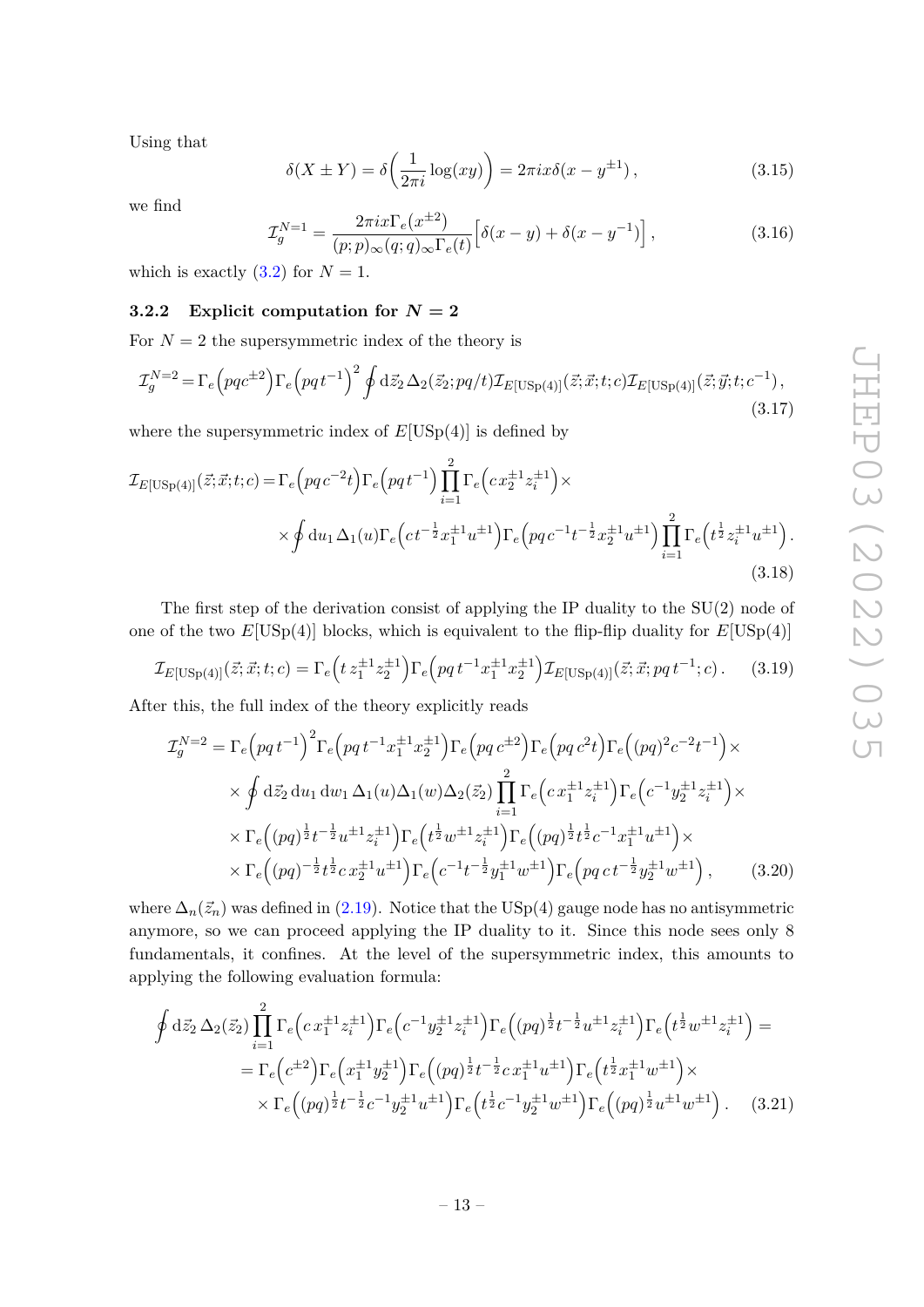Plugging this back into  $\mathcal{I}_{g}^{N=2}$  and simplifying the contribution of the massive fields we get

$$
\mathcal{I}_{g}^{N=2} = \Gamma_{e} \left( p q t^{-1} \right)^{2} \Gamma_{e} \left( p q t^{-1} x_{1}^{\pm 1} x_{2}^{\pm 1} \right) \Gamma_{e} \left( x_{1}^{\pm 1} y_{2}^{\pm 1} \right) \Gamma_{e} \left( p q c^{2} t \right) \Gamma_{e} \left( (p q)^{2} c^{-2} t^{-1} \right) \times \times \oint du_{1} \Delta_{1}(u) \Gamma_{e} \left( (p q)^{\frac{1}{2}} t^{-\frac{1}{2}} c^{-1} y_{2}^{\pm 1} u^{\pm 1} \right) \Gamma_{e} \left( (p q)^{-\frac{1}{2}} t^{\frac{1}{2}} c x_{2}^{\pm 1} u^{\pm 1} \right) \times \times \oint du_{1} \Delta_{1}(w) \Gamma_{e} \left( t^{\frac{1}{2}} c x_{1}^{\pm 1} w^{\pm 1} \right) \Gamma_{e} \left( c^{-1} t^{-\frac{1}{2}} y_{1}^{\pm 1} w^{\pm 1} \right).
$$
\n(3.22)

The expression that we found takes the factorized form of two independent  $SU(2)$  gauge theories with 4 chirals plus some singlets. Hence, we can evaluate each of them separately using  $(3.7)$ . This is done in the same way as we did for the  $N = 1$  case and it gives the results

$$
\Gamma_e\Big((pq)^2t^{-1}c^{-2}\Big)\oint du_1\,\Delta_1(u)\Gamma_e\Big((pq)^{\frac{1}{2}}t^{-\frac{1}{2}}c^{-1}y_2^{\pm 1}u^{\pm 1}\Big)\Gamma_e\Big((pq)^{-\frac{1}{2}}t^{\frac{1}{2}}cx_2^{\pm 1}u^{\pm 1}\Big) =
$$
  

$$
=\frac{2\pi i y_2\Gamma_e\Big(y_2^{\pm 2}\Big)\Gamma_e(pq\,c^{-2}t^{-1})}{(p;p)_\infty(q;q)_\infty}\Big[\delta(x_2-y_2)+\delta(x_2-y_2^{-1})\Big]
$$
(3.23)

and

$$
\Gamma_e\left(pq\,t\,c^2\right)\oint \mathrm{d}w_1\,\Delta_1(w)\Gamma_e\left(t^{\frac{1}{2}}c\,x_1^{\pm 1}w^{\pm 1}\right)\Gamma_e\left(c^{-1}t^{-\frac{1}{2}}y_1^{\pm 1}w^{\pm 1}\right) =
$$
\n
$$
=\frac{2\pi ix_1\Gamma_e\left(x_1^{\pm 2}\right)\Gamma_e(c^2t)}{(p;p)_\infty(q;q)_\infty}\left[\delta(x_1-y_1)+\delta(x_1-y_1^{-1})\right],\tag{3.24}
$$

where as in the  $N = 1$  case the term with the third delta on the r.h.s. of  $(3.7)$  disappears because it is multiplied by a singlet that gives vanishing contribution after imposing the constraint of the delta. Plugging these two expressions into  $\mathcal{I}_{g}^{N=2}$  and simplifying the contribution of massive fields we get

$$
\mathcal{I}_g^{N=2} = \frac{\prod_{i=1}^2 2\pi i x_i}{\Delta_2(\vec{x};t)} \left[ \delta(x_1 - y_1) + \delta(x_1 - y_1^{-1}) \right] \left[ \delta(x_2 - y_2) + \delta(x_2 - y_2^{-1}) \right],\tag{3.25}
$$

which is exactly the term  $x_i = y_i$  of [\(3.2\)](#page-9-0) for  $N = 2$ .

As we mentioned, this computation only captures the contribution at  $x_i = y_i^{\pm 1}$  for  $i = 1, 2$  because we lose the information of the other poles  $x_1 = y_2^{\pm 1}$ ,  $x_2 = y_1^{\pm 1}$  when the  $USp(4)$  gauge node is confined such that we obtain two factorized  $SU(2)$  theories with 4 fundamentals. In the appendix [C,](#page-49-1) we will show that if we slightly deform the quiver theory by introducing a fictitious  $U(1)$  whose holonomy plays the role of a regulator, the theory is not factorized anymore because there is a bifundamental field between two SU(2) gauge nodes, which becomes massive if the fictitious  $U(1)$  is killed. Nevertheless, this bifundamental field plays an essential role in capturing the contribution of the other pole we neglected in the derivation we just did so that the l.h.s. of  $(3.2)$  correctly produces all the contributions on the r.h.s..

# <span id="page-14-0"></span>**3.3 Non-Lagrangian gluings of** *F E***[USp(2***N***)] blocks**

So far we have been considering Lagrangian gluings, obtained by gauging manifest USp(2*N*) symmetries. However, thanks to the mirror property of the  $E[USp(2N)]$  theory we can consider the gauging of emergent symmetries as well.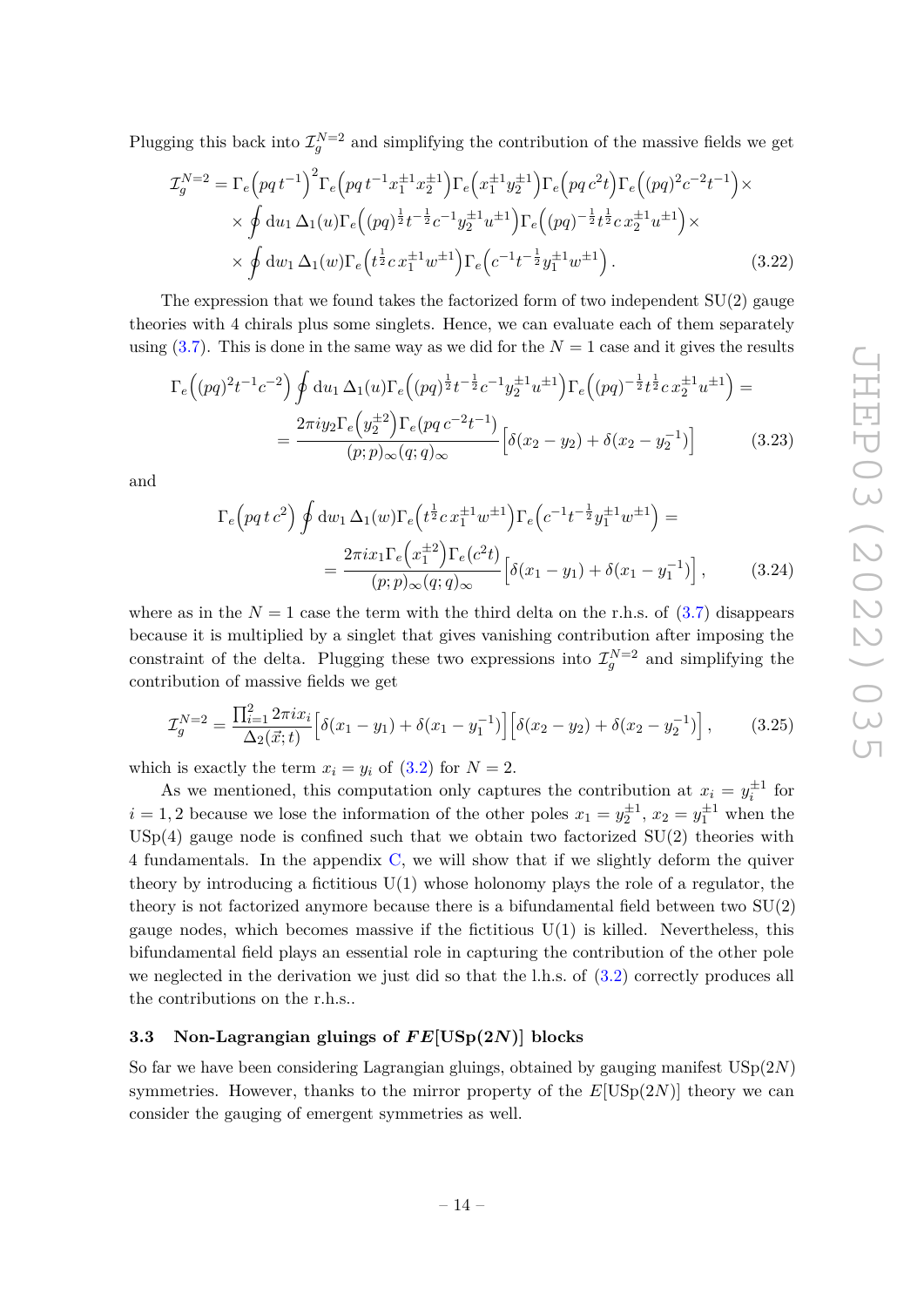

<span id="page-15-0"></span>**Figure 5.** Quiver diagram of  $FE[USp(2N)]$  on the left and its shorthand representation on the right.

In fact in the following, rather than working with the  $E[USp(2N)]$  theory, we will use the  $FE[USp(2N)]$  $FE[USp(2N)]$  $FE[USp(2N)]$  theory introduced in section 2 to simplify the notation. As we will explain better momentarily, the Lagrangian gluing of two *E*[USp(2*N*)] theories and the gluing of two  $FE[USp(2N)]$  lead precisely to the same theory  $\mathcal{T}_g$  up to massive fields that are integrated out at low energies, provided that the gauging prescription is suitably modified between the two cases. The corresponding quiver diagram is shown in figure [5,](#page-15-0) where we also introduce a shorthand depiction that explicitly displays both of the USp(2*N*) symmetries that the theory possesses in the IR.

The gluing is now defined as the gauging of the diagonal combination  $USp(2N)_z$  of the manifest USp(2*N*) symmetries of the two *F E*[USp(2*N*)] blocks, with an extra antisymmetric chiral field  $\Phi$  which couples to  $O_H^L$  and  $O_H^R$  via the superpotential

<span id="page-15-2"></span><span id="page-15-1"></span>
$$
\operatorname{Tr}_{z}\left[\Phi\cdot\left(\mathsf{O}_{\mathsf{H}}^{L}-\mathsf{O}_{\mathsf{H}}^{R}\right)\right]
$$
\n(3.26)

where  $\text{Tr}_z$  is taken over the gauged  $\text{USp}(2N)_z$ . Since this extra superpotential makes both  $\Phi$  and  $O_H^L - O_H^R$  massive, we can integrate them out, and the remaining massless field  $O_H^L + O_H^R$  can be identified with *A* in equation [\(3.1\)](#page-8-3). Moreover, the singlets  $\beta_N^{(L/R)}$  are already included in the definition of  $FE[USp(2N)]$ . In other words, the gluing of two  $FE[USp(2N)]$  theories with the superpotential  $(3.26)$  is equivalent to the gluing of two  $E[USp(2N)]$  theories with the superpotential [\(3.1\)](#page-8-3), which is the theory that we dubbed  $\mathcal{T}_q$ . This theory is represented by the quiver diagram in figure  $6$ . The identity  $(3.2)$  can be then rewritten as follows:

$$
\mathcal{I}_g^N = \oint d\vec{z}_N \,\Delta_N(\vec{z};t) \mathcal{I}_{FE[\text{USp}(2N)]}(\vec{z};\vec{x};t;c) \mathcal{I}_{FE[\text{USp}(2N)]}(\vec{z};\vec{y};t;c^{-1}) = \vec{x}^{\hat{\mathbb{I}}}_{\vec{y}}(t) \,,\qquad(3.27)
$$

where we are still calling the integral on the l.h.s.  $\mathcal{I}_{g}^{N}$  since it coincides exactly with the index of the theory  $\mathcal{T}_g$  that we defined in [\(3.2\)](#page-9-0). Notice also that on the r.h.s. we have precisely the Identity operator as defined in [\(3.2\)](#page-9-0).

So far we have just presented theory  $\mathcal{T}_q$  in another equivalent way using  $FE[USp(2N)]$ blocks, while we still gauge the manifest symmetries of the blocks, which we call the Lagrangian gluing. Using the spectral duality of  $FE[USp(2N)]$ , on the other hand, one can extend the result  $(3.27)$  for  $\mathcal{T}_q$  to several non-Lagrangian dual frames where an emergent  $USp(2N)$  symmetry is gauged. For example, we can use the property  $(2.16)$  of the left block to rewrite the identity  $(3.27)$  as follows:

<span id="page-15-3"></span>
$$
\mathcal{I}_g^N = \oint d\vec{z}_N \,\Delta_N(\vec{z};t) \mathcal{I}_{FE[\text{USp}(2N)]}(\vec{x};\vec{z};t;c) \mathcal{I}_{FE[\text{USp}(2N)]}(\vec{z};\vec{y};t;c^{-1}) = \vec{x} \hat{\mathbb{I}}_{\vec{y}}(t).
$$
 (3.28)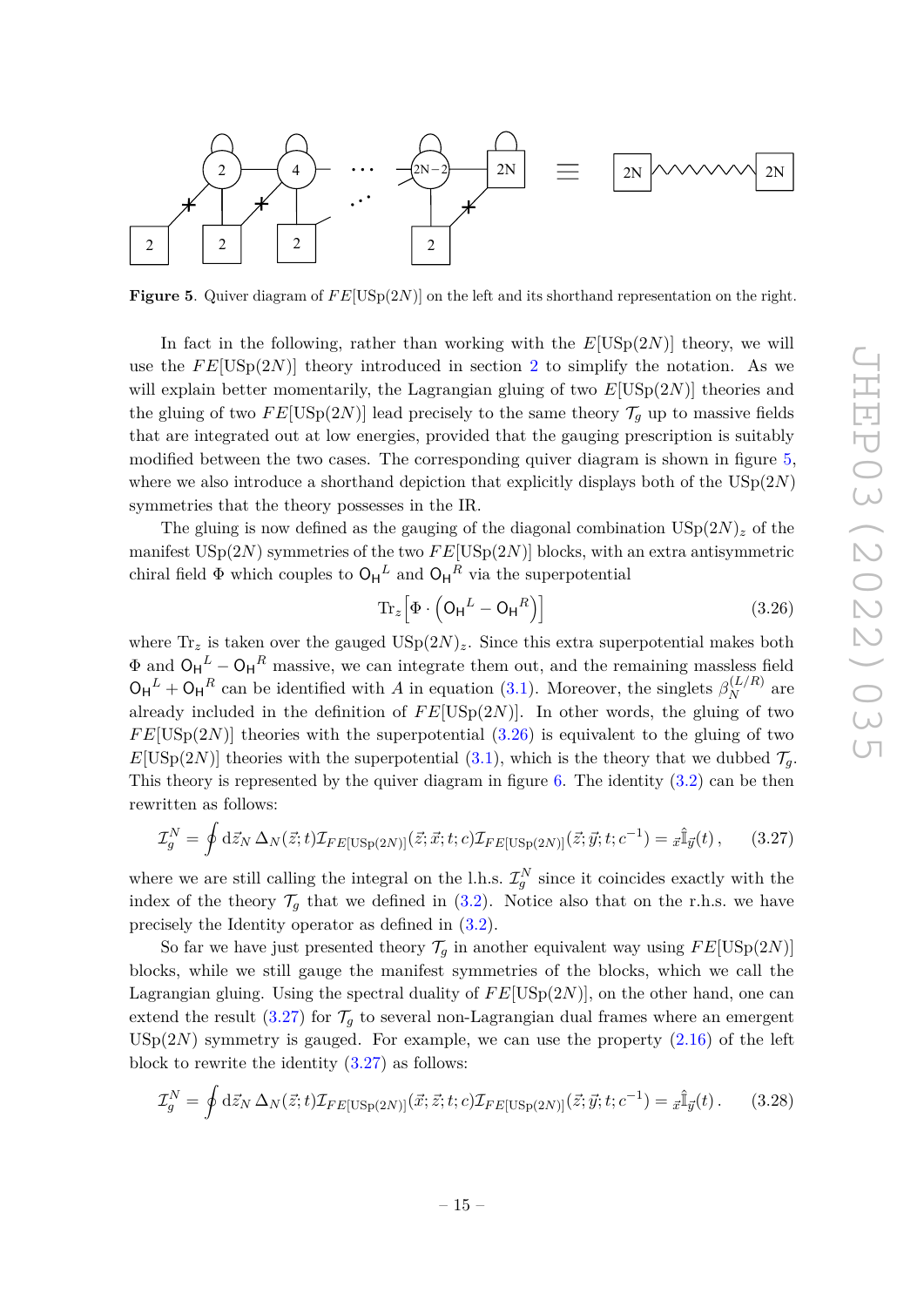

<span id="page-16-0"></span>**Figure 6.** The Lagrangian gluing of two  $FE[USp(2N)]$  theories that gives the delta and the corresponding shorthand representation. The latter is independent from whether we are doing a Lagrangian or a non-Lagrangian gluing thanks to the spectral duality of *F E*[USp(2*N*)].

Notice that the integral is not exactly the one defining the index  $\mathcal{I}_{g}^{N}$  of the theory  $\mathcal{T}_{g}$  defined in  $(3.2)$ , but they coincide up to spectral duality  $(2.16)$ . It corresponds to a dual frame where the diagonal combination of the emergent  $\mathrm{USp}(2N)$  of the left block and the manifest USp(2*N*) of the right block is gauged, with an extra antisymmetric field  $\Phi$  coupled to  $\mathsf{C}^L$ and  $O_H^R$  as follows:

$$
\operatorname{Tr}_z \left[ \Phi \cdot \left( \mathsf{C}^L - \mathsf{O_H}^R \right) \right]. \tag{3.29}
$$

Similarly, we can use the spectral duality of the right block rather than the left block, which leads to

$$
\mathcal{I}_g^N = \oint d\vec{z}_N \,\Delta_N(\vec{z};t) \mathcal{I}_{FE[\text{USp}(2N)]}(\vec{z};\vec{x};t;c) \mathcal{I}_{FE[\text{USp}(2N)]}(\vec{y};\vec{z};t;c^{-1}) = \vec{x}^{\hat{\mathbb{I}}}_{\vec{y}}(t). \tag{3.30}
$$

This corresponds to another dual frame where the diagonal combination of the manifest  $USp(2N)$  of the left block and the emergent  $USp(2N)$  of the right block is gauged, with an extra antisymmetric field  $\Phi$  coupled to  $O_H^L$  and  $C_R^R$  as follows:

$$
\operatorname{Tr}_{z}\left[\Phi\cdot\left(\mathsf{O}_{\mathsf{H}}^{L}-\mathsf{C}^{R}\right)\right].\tag{3.31}
$$

Lastly, we can use the spectral duality of both blocks simultaneously, which results in the identity

$$
\mathcal{I}_g^N = \oint d\vec{z}_N \,\Delta_N(\vec{z};t) \mathcal{I}_{FE[\text{USp}(2N)]}(\vec{x};\vec{z};t;c) \mathcal{I}_{FE[\text{USp}(2N)]}(\vec{y};\vec{z};t;c^{-1}) = \vec{x}^{\hat{\mathbb{I}}}_{\vec{y}}(t). \tag{3.32}
$$

This corresponds to a dual frame where the diagonal combination of the emergent USp(2*N*) symmetries of both blocks is gauged, with an extra antisymmetric field  $\Phi$  coupled to  $\mathsf{C}^L$ and  $\mathsf{C}^R$  as follows:

$$
\operatorname{Tr}_z \left[ \Phi \cdot \left( \mathsf{C}^L - \mathsf{C}^R \right) \right]. \tag{3.33}
$$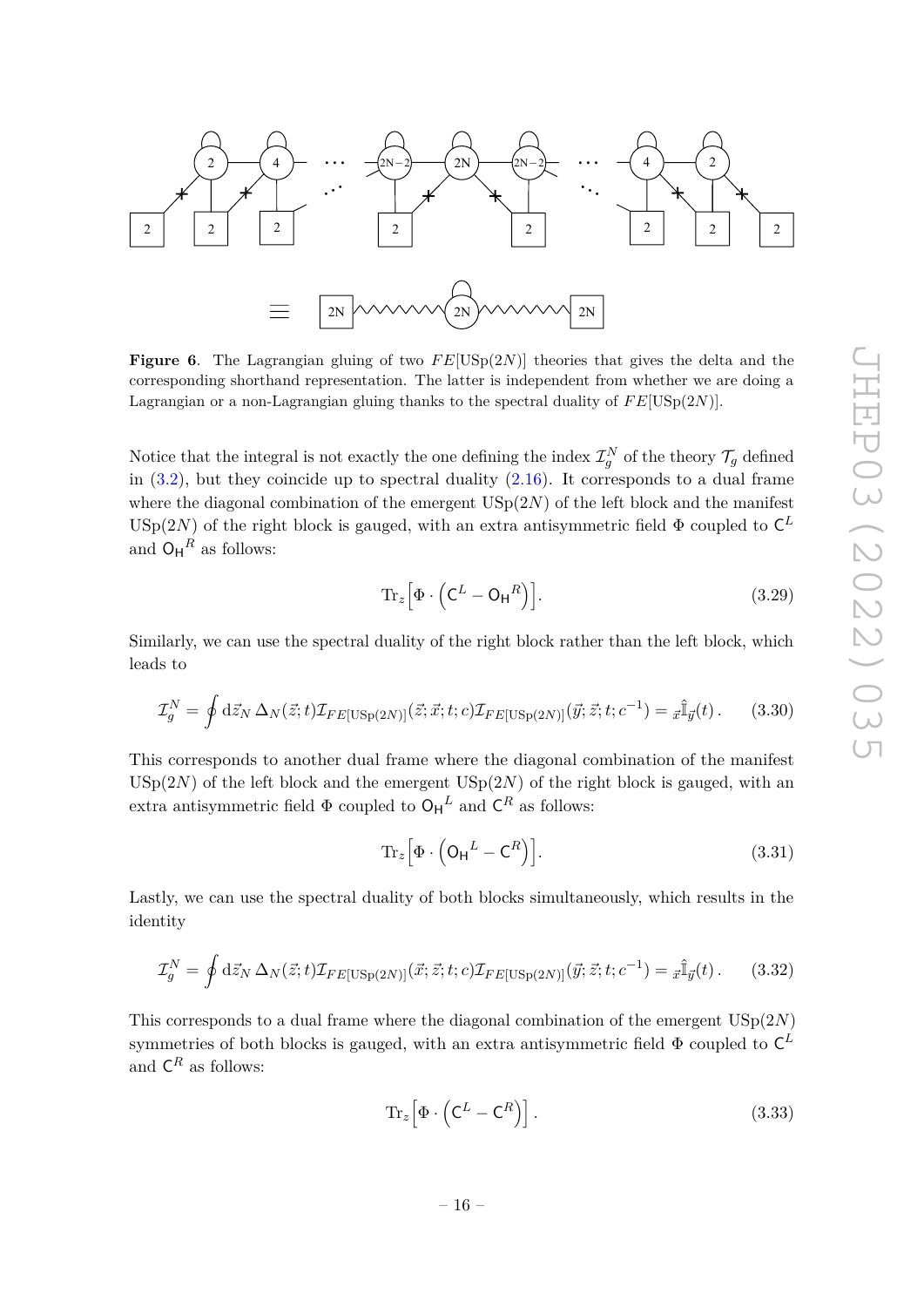#### <span id="page-17-0"></span>**3.4 The 4***d S***-wall and Identity wall**

As we mentioned the theory  $\mathcal{T}_g$  obtained from gluing two  $FE[USp(2N)]$  (or  $E[USp(2N)]$ ) blocks in any of the ways we just described has a quantum deformed vacuum moduli space and displays chiral symmetry breaking. The result that its index is a delta distribution acting on test functions corresponds to this fact: if we glue  $\mathcal{T}_g$  to some theory  $\mathcal{T}_{\text{test}}$  exhibiting a  $USp(2N)<sub>a</sub>$  symmetry by gauging the diagonal combination of  $USp(2N)<sub>a</sub>$  and one of its  $USp(2N)$  symmetries, say  $USp(2N)<sub>x</sub>$ , (adding an antisymmetric and the appropriate superpotential) the VEV of the bifundamental operator Tr*<sup>z</sup>* Π*L*Π*<sup>R</sup>* will Higgs the new gauged node. In other words, the theory  $\mathcal{T}_{\text{test}}$  glued with the theory  $\mathcal{T}_q$  is dual to the original theory  $\mathcal{T}_{\text{test}}$ . Hence, we can interpret the theory  $\mathcal{T}_g$  as the *Identity wall*, which also explains our notation  $\bar{x}^{\parallel}$  $\bar{y}$  for its index.

In order to exemplify these statements, let us consider the simple case where our test theory  $\mathcal{T}_{\text{test}}$  is just a Wess-Zumino model exhibiting the  $\text{USp}(2N)_a$  symmetry, e.g., a bifundamental chiral *P* of  $\text{USp}(2N)_a \times \text{USp}(2K)_b$  coupled to an  $\text{USp}(2N)_a$  antisymmetric chiral *A* as follows:

<span id="page-17-1"></span>
$$
\operatorname{Tr}_a\!\left[\operatorname{Tr}_b\!\left(P^2\right)\cdot A\right],\tag{3.34}
$$

where  $\text{Tr}_a$  is taken over  $\text{USp}(2N)_a$ , while  $\text{Tr}_b$  is taken over  $\text{USp}(2K)_b$ . As we discussed, there are many equivalent dual frames of theory  $\mathcal{T}_q$ . For example, let us choose the frame corresponding to the identity [\(3.28\)](#page-15-3), where the diagonal combination of the emergent  $USp(2N)$  of the left block and the manifest  $USp(2N)$  of the right block is gauged. Thus, the non-abelian global symmetry of  $\mathcal{T}_q$  is  $\text{USp}(2N)_x \times \text{USp}(2N)_y$ , the manifest  $\text{USp}(2N)_x$ of the left block and the emergent  $\text{USp}(2N)_y$  of the right block, respectively. We can gauge the diagonal combination of  $\text{USp}(2N)_a$  and  $\text{USp}(2N)_x$ , which we call  $\text{USp}(2N)_z$ , in the presence of an extra antisymmetric chiral  $\Phi$  as before.  $\Phi$  couples to *A* and  $O_H^L$ , the antisymmetric operators of  $\text{USp}(2N)_a$  and  $\text{USp}(2N)_x$  respectively, as follows:

$$
\operatorname{Tr}_{z}\left[\Phi\cdot\left(A-\mathsf{O}_{\mathsf{H}}^{L}\right)\right].\tag{3.35}
$$

This quadratic superpotential makes both  $\Phi$  and  $A - O_H^L$  massive. Once we integrate them out, we are left with the theory shown on the l.h.s. of the second line in figure [7,](#page-18-1) with the superpotential between  $P$  and  $O_H{}^L$ 

$$
\operatorname{Tr}_z \left[ \operatorname{Tr}_b \left( P^2 \right) \cdot \mathsf{O}_\mathsf{H}{}^L \right] \tag{3.36}
$$

since A in  $(3.34)$  is now identified with  $O_H^L$ . From the discussion we made around eq.  $(3.9)$ we know that the  $\text{USp}(2N)_z$  gauge node is fully Higgsed and identified with  $\text{USp}(2N)_y$ . What we obtain is the theory on the bottom right of figure  $7$ , which is precisely the original theory  $\mathcal{T}_{\text{test}}$ : a WZ model of *P* and *A* with the superpotential

$$
\text{Tr}_y \Big[ \text{Tr}_b \Big( P^2 \Big) \cdot A \Big], \tag{3.37}
$$

where *P* is now in the bifundamental representation of  $\text{USp}(2K)_b \times \text{USp}(2N)_y$  and *A* is in the antisymmetric representation of  $\text{USp}(2N)_y$ .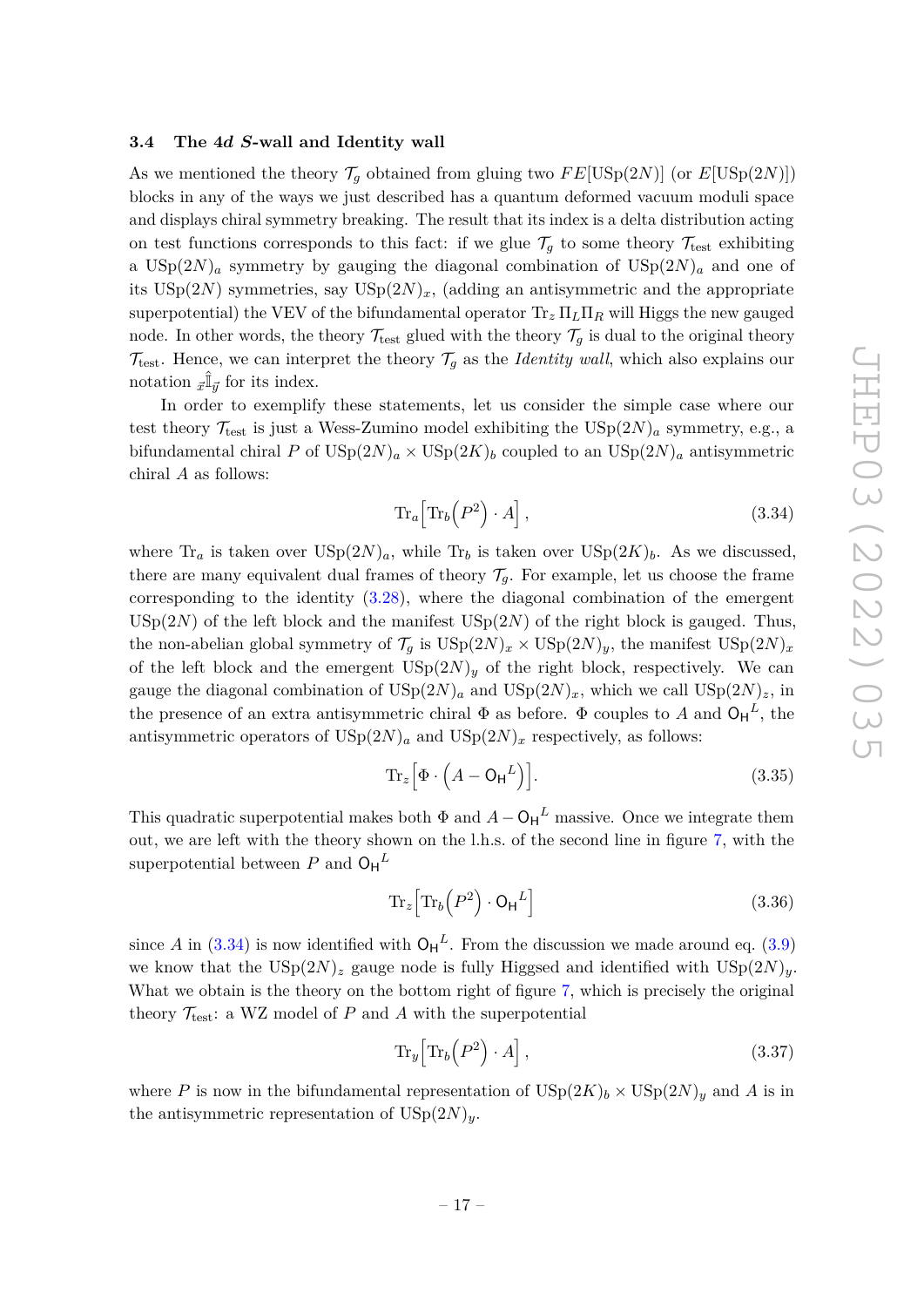

<span id="page-18-1"></span>**Figure 7.** Gluing theory  $\mathcal{T}_q$  to a test theory  $\mathcal{T}_{\text{test}}$ . The resulting theory is dual to the original test theory  $\mathcal{T}_{\text{test}}$ . We thus identify  $\mathcal{T}_q$  with the Identity wall.

As we will discuss in subsection [5.1](#page-30-1) we have a completely analogue result in 3*d*, where by taking two copies of the  $T[SU(N)]$  theory and by gauging a diagonal combination of the  $SU(N)$  symmetries we obtain an Identity wall identifying the two remaining  $SU(N)$ symmetries. More precisely by taking two slightly different 3*d* limits of the 4*d* delta property [\(3.2\)](#page-9-0) one can recover both the relations  $S^2 = -1$  and  $S^{-1}S = 1$  enjoyed by *T*[SU(*N*)]. In subsection [5.2](#page-38-0) we will also show that the braid duality of  $E[USp(2N)]$  that we already mentioned, reduces in 3*d* to a duality involving the gluing of  $T[SU(N)]$  with CS interactions which can be interpreted as the relation  $STS = T^{-1}S^{-1}T^{-1}$  satisfied by the  $SL(2, \mathbb{Z})$  generators *S* and *T*. Because of these observations one could expect that the *F E*[USp(2*N*)] block could play the role of an *S*-duality wall in 4*d*. We will further investigate this interpretation in an upcoming paper [\[14\]](#page-54-6). We stress again the fact that we can equivalently identify *S* with  $E[USp(2N)]$  or  $FE[USp(2N)]$  by just modifying the gluing/gauging prescription as we explained in subsection [3.3.](#page-14-0) We can then rephrase the delta-function property in this language saying that concatenating two *S*-walls these annihilate each other giving a trivial Identity wall. Since  $S^2 = -1$  and  $S^{-1}S = 1$  are actually degenerate in 4*d* the duality group would be  $PSL(2, \mathbb{Z}) = SL(2, \mathbb{Z})/\mathbb{Z}_2$  rather than the full  $SL(2, \mathbb{Z})$  as in 3*d*.

# <span id="page-18-0"></span>**3.5 The asymmetric** *S***-wall**

In this subsection, we introduce an asymmetric *S*-wall, by turning on a deformation which partially breaks the global symmetry of the *F E*[USp(2*N*)] theory. We introduce an extra superpotential

$$
\delta \mathcal{W}_{\text{def}} = \text{Tr}_{y}[\mathsf{J} \cdot \mathsf{O}_{\mathsf{H}}],\tag{3.38}
$$

where the antisymmetric matrix J is given by

$$
\mathsf{J} = \frac{1}{2} \Big[ \mathbb{J}_2 \otimes (\mathbb{O}_M \oplus \mathbb{J}_{N-M}) - \mathbb{J}_2^T \otimes (\mathbb{O}_M \oplus \mathbb{J}_{N-M}^T) \Big], \qquad M < N \tag{3.39}
$$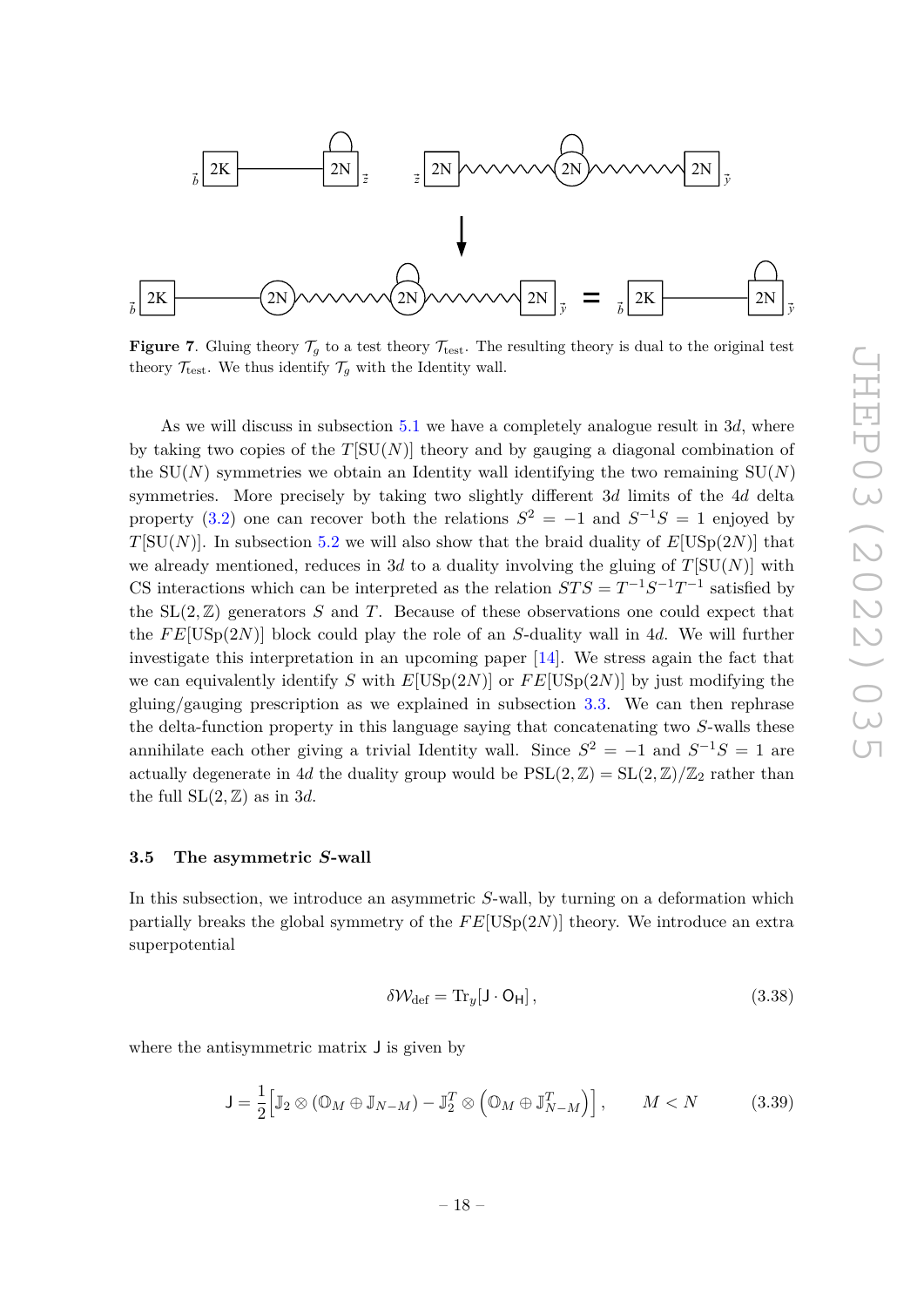

<span id="page-19-1"></span>**Figure 8**. The quiver diagram for the deformed  $FE[USp(2N)]$  theory and the compact form of the asymmetric *S*-wall. Each colored line denotes a set of chiral multiplets in the same representation of the non-abelian global symmetry, but with different charges under the abelian symmetries. The blue line denotes  $\tilde{Q}_i^{(N-1,2)}$ , the green line denotes  $R_i$  and the red cross denotes  $(\mathsf{O}_{\mathsf{H}})_{M+i,M+j}^{\pm,\pm}$  in  $(3.42)$ .

with the *K*-dimensional empty matrix  $\mathbb{O}_K$  and the *K*-dimensional Jordan matrix  $\mathbb{J}_K$ . This superpotential can be rewritten in terms of the components of  $O_H$  as follows:

<span id="page-19-2"></span>
$$
\delta \mathcal{W}_{\text{def}} = \sum_{j=1}^{N-M-1} (\mathsf{O}_{\mathsf{H}})_{M+j,M+j+1}^{+,-} \tag{3.40}
$$

where an  $USp(2N)_x$  flavor index is labeled by  $(i, \alpha)$  with  $i = 1, ..., N$  and  $\alpha = \pm$ . For example, the antisymmetric invariant symbol  $J = i\sigma_2 \otimes \mathbb{I}_N$  of  $\text{USp}(2N)$  has the indices in the following form:

<span id="page-19-0"></span>
$$
(J)_{i,j}^{\alpha,\beta} = (i\sigma_2)^{\alpha,\beta} \otimes (\mathbb{I}_N)_{i,j}.
$$
 (3.41)

This extra superpotential breaks the  $\text{USp}(2N)_x$  global symmetry down to its subgroup  $USp(2M)_x \times SU(2)_v$ . Thus, the fields of  $FE[USp(2N)]$  charged under the  $USp(2N)_x$ symmetry are reorganized into the representations of the unbroken symmetry  $USp(2M)_x \times$  $SU(2)_v$  as follows:

$$
Q^{(N-1,N)} \longrightarrow \underbrace{(2M, 1)}_{\tilde{Q}^{(N-1,M)}} \oplus \underbrace{(1, 2)^{\oplus N-M}}_{\tilde{Q}^{(N-1, 2)}_{i=1,\dots,N-M}},
$$
\n
$$
O_{\mathsf{H}} \longrightarrow \underbrace{(M(2M-1), 1)}_{\tilde{O}_{\mathsf{H}}} \oplus \underbrace{(2M, 2)^{\oplus N-M}}_{R_{i=1,\dots,N-M}} \oplus \underbrace{(1, 1)^{\oplus (N-M)(2N-2M-1)}}_{(O_{\mathsf{H}})^{\pm, \pm}_{M+i,M+j}}.
$$
\n(3.42)

For instance, field  $R_i$  in the bifundamental of  $\mathrm{USp}(2M)_x \times \mathrm{SU}(2)_v$  is defined by

$$
\left(R_i^+, R_i^-\right)_j^\beta = \left((\mathsf{O}_{\mathsf{H}})_{j,M+i}^{\beta,+}, (\mathsf{O}_{\mathsf{H}})_{j,N+1-i}^{\beta,-}\right), \qquad i = 1, \dots, N-M \tag{3.43}
$$

with the  $SU(2)_v$  index  $\pm$  and the  $USp(2M)_x$  index  $(j, \beta)$ . The corresponding quiver diagram and the compact form are given in figure [8.](#page-19-1)

Note that this deformed  $FE[USp(2N)]$  theory is closely related to the theory denoted by  $E^{[N-M,1^M]}[\text{USp}(2N)]$  in [\[1\]](#page-53-0). Since O<sub>H</sub> couples to the gauge invariant operator H, see [\(2.15\)](#page-7-2),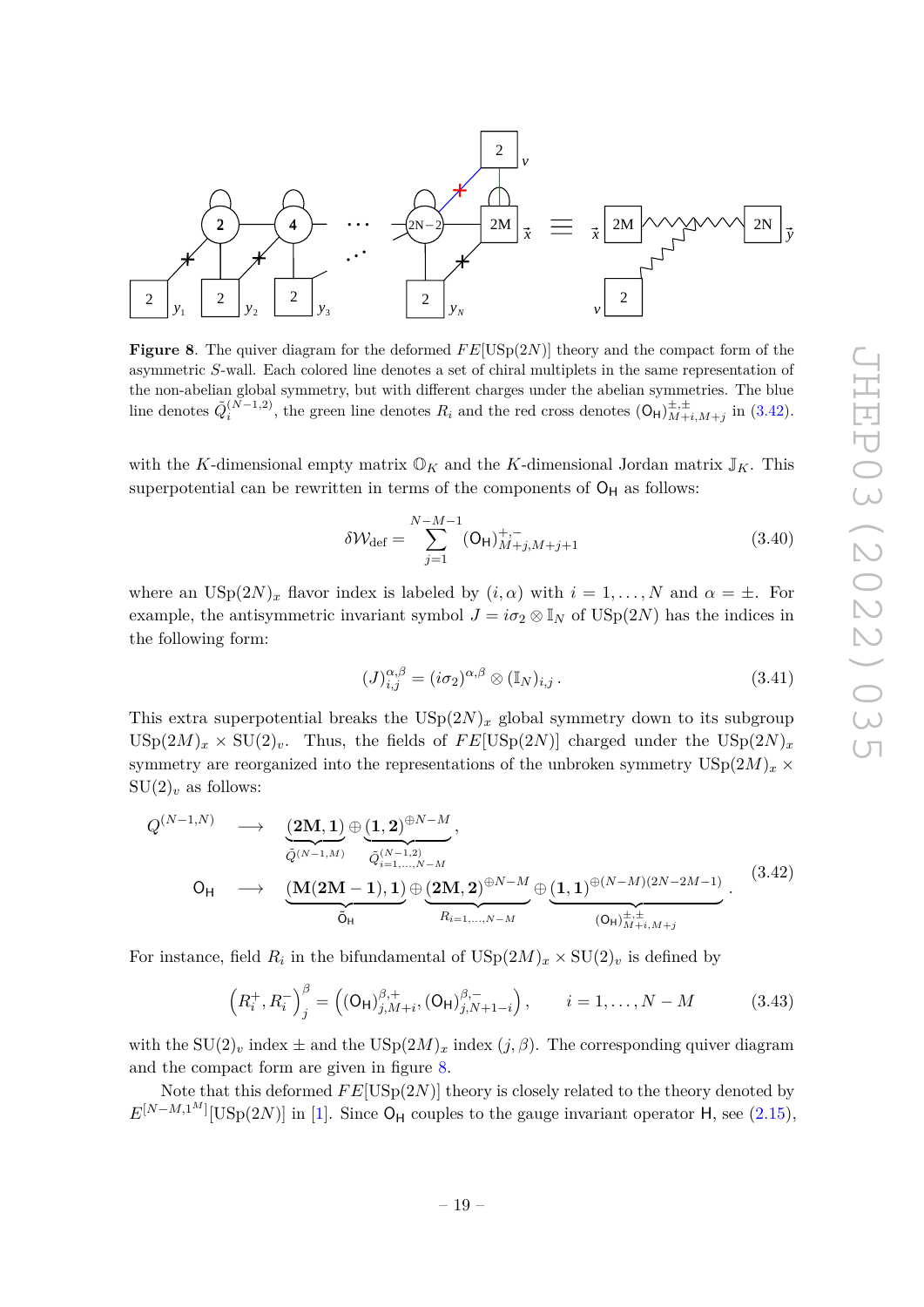the extra superpotential  $(3.40)$  gives rise to a non-vanishing VEV of H triggering an RG flow to  $E^{[N-M,1^M]}[\text{USp}(2N)]$  with some additional gauge singlets.

Clearly we can consider also an *S*-wall with a deformation of the emergent  $USp(2N)$ <sub>y</sub> global symmetry. This is actually provided by the spectral duality. Indeed the  $FE[USp(2N)]$ theory deformed by the superpotential  $(3.40)$  is dual to the  $FE[USp(2N)]$  theory deformed by the superpotential

<span id="page-20-1"></span>
$$
\delta \mathcal{W}_{\text{def}} = \sum_{j=1}^{N-M-1} (\mathsf{C})_{M+j,M+j+1}^{+,-}, \tag{3.44}
$$

where C is the gauge invariant operator in the antisymmetric representation of the emergent  $USp(2N)_y$  symmetry of the  $FE[USp(2N)]$  theory. This deformation breaks  $USp(2N)_y$ down to its  $USp(2M)_y \times SU(2)_y$ . Indeed, it corresponds to a massive deformation for some of the chirals in the saw, see subsection 3.2 of [\[1\]](#page-53-0) for more details.

# <span id="page-20-0"></span>**3.6 Gluing asymmetric** *S***-walls**

We now consider gluing an *S*-wall to an asymmetric *S*-wall. For convenience, here we choose a particular frame where we glue the emergent USp(2*N*) of the *S*-wall with the manifest USp(2*N*) of the asymmetric *S*-wall which has the emergent USp(2*N*) symmetry broken to  $USp(2M) \times SU(2)$  by the superpotential  $(3.44)$ . We will refer to the resulting theory as theory  $\tilde{\mathcal{T}}_g$ .

At the level of the index, such deformation corresponds to the specialization of part of the variables  $\vec{y}$  in the form of a geometric progression:  $y_{M+i} \to t^{\frac{N-M+1}{2}-i}v$  for  $i = 1, \ldots, N-M$ with  $M \leq N$ . Then the identity [\(3.28\)](#page-15-3) reduces to:

$$
\mathcal{I}_{g}^{N,M} = \oint d\vec{z}_{N} \,\Delta_{N}(\vec{z};t) \mathcal{I}_{FE[USp(2N)]}(\vec{x};\vec{z};t;c)
$$
\n
$$
\mathcal{I}_{FE[USp(2N)]}(\vec{z};\vec{y},t^{\frac{N-M-1}{2}}v,t^{\frac{N-M-3}{2}}v,\cdots,t^{-\frac{N-M-1}{2}}v;t;c^{-1}) =
$$
\n
$$
= \frac{\prod_{j=1}^{N} 2\pi i x_{j}}{\Delta_{N}(\vec{x};t)} \sum_{\sigma \in S_{N}} \sum_{\pm} \prod_{i=1}^{M} \delta\left(x_{\sigma(i)}^{\pm 1} - y_{i}\right) \prod_{j=1}^{N-M} \delta\left(x_{\sigma(M+j)}^{\pm 1} - t^{\frac{N-M-1}{2} - j}v\right) \equiv \vec{x}^{\hat{\mathbb{I}}}\vec{y}_{,v}(t).
$$
\n(3.45)

Notice that we can recover the standard delta-property  $(3.2)$  for  $M = N$ .

We can now think of gluing theory  $\tilde{\mathcal{T}}_g$  to a test theory  $\mathcal{T}_{\text{test}}$  exhibiting the  $\text{USp}(2N)_a$ global symmetry. The delta-function property of  $\tilde{\mathcal{T}}_g$ , which we call the deformed Identity wall, then leads to a duality between theory  $\mathcal{T}_{\text{test}}$  glued with theory  $\tilde{\mathcal{T}}_g$  and the deformed  $\tilde{\mathcal{T}}_{\text{test}}$  whose  $\text{USp}(2N)_a$  symmetry is broken to  $\text{USp}(2M)_y \times \text{SU}(2)_v$ . Again let us consider the simplest case where the test theory  $\mathcal{T}_{\text{test}}$  is given by a WZ model with the superpotential

<span id="page-20-2"></span>
$$
\operatorname{Tr}_a\!\left[\operatorname{Tr}_b\!\left(P^2\right)\cdot A\right],\tag{3.46}
$$

where P is in the bifundamental representation of  $\text{USp}(2N)_a \times \text{USp}(2K)_b$  and A is in the antisymmetric representation of  $\text{USp}(2N)_a$ . Now we gauge the diagonal combination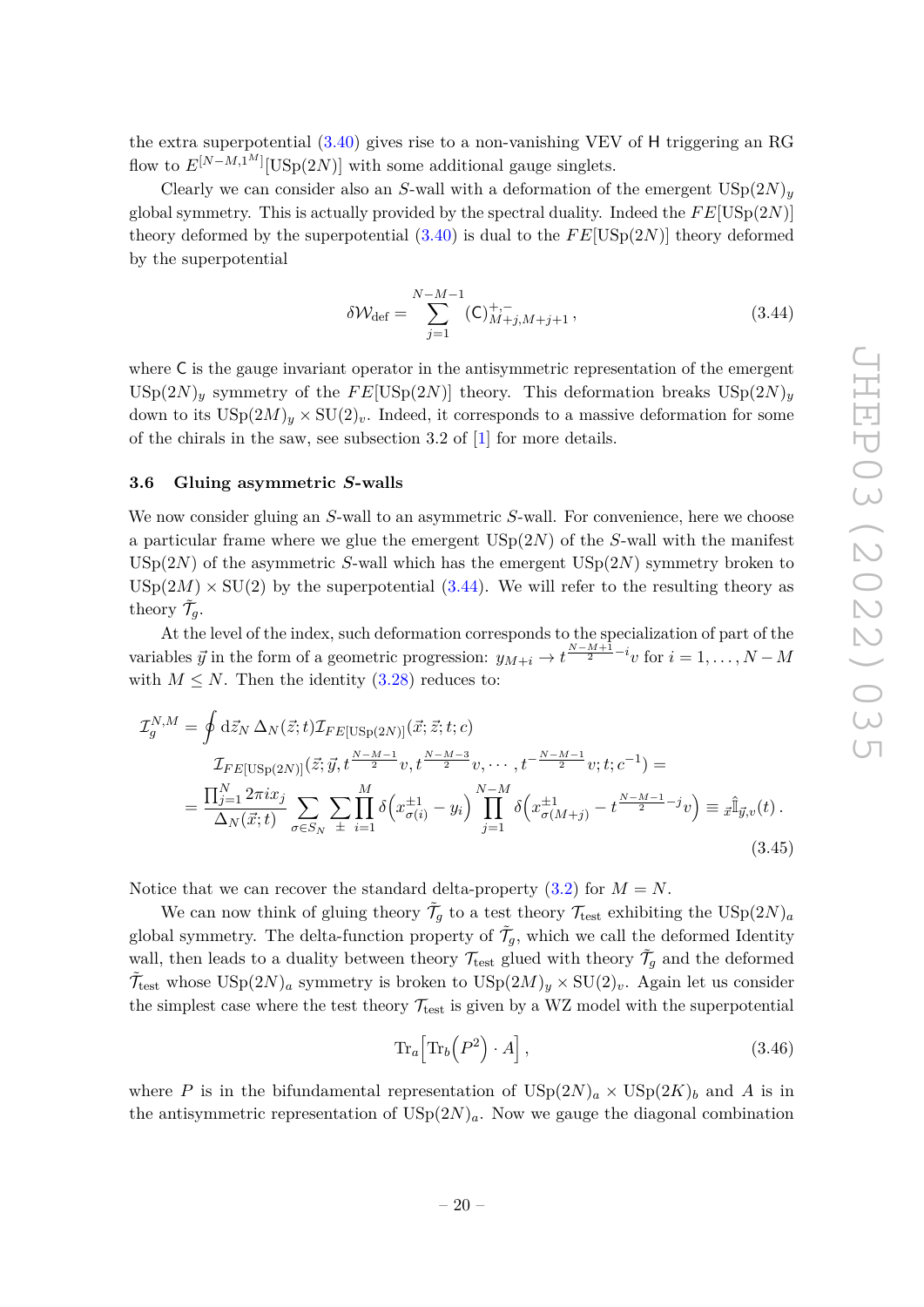

<span id="page-21-3"></span>**Figure 9**. On the left, the diagram representing the gluing of theory  $\tilde{\mathcal{T}}_g$ , which we identify with the deformed Identity wall, and a test theory  $\mathcal{T}_{\text{test}}$ . On the right, the dual theory  $\tilde{\mathcal{T}}_{\text{test}}$ . Each colored line denotes a set of chiral multiplets in the same representation of the non-abelian global symmetry, but with different charges under the abelian symmetries. Especially, the blue line denotes  $Q_i$ , the green line denotes  $R_i$  and the red cross denotes  $(A)_{M+j,M+k}^{\alpha,\beta}$  in [\(3.49\)](#page-21-2).

 $\text{USp}(2N)_z \subset \text{USp}(2N)_a \times \text{USp}(2N)_x$ , where  $\text{USp}(2N)_x$  comes from  $\tilde{\mathcal{T}}_g$ , with an extra antisymmetric chiral  $\Phi$  coupled to *A* and  $O_H^L$  as follows:

$$
\operatorname{Tr}_z \left[ \Phi \cdot \left( A - \mathsf{O}_\mathsf{H}{}^L \right) \right]. \tag{3.47}
$$

Since  $\Phi$  and  $A - \mathsf{O}_{\mathsf{H}}^L$  are massive, if we integrate them out we are left with the theory corresponding to the left diagram in figure [9](#page-21-3) with the superpotential between  $P$  and  $O_H{}^L$ 

<span id="page-21-2"></span>
$$
\operatorname{Tr}_{z}\left[\operatorname{Tr}_{b}\left(P^{2}\right)\cdot\mathsf{O}_{\mathsf{H}}^{L}\right]
$$
\n(3.48)

as *A* in [\(3.46\)](#page-20-2) is identified with  $O_H^L$ . As before, the  $USp(2N)_z$  is fully Higgsed, but this time it is identified with  $USp(2M)_y \times SU(2)_v$ . We accordingly decompose the fields as

$$
P \longrightarrow \underbrace{(2K, 2M, 1)}_{\tilde{P}} \oplus \underbrace{(2K, 1, 2)^{\oplus N-M}}_{Q_{i=1,\dots,N-M}},
$$
\n
$$
A \longrightarrow \underbrace{(1, M(2M-1), 1)}_{\tilde{A}} \oplus \underbrace{(1, 2M, 2)^{\oplus N-M}}_{R_{i=1,\dots,N-M}} \oplus \underbrace{(1, 1, 1)^{\oplus (N-M)(2N-2M-1)}}_{(A)^{\alpha,\beta}_{M+j,M+k}},
$$
\n
$$
(3.49)
$$

where  $(\alpha, \beta) = (\pm, \pm)$  if  $1 \leq j < k \leq N-M$  and  $(\alpha, \beta) = (+, -)$  if  $1 \leq j = k \leq N-M$ . The result of the Higgsing is the WZ model  $\tilde{T}_\text{test}$  on the right of figure [9](#page-21-3) with the superpotential

$$
\mathrm{Tr}_{y} \Big[ \mathrm{Tr}_{b} \Big( \tilde{P}^{2} \Big) \cdot \tilde{A} \Big] + \sum_{i=1}^{N-M} \mathrm{Tr}_{y} \mathrm{Tr}_{b} \Big[ \tilde{P} Q_{i}^{\pm} R_{i}^{\mp} \Big] + \sum_{i=1}^{N-M} \mathrm{Tr}_{b} \Big[ Q_{i}^{-} Q_{i}^{+} \Big] (A)_{M+i,M+i}^{+,-} + \sum_{j
$$

where the last term comes from the deformation [\(3.44\)](#page-20-1) and is the responsible for the breaking of  $\mathrm{USp}(2N)$  to  $\mathrm{USp}(2M)_y \times \mathrm{SU}(2)_v$ .

# <span id="page-21-0"></span>**4 Gluing** *S***-walls with matter**

# <span id="page-21-1"></span>**4.1 Gluing with two fundamental chirals**

We will now consider the gluing of two *S*-walls with additional matter fields. We start considering the case where we gauge the diagonal combination  $USp(2N)_z$  of two manifest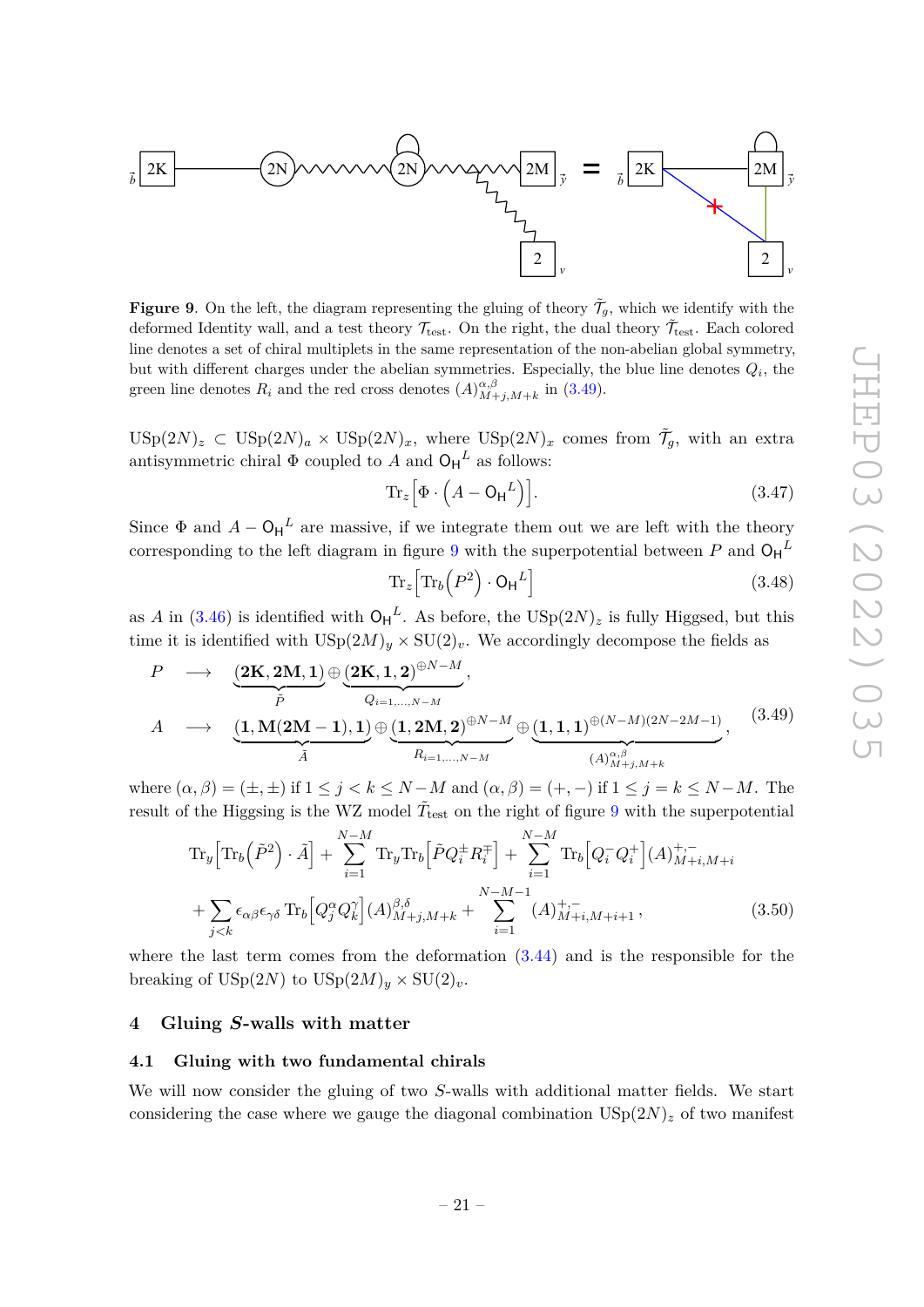

<span id="page-22-1"></span>**Figure 10**. The theory obtained by gluing two *S*-walls with 2 chirals is dual to a WZ model.

 $USp(2N)$  symmetries of the *S*-walls with an antisymmetric field  $\Phi$  and two extra fundamental fields  $(P^+, P^-)$  interacting via the superpotential

$$
\operatorname{Tr}_{z}\left[\Phi\cdot\left(\mathsf{O}_{\mathsf{H}}^{L}-\mathsf{O}_{\mathsf{H}}^{R}\right)\right]+\operatorname{Tr}_{z}\left[P^{+}P^{-}\cdot\left(\mathsf{O}_{\mathsf{H}}^{L}+\mathsf{O}_{\mathsf{H}}^{R}\right)\right]
$$
(4.1)

where  $\text{Tr}_z$  is taken over the gauged  $\text{USp}(2N)_z$  and  $\text{O}_\text{H}{}^L$ ,  $\text{O}_\text{H}{}^R$  are the gauge singlet fields of the two  $FE[USp(2N)]$  blocks in the antisymmetric representation of  $USp(2N)_z$ .

Also with this gluing the " $U(1)<sub>t</sub>$ " symmetries of the two  $FE[USp(2N)]$  blocks are identified because of the first term in the superpotential. Of the two " $U(1)<sub>c</sub>$ " symmetries for the  $FE[USp(2N)]$  blocks, which we call  $U(1)<sub>c</sub>$  and  $U(1)<sub>d</sub>$ , one combination is broken and correspondingly the fugacities of  $U(1)_c$  and  $U(1)_d$  satisfy

<span id="page-22-2"></span><span id="page-22-0"></span>
$$
cd = (pq/t)^{\frac{1}{2}}.
$$
\n(4.2)

The total global symmetry is

$$
USp(2N)_x \times USp(2N)_y \times SU(2)_v \times U(1)_c \times U(1)_t
$$
\n(4.3)

where  $\text{USp}(2N)_x$  and  $\text{USp}(2N)_y$  are the emergent  $\text{USp}(2N)$  symmetries of each  $FE[USp(2N)]$  block and  $(P^+, P^-)$  is a doublet of  $SU(2)_v$ .

Notice that the first term in [\(4.1\)](#page-22-0) gives mass to both  $\Phi$  and  $O_H^L - O_H^R$ , so they can be integrated out, and we are left with

$$
\delta \mathcal{W}_{\text{fund}} = \text{Tr}_{z} \Big[ \epsilon_{\alpha\beta} P^{\alpha} P^{\beta} \cdot A \Big], \quad \text{where} \quad A = \text{O}_{\text{H}}^{L} + \text{O}_{\text{H}}^{R}. \tag{4.4}
$$

As depicted in figure [10,](#page-22-1) we will show that the dual is a simple WZ theory. In terms of the supersymmetric index, this duality corresponds to the following identity:

$$
\oint d\vec{z}_N \,\Delta_N(\vec{z};t) \prod_{i=1}^N \Gamma_e(t^{\frac{1}{2}} v^{\pm 1} z_i^{\pm 1}) \mathcal{I}_{FE[USp(2N)]}(\vec{z};\vec{x};t;c) \mathcal{I}_{FE[USp(2N)]}(\vec{z};\vec{y};t;(pq/t)^{\frac{1}{2}} c^{-1})
$$
\n
$$
= \prod_{i,j=1}^N \Gamma_e((pq/t)^{\frac{1}{2}} x_i^{\pm 1} y_j^{\pm 1}) \prod_{i=1}^N \Gamma_e(t^{\frac{1}{2}} c v^{\pm 1} x_i^{\pm 1}) \prod_{j=1}^N \Gamma_e((pq)^{\frac{1}{2}} c^{-1} v^{\pm 1} y_j^{\pm 1}), \tag{4.5}
$$

where *v* is the fugacity of  $SU(2)_v$  acting on  $(P^+, P^-)$ .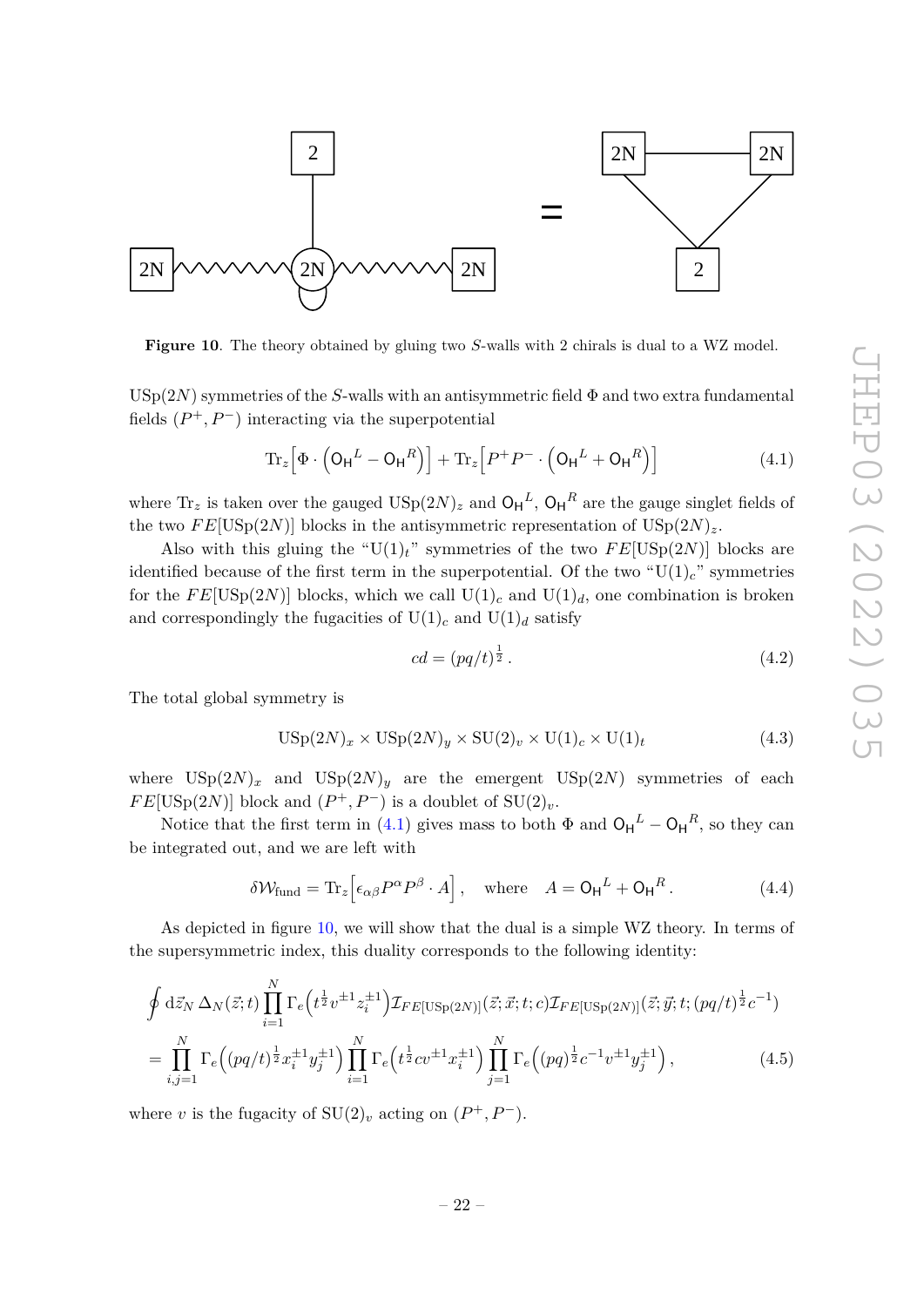The duality in figure [10](#page-22-1) can be generalized to the case where we glue *S*-walls of different lengths  $N > M$  as shown in compact form in figure [11.](#page-24-0) More precisely as shown in the first line in figure [12](#page-25-0) we take one asymmetric *S*-wall, the *F E*[USp(2*N*)] theory deformed by the superpotential  $(3.40)$ , which breaks  $\text{USp}(2N)$  to  $\text{USp}(2M) \times \text{SU}(2)_v$ , and the *S*-wall  $FE[USp(2M)]$  exhibiting two  $USp(2M)$  symmetries and gauge the diagonal combination. which we call  $\text{USp}(2M)_z$ , of  $\text{USp}(2M)$  of the deformed  $FE[\text{USp}(2N)]$  and the manifest USp $(2M)$  symmetry of  $FE[USp(2M)]$ . We then introduce the doublet of fundamental chirals  $(P^+, P^-)$  with the superpotential

<span id="page-23-2"></span><span id="page-23-0"></span>
$$
\delta \mathcal{W}_{\text{fund}} = \epsilon_{\alpha\beta} \text{Tr}_{z} R^{\alpha}_{N-M} P^{\beta} \tag{4.6}
$$

where we recall that the fields  $R_i$  (depicted in green in figure [12\)](#page-25-0) were defined in  $(3.42)$ . Notice that the superpotential [\(4.6\)](#page-23-0) has both the effects of fixing the abelian charges of *P* and of identifying the SU(2) symmetry rotating *P* with SU(2)*<sup>v</sup>* acting on *RN*−*<sup>M</sup>* (and on the other  $R_i$ ). From figure [12](#page-25-0) we also see that the fields  $\tilde{Q}_i^{(N-1,2)}$  $\binom{N-1}{i}$  and  $R_i$  respectively represented by the blue and green line form cubic superpotential with the horizontal bifundamental  $\tilde{Q}^{(N-1,M)}$  inherited from the cubic superpotential of  $FE[USp(2N)]$  involving  $O_H^L$ .

At the level of the index, the deformation [\(3.40\)](#page-19-2) is translated into the specialization of the variables  $\vec{z}_N$  of  $\mathcal{I}_{E[USp(2N)]}(\vec{x};\vec{z};t;c)$  in [\(4.5\)](#page-22-2) to  $\vec{z}_N = (z_1,\ldots,z_M,t^{\frac{N-M-1}{2}}v,\ldots,t^{-\frac{N-M-1}{2}}v)$ . Then we can integrate over the remaining  $\vec{z}_M = (z_1, \ldots, z_M)$  and obtain the following generalized identity:[2](#page-23-1)

$$
\prod_{i=1}^{N-M} \Gamma_e(t^{-i+1}c^2) \prod_{i=1}^{N-M} \Gamma_e(t^i) \oint dz_M \Delta_M(\vec{z};t) \prod_{i=1}^N \Gamma_e(t^{\frac{N-M+1}{2}}v^{\pm 1} z_i^{\pm 1})
$$
\n
$$
\times \mathcal{I}_{FE[USp(2N)]}(\vec{z}, t^{\frac{N-M-1}{2}} v, \dots, t^{-\frac{N-M-1}{2}} v; \vec{x};t; c) \mathcal{I}_{FE[USp(2M)]}(\vec{z}; \vec{y};t; (pq/t)^{\frac{1}{2}} c^{-1})
$$
\n
$$
= \prod_{i=1}^N \prod_{j=1}^M \Gamma_e((pq/t)^{\frac{1}{2}} x_i^{\pm 1} y_j^{\pm 1}) \prod_{i=1}^N \Gamma_e(t^{-\frac{N-M-1}{2}} c v^{\pm 1} x_i^{\pm 1}) \prod_{j=1}^M \Gamma_e((pq)^{\frac{1}{2}} t^{\frac{N-M}{2}} c^{-1} v^{\pm 1} y_j^{\pm 1})
$$
\n
$$
\equiv \mathcal{I}_{\nabla}^{(N,M)}(\vec{x}; \vec{y}; v; t; ct^{-\frac{N-M}{2}}), \qquad (4.7)
$$

where we have defined

$$
\mathcal{I}_{\nabla}^{(N,M)}(\vec{x};\vec{y};v;t;c) = \prod_{i=1}^{N} \prod_{j=1}^{M} \Gamma_e \Big( (pq/t)^{\frac{1}{2}} x_i^{\pm 1} y_j^{\pm 1} \Big) \prod_{i=1}^{N} \Gamma_e \Big( t^{\frac{1}{2}} c v^{\pm 1} x_i^{\pm 1} \Big) \prod_{j=1}^{M} \Gamma_e \Big( (pq)^{\frac{1}{2}} c^{-1} v^{\pm 1} y_j^{\pm 1} \Big). \tag{4.8}
$$

<span id="page-23-1"></span><sup>2</sup>Notice that the index of  $FE[USp(2N)]$  includes the contribution of  $O_H^L$  which, due to the specialization  $z_{M+i} \to t^{\frac{N-M+1}{2}-i}v$  for  $i = 1, \ldots, N-M$ , is decomposed as:

<span id="page-23-3"></span>
$$
\prod_{i < j}^{N} \Gamma_e \left( pqt^{-1} z_i^{\pm 1} z_j^{\pm 1} \right) \longrightarrow \begin{cases} \prod_{i < j}^{M} \Gamma_e \left( pqt^{-1} z_i^{\pm 1} z_j^{\pm 1} \right), \\ \prod_{i = 1}^{M} \prod_{j = 1}^{N - M} \Gamma_e \left( pqt^{-1} z_i^{\pm 1} \left( t^{\frac{N - M + 1}{2} - j} v \right)^{\pm 1} \right), \\ \prod_{i < j}^{N - M} \Gamma_e \left( pqt^{-1} \left( t^{\frac{N - M + 1}{2} - i} v \right)^{\pm 1} \left( t^{\frac{N - M + 1}{2} - j} v \right)^{\pm 1} \right) \end{cases}
$$

where the first line correspond to  $\tilde{O}_H$ , the second line corresponds to  $R_i$ , and the third line corresponds to  $(O_H)_{M+i,M+j}^{\pm,\pm}$  in [\(3.42\)](#page-19-0).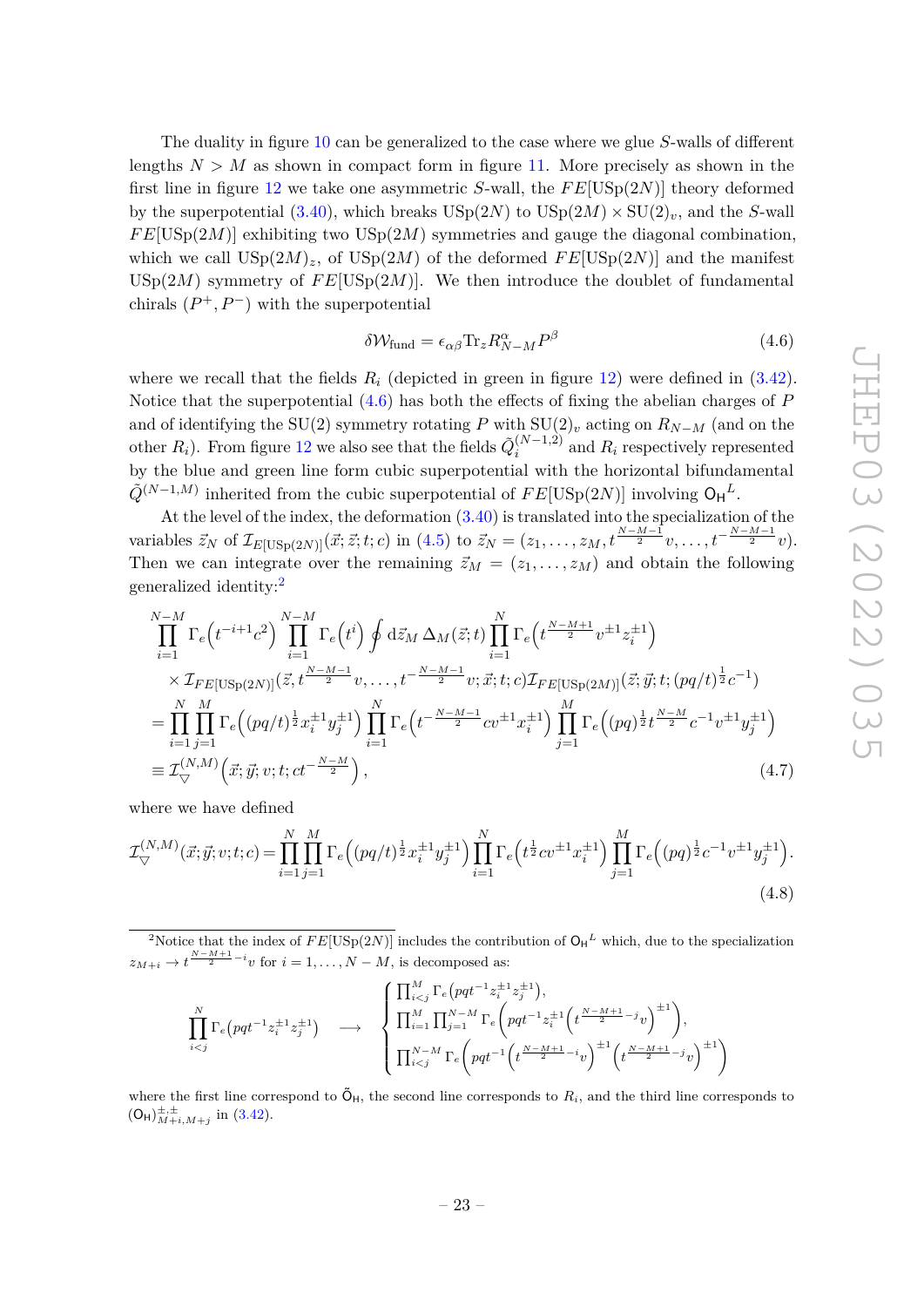

<span id="page-24-0"></span>**Figure 11**. The theory obtained by gluing two *S*-walls of different length with 2 chirals is dual to a WZ model.

Also in this case, as we will see, the proof of the duality is based on the iterative application of the IP duality. Indeed for  $N = M = 1$  the duality in figure [10](#page-22-1) is the star-triangle duality corresponding to IP for  $N_c = 1$  and  $N_f = 3$  or Seiberg duality for SU(2) with 6 chirals.

The first step of the derivation consists in applying iteratively the IP duality along the quiver starting from the leftmost USp(2) node until we reach the  $(N-2)$ -th gauge node, which leads to the second quiver in figure  $12$ . Note that the SU(2) flavor node with fugacity  $x_1$  is now attached to the  $(N-2)$ -th gauge node and the  $(N-1)$ -th gauge node, both of which do not have antisymmetric fields.

We then apply IP duality on the  $(N-1)$ -th gauge node, doing so the  $R_i$  fields in green becomes massive and disappear, while only two of the  $\tilde{Q}_i^{(N-1,2)}$  $i^{(N-1,2)}$  fields remain massless, which are denoted by a black line connecting the  $(N-1)$ -th gauge node and the  $SU(2)_v$ flavor node in the third line of figure [12.](#page-25-0) Indeed we can see that after the dualisation the fugacities of the  $\tilde{Q}_i^{(N-1,2)}$  $i^{(N-1,2)}$  fields lead to a telescopic canellation

$$
\prod_{i=1}^{N-M} \prod_{j=1}^{N-1} \Gamma_e \left( t^{\frac{1}{2}} \left( t^{\frac{N-M+1}{2} - i} v \right)^{\pm 1} \left( z_j^{(N-1)} \right)^{\pm 1} \right) \n\to \prod_{i=1}^{N-M} \prod_{j=1}^{N-1} \Gamma_e \left( (pq/t)^{\frac{1}{2}} \left( t^{\frac{N-M+1}{2} - i} v \right)^{\pm 1} \left( z_j^{(N-1)} \right)^{\pm 1} \right) = \prod_{j=1}^{N-1} \Gamma_e \left( (pq)^{\frac{1}{2}} t^{-\frac{N-M}{2}} v^{\pm 1} \left( z_j^{(N-1)} \right)^{\pm 1} \right).
$$
\n(4.9)

Now we apply the IP duality on the remaining gauge nodes sequentially arriving at the last diagram in figure [12.](#page-25-0)

The next steps are shown in figure [13.](#page-26-0) We first apply the IP duality along the quiver starting from the left and up to the second to last gauge node, arriving at the second line of figure [13.](#page-26-0) Then we start again from the leftmost node and apply IP sequentially, but this time stopping at the third to last node. We repeat this procedure for  $i = 4, \ldots, N - 1$ , applying the IP duality from the first gauge node to the *i*-th last node, obtaining the third diagram. We now notice that the initial part of the tail consists of a series of  $SU(2)$ gauge nodes which sequentially confine once we go through it with the IP duality, and we eventually reach the last diagram.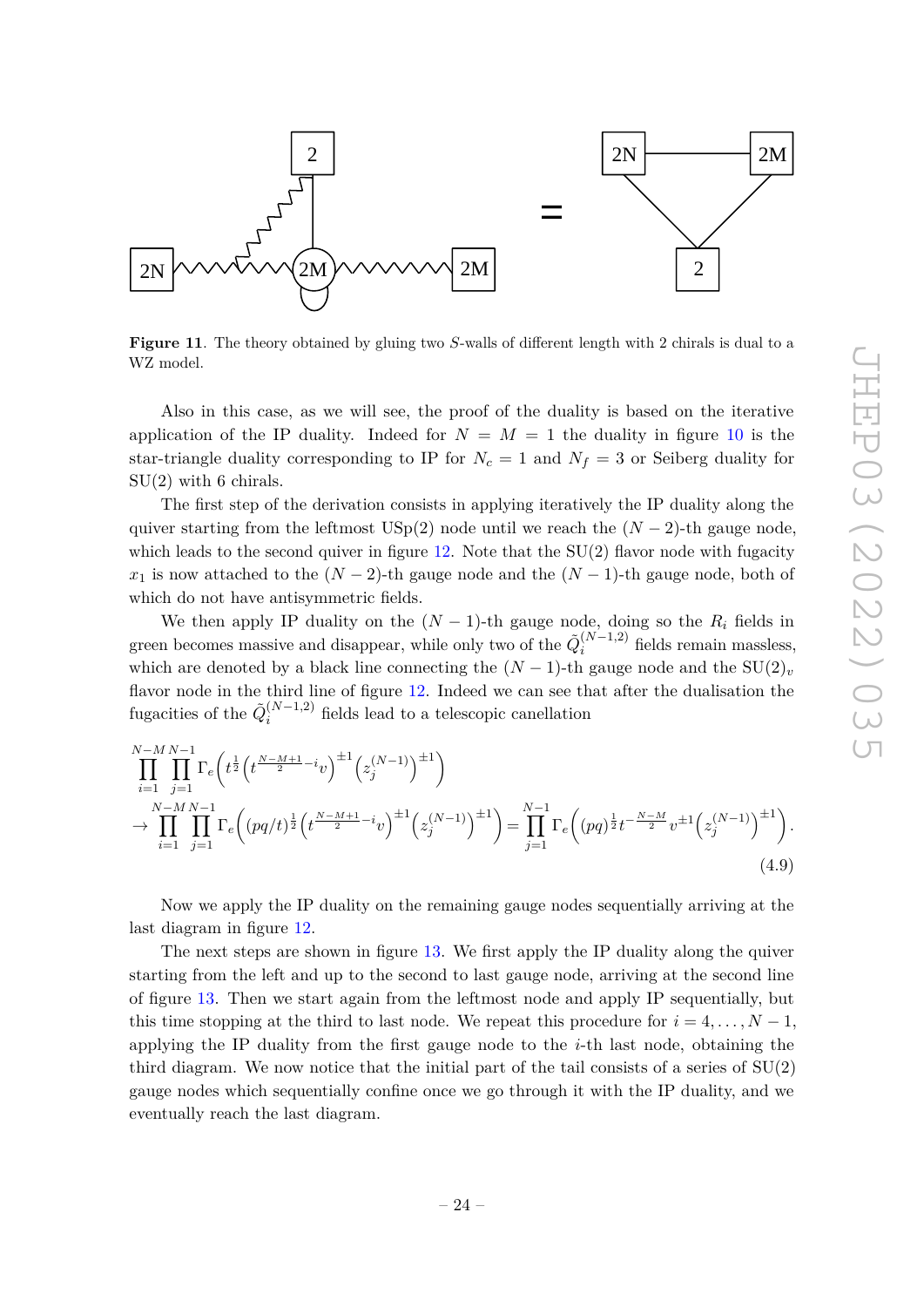

<span id="page-25-0"></span>**Figure 12**. The first steps for the derivation of the duality associated to the gluing of two *S*-walls of different lengths with the insertion of 2 chirals. We avoid drawing gauge singlets not to clutter the picture.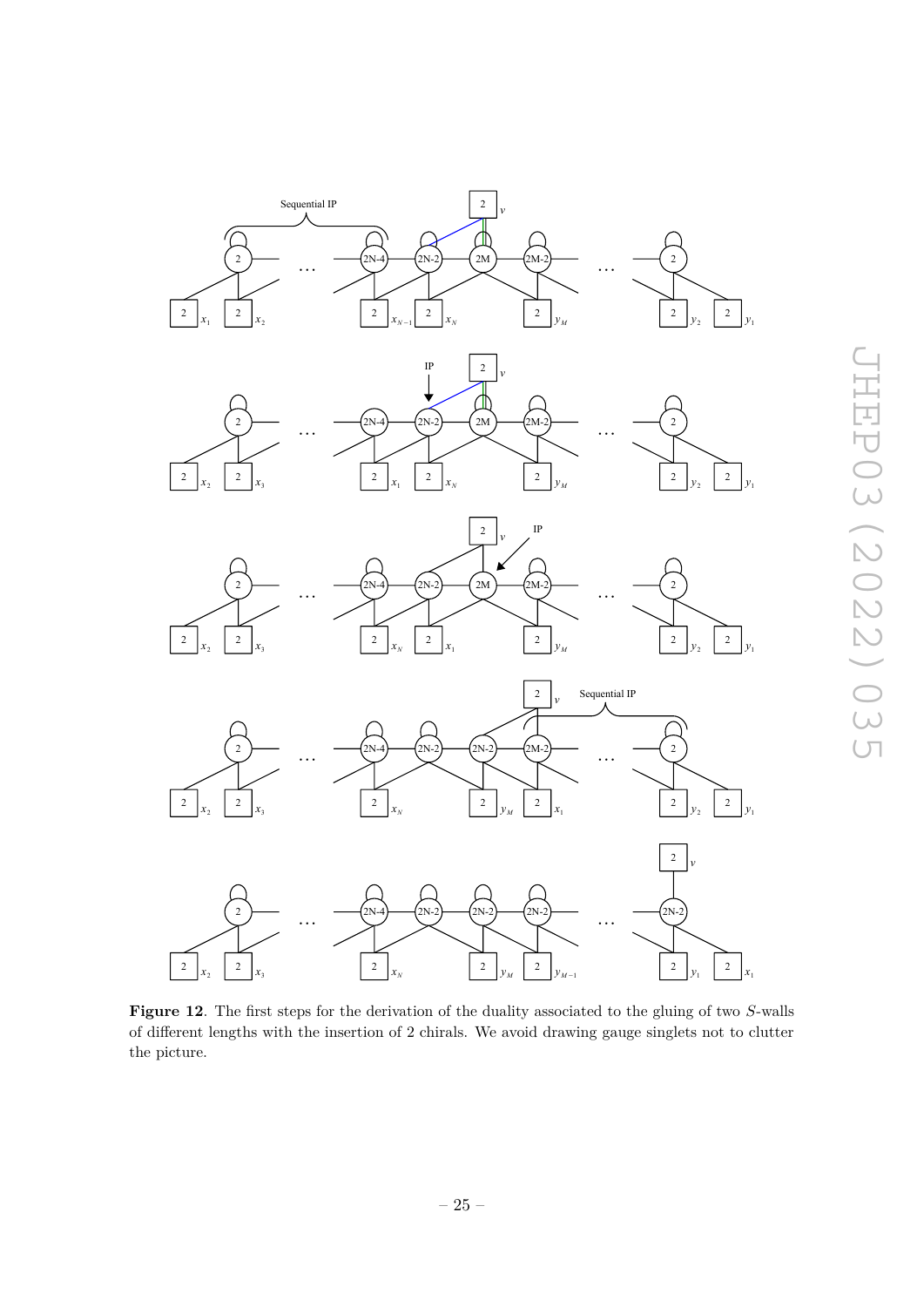

<span id="page-26-0"></span>**Figure 13**. The subsequent steps for the derivation of the duality associated to the gluing of two *S*walls of different lengths with the insertion of 2 chirals. We avoid drawing gauge singlets not to clutter the picture. Some of these would connect the  $\mathrm{USp}(2M)_y$  flavor node to some of the other flavor nodes.

Implementing these manipulations at the level of the index, we find that the l.h.s. of [\(4.7\)](#page-23-2) is equal to

$$
\Gamma_e(pq/t)^N \prod_{i\n
$$
\times \prod_{i=1}^N \prod_{j=1}^M \Gamma_e\left((pq/t)^{\frac{1}{2}}x_i^{\pm 1}y_j^{\pm 1}\right) \prod_{j=1}^M \Gamma_e\left((pq)^{\frac{1}{2}}t^{\frac{N-M}{2}}c^{-1}v^{\pm 1}y_j^{\pm 1}\right)
$$
\n
$$
\times \prod_{i=1}^N \Gamma_e\left(t^{i-\frac{N-M+1}{2}}cv^{\pm 1}x_1^{\pm 1}\right) \oint d\vec{z}_{N-1} \Delta_{N-1}(z) \prod_{j=1}^{N-1} \Gamma_e\left((pq)^{\frac{1}{2}}t^{-\frac{N}{2}}v^{\pm 1}z_j^{\pm 1}\right)
$$
\n
$$
\times \Gamma_e\left((pq)^{\frac{1}{2}}t^{-\frac{M-1}{2}}c^{-1}x_1^{\pm 1}z_j^{\pm 1}\right) \mathcal{I}_{FE}[\text{USp}(2N-2)]\left(\vec{z}; x_N, \ldots, x_2; pq/t; (pq)^{-\frac{1}{2}}t^{\frac{M+1}{2}}c\right) \tag{4.10}
$$
$$

<span id="page-26-1"></span>for  $N > 1$ . If  $N = M = 1$ , the identity [\(4.5\)](#page-22-2) is nothing but the IP duality itself [\(B.3\)](#page-49-2).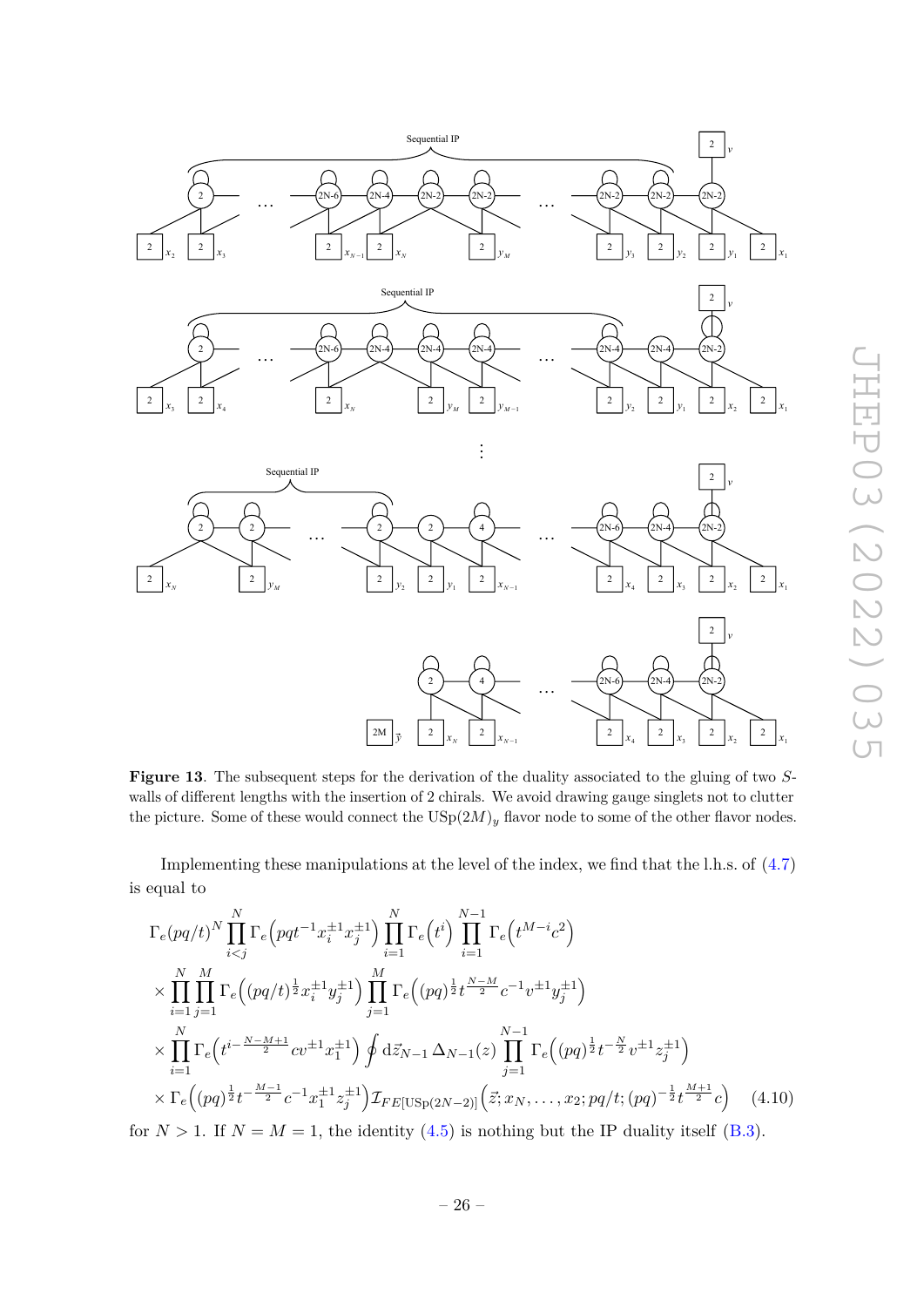We now observe that the last diagram of figure [13](#page-26-0) is the mass-deformed  $E[USp(2N)]$ theory dual to a WZ model discussed in [\[1\]](#page-53-0). Indeed comparing with the recursive defini-tion [\(2.17\)](#page-8-5) of  $\mathcal{I}_{FE[USp(2N)]}$  and the relation [\(2.20\)](#page-8-6) between  $\mathcal{I}_{FE[USp(2N)]}$  and  $\mathcal{I}_{E[USp(2N)]}$ , we find that the last two lines of  $(4.10)$  are nothing but the index  $\mathcal{I}_{E[USp(2N)]}$  with specialized  $\vec{v}$  variables

$$
\mathcal{I}_{E[\text{USp}(2N)]}\left(t^{\frac{N-1}{2}}v,\ldots,t^{-\frac{N-1}{2}}v;x_{N},\ldots,x_{1};pq/t;t^{\frac{M}{2}}c\right)
$$
\n
$$
=\prod_{i=1}^{N}\Gamma_{e}\left(t^{i-\frac{N-M+1}{2}}cv^{\pm 1}x_{1}^{\pm 1}\right)\oint d\vec{z}_{N-1}\Delta_{N-1}(z)\prod_{j=1}^{N-1}\Gamma_{e}\left((pq)^{\frac{1}{2}}t^{-\frac{N}{2}}v^{\pm 1}z_{j}^{\pm 1}\right)
$$
\n
$$
\times\Gamma_{e}\left((pq)^{\frac{1}{2}}t^{-\frac{M-1}{2}}c^{-1}x_{1}^{\pm 1}z_{j}^{\pm 1}\right)\mathcal{I}_{FE[\text{USp}(2N-2)]}\left(\vec{z};x_{N},\ldots,x_{2};pq/t;(pq)^{-\frac{1}{2}}t^{\frac{M+1}{2}}c\right).
$$
\n(4.11)

By the sequential application of the IP duality, this theory was shown in [\[1\]](#page-53-0) to be dual to a WZ model. The corresponding index identity is given by

$$
\mathcal{I}_{E[\text{USp}(2N)]}\left(t^{\frac{N-1}{2}}v,\ldots,t^{-\frac{N-1}{2}}v;x_N,\ldots,x_1;pq/t;t^{\frac{M}{2}}c\right)
$$
\n
$$
= \Gamma_e\left(t^Mc^2\right)\Gamma_e(t)^N \prod_{n
$$

which leads to the identity [\(4.7\)](#page-23-2).

Also in this case although we proved the identity  $(4.7)$  by gauging the manifest  $\text{USp}(2M)$ symmetry, using the spectral duality of  $FE[USp(2M)]$  we can show that this identity holds for any combination of  $\text{USp}(2M)$ , either manifest or emergent; i.e. one can either swap  $(\vec{z}, t^{\frac{N-M-1}{2}}v, \ldots, t^{-\frac{N-M-1}{2}}v)$  and  $\vec{x}$  in the left block as follows:

$$
\prod_{i=1}^{N-M} \Gamma_e(t^{-i+1}c^2) \prod_{i=1}^{N-M} \Gamma_e(t^i) \oint d\vec{z}_M \,\Delta_M(z,t) \prod_{i=1}^N \Gamma_e(t^{\frac{N-M+1}{2}}v^{\pm 1}z_i^{\pm 1})
$$
\n
$$
\times \mathcal{I}_{FE[USp(2N)]}(\vec{x}; \vec{z}, t^{\frac{N-M-1}{2}}v, \dots, t^{-\frac{N-M-1}{2}}v; t; c) \mathcal{I}_{FE[USp(2M)]}(\vec{z}; \vec{y}; t; (pq/t)^{\frac{1}{2}}c^{-1})
$$
\n
$$
= \mathcal{I}_{\nabla}^{(N,M)}(\vec{x}; \vec{y}; v; t; ct^{-\frac{N-M}{2}})
$$
\n(4.13)

or swap  $\vec{z}$  and  $\vec{y}$  in the right block, or both, without changing the identity.

#### <span id="page-27-0"></span>**4.2** Gluing with 2L fundamental chirals for  $L > 1$

We now consider theory  $\mathcal{T}_g^{2L}$  obtained by gluing two *S*-walls with the insertion of 2*L* fundamental fields  $P^j$  for  $j = 1, ..., 2L$ , which are rotated by an extra  $\mathrm{USp}(2L)_v$  global symmetry. Similarly to the  $L = 1$  case, we introduce the superpotential

$$
\operatorname{Tr}_{z}\left[\Phi\cdot\left(\mathsf{O}_{\mathsf{H}}^{L}-\mathsf{O}_{\mathsf{H}}^{R}\right)\right]+\operatorname{Tr}_{z}\left[\operatorname{Tr}_{v}\left(P^{2}\right)\cdot\left(\mathsf{O}_{\mathsf{H}}^{L}+\mathsf{O}_{\mathsf{H}}^{R}\right)\right],\tag{4.14}
$$

where  $\text{Tr}_z$  and  $\text{Tr}_v$  are taken over the gauge  $\text{USp}(2N)_z$  and the global  $\text{USp}(2L)_v$  respectively. Once we integrate out the massive fields  $\Phi$  and  $O_H^L - O_H^R$ , the remaining superpotential can be written as

<span id="page-27-1"></span>
$$
\delta \mathcal{W} = \text{Tr}_z \Big[ \text{Tr}_v \Big( P^2 \Big) \cdot A \Big], \tag{4.15}
$$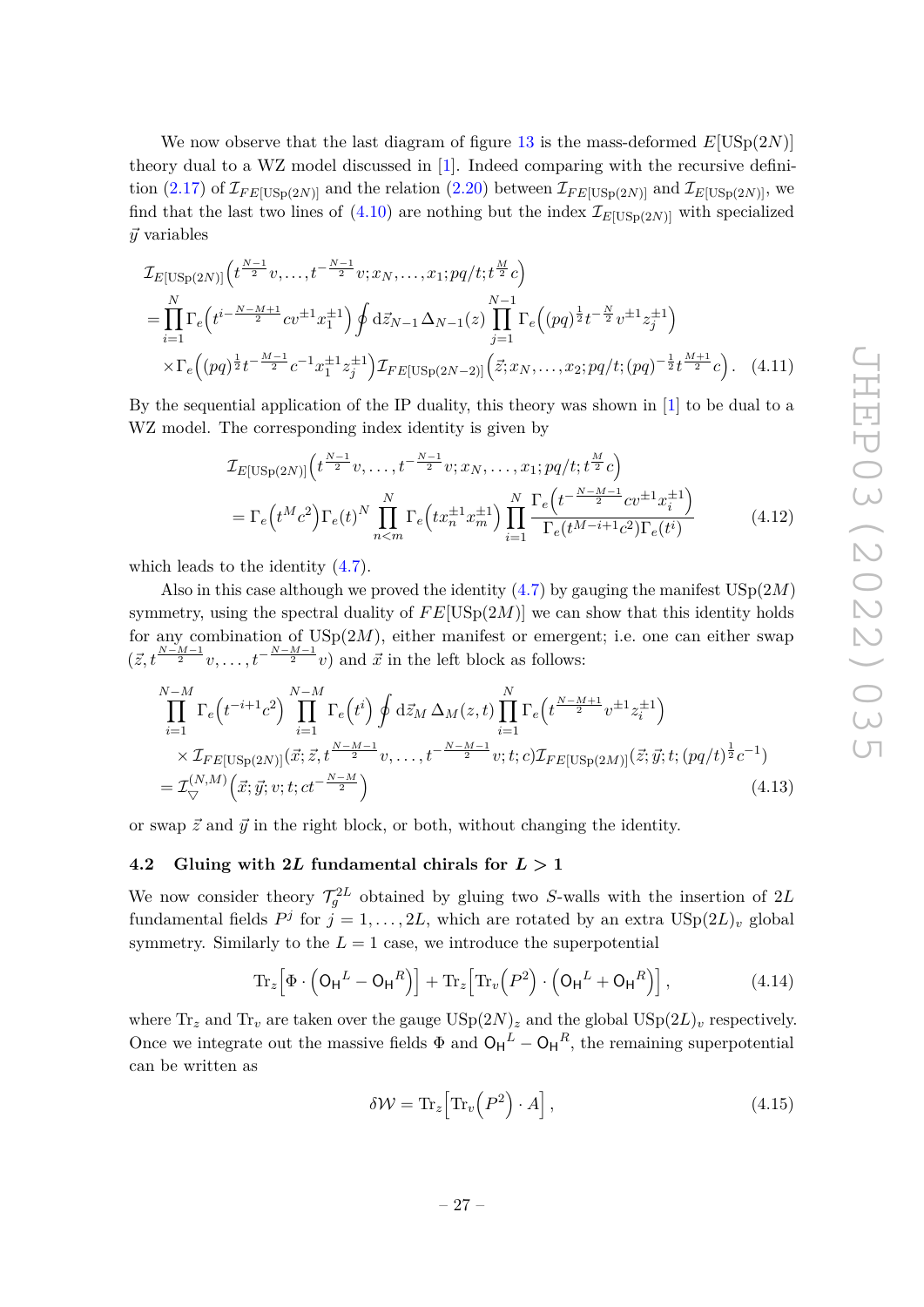

<span id="page-28-0"></span>**Figure 14**. The dual of the gluing of two *S*-walls with the insertion of 2*L* fundamental chirals fields.

where *A* is defined by  $A = O_H{}^L + O_H{}^R$ . The global symmetry of  $\mathcal{T}_g^{2L}$  is given

$$
USp(2N)_x \times USp(2N)_y \times USp(2L)_v \times U(1)_c \times U(1)_t.
$$
\n(4.16)

As we are about to see,  $\mathcal{T}_g^{2L}$  admits a dual description given by the linear quiver with  $L-1$ gauge nodes shown in figure [14.](#page-28-0)

This duality can be derived from the dualities we have obtained for  $L = 0, 1$ . The idea is to first split the 2*L* chirals into *L* doublets by inserting *L*−1 Identity walls, corresponding to pairs of *S*-walls glued together, as shown in figure [15.](#page-29-0) This dual frame can also be regarded as a sequence of *L* blocks formed by two *S*-walls glued with the insertion of a doublet of fundamental chirals. We can then apply the duality of figure [10](#page-22-1) *L* times to reach the dual frame on the right of figure [14.](#page-28-0)

In terms of the supersymmetric index, the duality can be expressed as follows:

$$
\oint d\vec{z}_N \,\Delta_N(\vec{z};t) \mathcal{I}_{FE[USp(2N)]}(\vec{z};\vec{x};t;c) \prod_{i=1}^N \prod_{j=1}^L \Gamma_e(t^{\frac{1}{2}} v_j^{\pm 1} z_i^{\pm 1}) \mathcal{I}_{FE[USp(2N)]}(\vec{z};\vec{y};t;(pq/t)^{\frac{L}{2}} c^{-1})
$$
\n
$$
= \oint d\vec{w}_N^{(1)} \,\Delta_N(w^{(1)},t) \cdots \oint d\vec{w}^{(L-1)} \,\Delta_N(w^{(L-1)},t) \prod_{i=1}^L \mathcal{I}_{\nabla}^{(N,N)}(\vec{w}^{(i-1)};\vec{w}^{(i)};v_i;t;(pq/t)^{-\frac{i-1}{2}} c),
$$
\n(4.17)

where  $\vec{w}^{(0)} \equiv \vec{x}$  and  $\vec{w}^{(L)} \equiv \vec{y}$  and  $\mathcal{I}_{\nabla}^{(N,M)}(\vec{x}; \vec{y}; v; t; c)$  was defined in [\(4.8\)](#page-23-3). Note that the U(1)<sub>c</sub> fugacity of the right block is fixed to  $(pq/t)^{\frac{L}{2}}c^{-1}$  due to the anomaly cancelation and the superpotential [\(4.15\)](#page-27-1).

Again, while we have derived the duality for the theory with the Lagrangian gluing, this can be further extended to several non-Lagrangian dual frames with the gauging of emergent  $\mathrm{USp}(2N)$  symmetries. Those can be achieved by using the spectral duality of each  $FE[USp(2N)]$  block; e.g. one can simply exchange  $\vec{z}$  and  $\vec{x}$  among the arguments of the left block without affecting the r.h.s. using the spectral duality  $(2.16)$ :

$$
\oint d\vec{z}_N \,\Delta_N(z,t) \mathcal{I}_{FE[USp(2N)]}(\vec{x};\vec{z};t;c) \prod_{i=1}^N \prod_{j=1}^L \Gamma_e(t^{\frac{1}{2}} v_j^{\pm 1} z_i^{\pm 1}) \mathcal{I}_{FE[USp(2N)]}(\vec{z};\vec{y};t;(pq/t)^{\frac{L}{2}} c^{-1})
$$
\n
$$
= \oint d\vec{w}_N^{(1)} \,\Delta_N(w^{(1)},t) \cdots \oint d\vec{w}^{(L-1)} \,\Delta_N(w^{(L-1)},t) \prod_{i=1}^L \mathcal{I}_{\nabla}^{(N,N)}(\vec{w}^{(i-1)};\vec{w}^{(i)};v_i;t;(pq/t)^{-\frac{i-1}{2}} c).
$$
\n(4.18)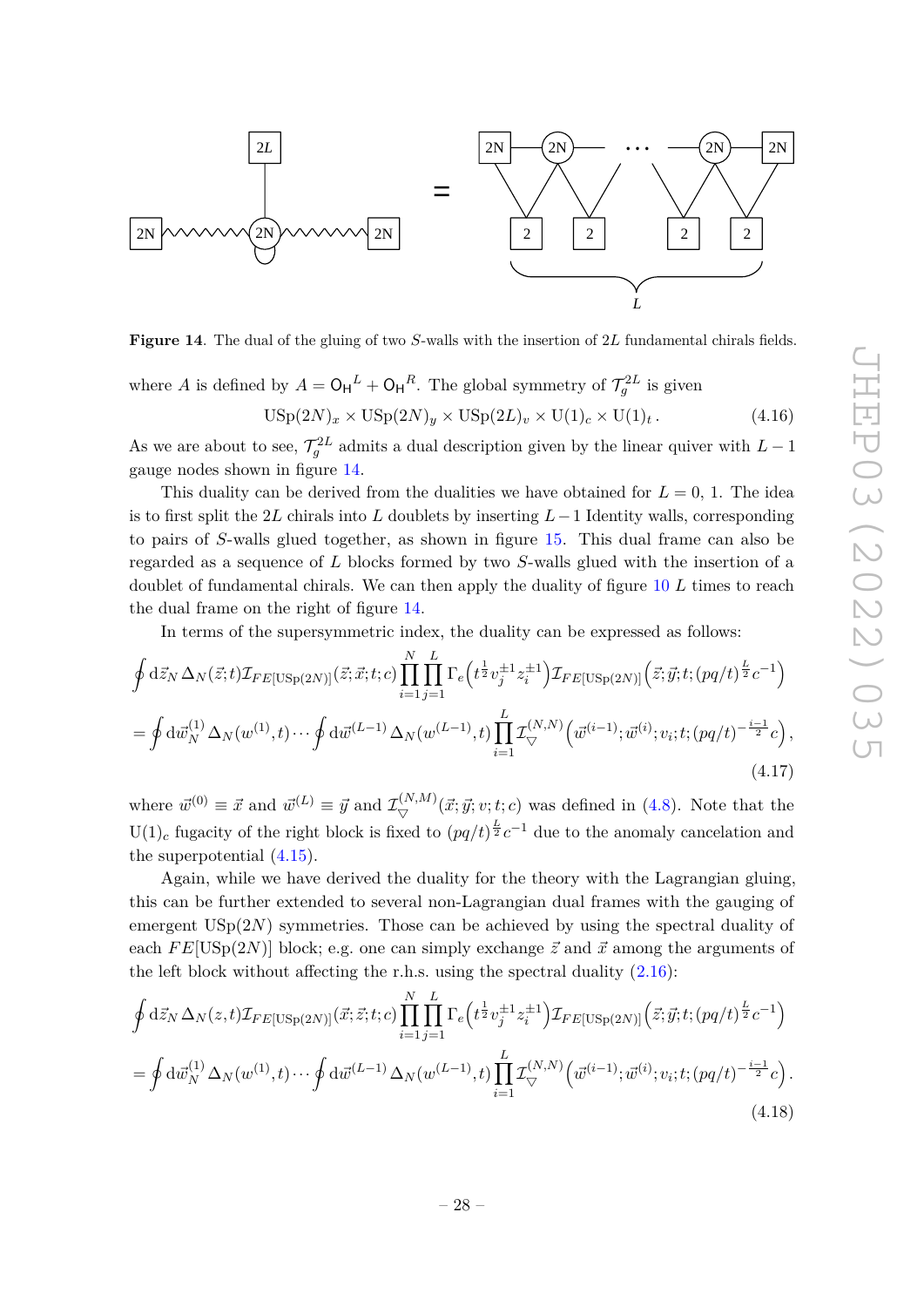

<span id="page-29-0"></span>**Figure 15**. The auxiliary dual frame for the gluing of two *S*-walls with 2*L* chiral fields obtained by the insertion of  $L-1$  identity walls.

In this case, we gauge the diagonal combination of the emergent  $\mathrm{USp}(2N)$  of the left block and the manifest  $\mathrm{USp}(2N)$  of the right block, with interaction

$$
\operatorname{Tr}_z \left[ \Phi \cdot \left( \mathsf{C}^L - \mathsf{O}_{\mathsf{H}}^R \right) \right] + \operatorname{Tr}_z \left[ \operatorname{Tr}_v \left( P^2 \right) \cdot \left( \mathsf{C}^L + \mathsf{O}_{\mathsf{H}}^R \right) \right],\tag{4.19}
$$

where  $\Phi$  and  $\mathsf{C}^L - \mathsf{O}_{\mathsf{H}}^R$  are massive and can be integrated out. In addition, one can also use the spectral duality of the right block, which simply exchanges  $\vec{z}$  and  $\vec{y}$  among its arguments.

The duality that we derived in this section, schematically represented in figure [14,](#page-28-0) is in fact one particular instance of the 4*d* mirror duality discussed in [\[1\]](#page-53-0). Specifically, up to gauge singlets,  $\mathcal{T}_g^{2L}$ , the theory on the left, coincides with  $E_\rho^{\sigma}[\text{USp}(2NL)]$  where  $\rho = [(L-1)^N, 1^N]$  and  $\sigma = [N^L]$ , while the theory on the right can be identified with its mirror dual  $E^{\rho}_{\sigma}[\text{USp}(2N)]$ . Hence, we found a derivation of this particular 4*d* mirror duality by iterative application of the IP duality. This leads us to wonder whether it is possible to derive all the mirror dualities, both in 4*d* and in 3*d*, by iterative application of some more fundamental duality, like the IP duality in 4*d*.

This actually turns out to be true, as it will be shown in an upcoming paper  $[14]$ , where the dualities we derived in this section will play the role of basic duality moves that we apply locally in linear quivers to determine their mirror dual. We will then need our dualities for generic values of the parameter *N, M, L* which might include cases in which our theories are not flowing to an interacting SCFT. Actually determining the range of parameters for which our dual quiver theories flow to an interacting IR SCFT is quite complicated compared for example with the case of Seiberg duality, which relates interacting theories if the number of colors and flavors is such that both theories are in the conformal window. Remember that in Seiberg duality, for a fixed value of, say, the number of colors, the range of the number of flavors that defines the conformal window is determined by requiring that the beta-function is negative for one of the two extreme of the range and that all the gauge invariant operators have their superconformal dimension above the unitarity bound for the other extreme. In our theories determining the precise conformal window is more complicated for various reasons. First, the requirement on the negative beta-functions at each gauge node is not a necessary condition anymore. This is because several interactions are involved in our quiver theory, both gauge and superpotential interactions. The requirement on the dimension of gauge invariant operators is still a necessary condition, but verifying it is much more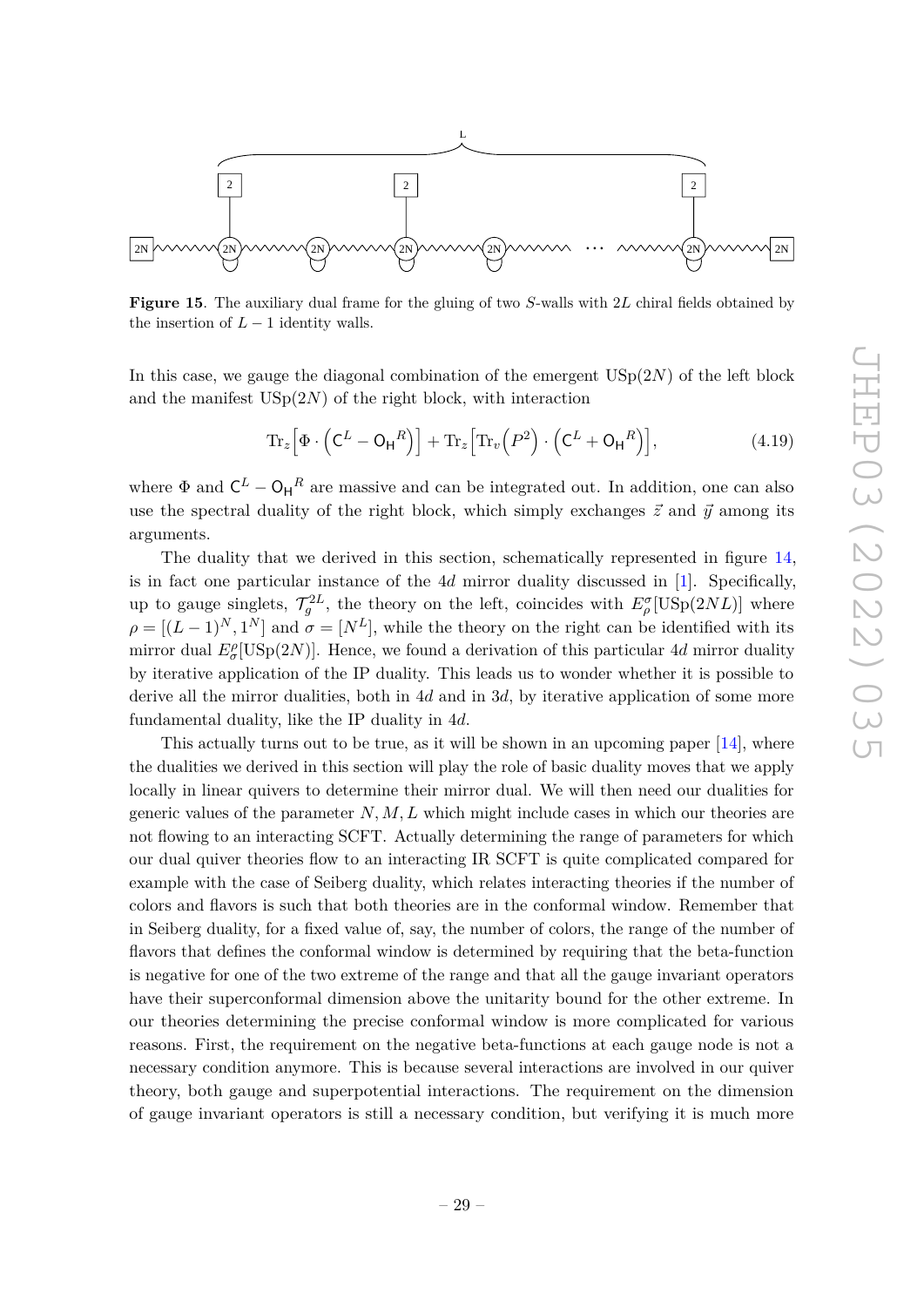

<span id="page-30-2"></span>**Figure 16.** The quiver representation of the Lagragian gluing of two  $FT[U(N)]$  theories. Round nodes denote  $U(n)$  gauge symmetries. Pairs of lines between adjacent nodes denote chiral fields in the bifundamental and anti-bifundamental representation of the two nodes symmetries, while arcs denote chiral fields in the adjoint representation of the corresponding node symmetry.

complicated than in Seiberg duality since the structure of the gauge invariant operators, as we saw, is more convoluted and moreover we have abelian symmetries that can mix with the R-symmetry in the IR. For these reasons, determining the precise conformal window for our dualities is tricky and we don't attempt this. In addition, for the reasons above, when our theories are coupled to other theories (as it will happen when we will use these dualities as basic duality moves) we would have to discuss again the IR dynamics as new interactions are generated.

# <span id="page-30-0"></span>**5 3***d* **dualities and SL(2***,* Z**) relations**

In this section we will show how the basic properties of the *S* and *T* generators of  $SL(2,\mathbb{Z})$ can be reinterpreted as dualities involving the 3*d S*-wall theory. In particular we will show how to recover the 3*d* field theory realisations of the relations  $S^2 = -1$ ,  $SS^{-1} = 1$  and  $STS = T^{-1}S^{-1}T^{-1}$ . As we already mentioned we can equivalently identify the 3*d S*-wall with  $T[SU(N)]$  or  $FT[SU(N)]$  by just modifying the notion of gluings of walls, so we will always work with  $FT[SU(N)]$ .

# <span id="page-30-1"></span>**5.1 Gluing 3***d S***-walls and Identity walls**

In order to prove that gluing two 3*d S*-walls we get an Identity wall, we can either take the 3*d* limit followed by various real mass deformations of the 4*d* result or we can follow an iterative procedure as in section [3.2.](#page-10-0) Here we will discuss in detail the first approach by showing how the various limits can be taken at the level indices and partition functions, giving just a quick description of the second approach.

For the iterative procedure we consider the Lagrangian gluing of two 3*d S*-walls, that is we gauge the manifest  $U(N)$  symmetries of two  $FT[U(N)]$  tails as depicted in figure [16.](#page-30-2)

Notice that, since there is no flavor node in the quiver, an overall  $U(1)$  in the gauge group is redundant and can be re-absorbed. The standard choice is to re-absorbe the U(1) part of the middle  $U(N)$  node, so to turn it into a  $U(N)/U(1) = SU(N)/\mathbb{Z}_N$  node (we will see this at the level of partition functions later). In the following discussion we will neglect this redundancy in our description of the theory and keep the middle node to be  $U(N)$ .

The fundamental duality in this case is the Aharony duality<sup>[3](#page-30-3)</sup> [\[25\]](#page-55-0) which can be applied iteratively starting from the leftmost  $U(1)$  node. The dualisation of each node among other

<span id="page-30-3"></span><sup>&</sup>lt;sup>3</sup>The Aharony duality relates  $U(N_c)$  with  $N_f$  flavors and no superpotential to  $U(N_c - N_f)$  with  $N_f$  flavors and  $N_f^2 + 2$  singlets  $X^a{}_b$ ,  $S^{\pm 1}$  flipping the dual mesons and monopoles  $\mathcal{W} = X^a{}_b q_a \tilde{q}^b + S^- \mathfrak{M}^+ + S^+ \mathfrak{M}^-$ .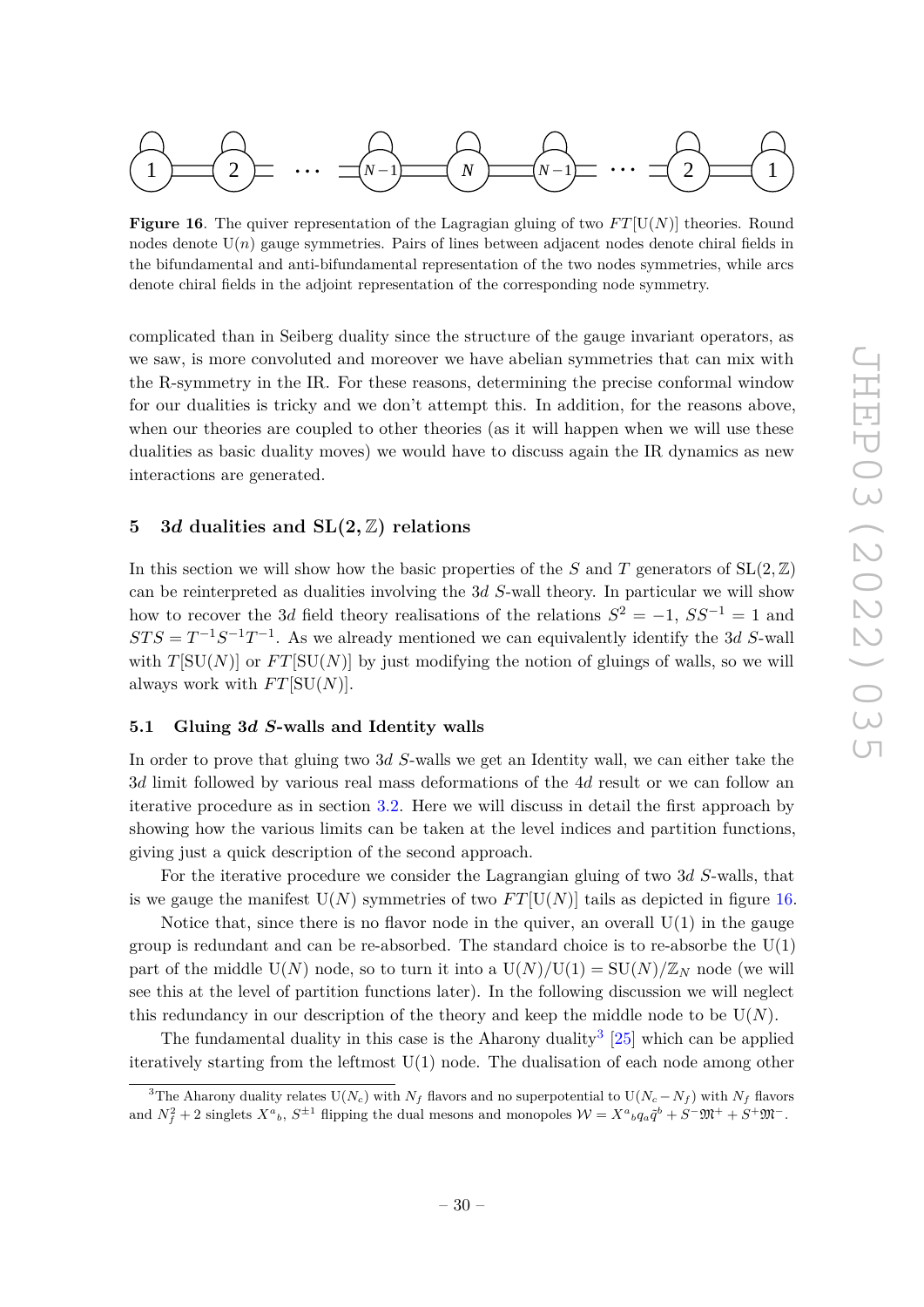things has the effect of removing the adjoint at the adjacent nodes so the dualisation can be iterated proceeding from the left to the right of the quiver. As we pass the central  $U(N)$ node the ranks start decreasing, and when we reach the right  $U(2)$  node this will only see two flavors and confine. So the original quiver splits into two  $FT[U(N-1)]$  blocks gauged together and a decoupled  $U(1)$  theory with a BF coupling of the form:

$$
\int d^3x d^2\theta d^2\bar{\theta}\,\hat{V}\Sigma - \left(\int d^3x d^2\theta\,i\Phi\hat{\Phi} + c.c.\right) \tag{5.1}
$$

where  $\Sigma$  and  $\Phi$  are the dynamical linear and chiral multiplets inherited from the  $\mathcal{N} = 4$ vector for the decoupled gauge U(1), while  $\hat{V}$  and  $\hat{\Phi}$  are the background  $\mathcal{N}=2$  vector and chiral multiplets inherited from the background  $\mathcal{N} = 4$  vector for a U(1) global symmetry which is a combination of the topological symmetries of the leftmost and of the rightmost U(1) nodes of the original theory. This is the analogue of what happens also in 4*d*, where at the end of the first iteration of the IP duality we got a decoupled SU(2) gauge theory with 4 chirals with the  $SU(2)^2$  symmetry acting on them, originating from the leftmost and the rightmost SU(2) symmetries of the saw of figure [4.](#page-9-1) In 3*d* integrating over the dynamical fields will lead to a functional delta function setting the background fields to zero [\[28\]](#page-55-3) and so identifying the topological symmetries of the first and last nodes. Iterating this procedure as in the 4*d* case we can split the theory obtained by gluing two  $FT[U(N)]$ tails into the product of *N* U(1) theories with BF couplings. The functional integration over these *N* abelian nodes yields the functional delta function identifying the topological symmetries of the left and of the right  $FT[U(N)]$  tails.

We can alternatively obtain this result starting from the 4*d* gluing of two *F E*[USp(2*N*)] theories that gives an Identity wall and implementing the following steps which reduce the 4*d*  $FE[USp(2N)]$  theory to the 3*d*  $FT[U(N)]$  theory.

We first compactify on a circle so to get a  $3d$   $\mathcal{N}=2$  quiver gauge theory that looks exactly as  $FE[USp(2N)]$ , but with the addition of a monopole superpotential that is dynamically generated in the reduction  $[6, 7]$  $[6, 7]$  $[6, 7]$ . Specifically, the fundamental monopole of each USp gauge node is turned on in the superpotential, with the effect of breaking some abelian symmetries that were anomalous in 4*d*. We will refer to the resulting theory as  $FE[USp(2N)]^{3d}$ .

We then consider a combination of a Coulomb branch VEV that breaks all the gauge groups from USp to U combined with a real mass deformation so to follow the theory to a vacuum where half of the matter chiral fields remains massless. This gives the 3*d*  $\mathcal{N}=2$  theory called  $FM[U(N)]$  that was studied in [\[18\]](#page-54-10).<sup>[4](#page-31-0)</sup> In particular in this theory the fundamental monopoles of magnetic charge  $\pm 1$  of every unitary gauge node is turned on in the superpotential.

Finally, we consider a further real mass deformation for what used to be the  $U(1)_c$ symmetry in 4*d*, which has the effect of giving mass to all of the fields of the saw and of

<span id="page-31-0"></span><sup>&</sup>lt;sup>4</sup>This theory was originally introduced in  $[18]$  from a completely different perspective, that is exploiting a relation between  $3d \mathcal{N} = 2$  dualities and 2*d* CFT correlators in the free field realisation [\[29\]](#page-55-4). From this perspective, the  $FM[SU(N)]$  theory corresponds to the 3*d* gauge theory avatar of the kernel function used to manipulate the free field correlators of Liouville theory in [\[30\]](#page-55-5).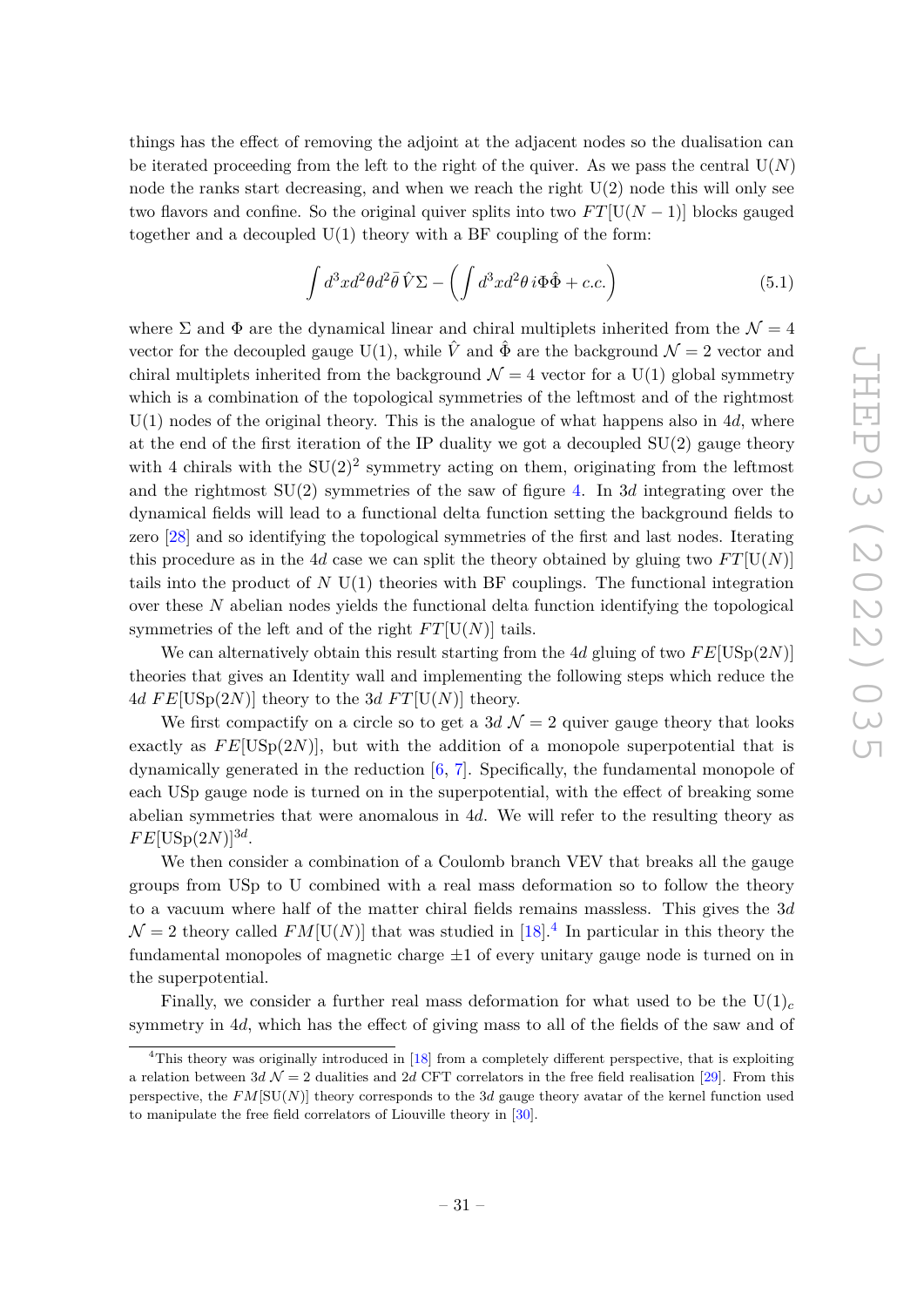lifting the monopole superpotential. The result is that now we have two  $FT[U(N)]$  theories glued together yielding an Identity wall operator identifying the topological symmetries of the two tails.

Let's see how these series of limits is implemented at the level of supersymmetric partition functions. The starting point is the 4*d* delta-identity [\(3.27\)](#page-15-2), which we report again here for reference

<span id="page-32-0"></span>
$$
\mathcal{I}_g^N = \oint d\vec{z}_N \,\Delta_N(\vec{z};t) \mathcal{I}_{FE[\text{USp}(2N)]}(\vec{z};\vec{x};c;t) \mathcal{I}_{FE[\text{USp}(2N)]}(\vec{z};\vec{y};c^{-1};t) \n= \frac{\prod_{i=1}^N 2\pi i x_i}{\Delta_N(\vec{x};t)} \sum_{\sigma \in S_N} \sum_{\pm} \prod_{i=1}^N \delta\Big(x_i - y_{\sigma(i)}^{\pm 1}\Big).
$$
\n(5.2)

The first step consists of taking the limit from the  $\mathbb{S}^3 \times \mathbb{S}^1$  partition function of  $FE[USp(2N)]$ to the  $\mathbb{S}^3_b$  partition function of the theory obtained from circle compactification (see [\[31–](#page-55-6)[34\]](#page-55-7) and appendix [A.1](#page-45-1) for our conventions on the squashed three-sphere partition function). For this purpose, we redefine the parameters of  $(5.2)$  as follows:

$$
z_{L/R,a}^{(n)} = e^{2\pi i r Z_{L/R,a}^{(n)}}, \t n = 1, \cdots, N-1, \t a = 1, \cdots, n,
$$
  
\n
$$
x_i = e^{2\pi i r X_i}, \t y_i = e^{2\pi i r Y_i}, \t z_i = e^{2\pi i r Z_i}, \t i = 1, \cdots, N,
$$
  
\n
$$
c = e^{2\pi i r \Delta}, \t t = e^{2\pi i r (iQ - 2m_A)}, \t p = e^{-2\pi r b}, \t q = e^{-2\pi r b^{-1}}, \t (5.3)
$$

where  $r$  is interpreted as the radius of  $\mathbb{S}^1$  and all the new parameters in capital letters are taken to live in  $\left[-\frac{1}{2q}\right]$  $\frac{1}{2r}, \frac{1}{2r}$  $\frac{1}{2r}$ , so that in the  $r \to 0$  limit we recover the real axis which is the standard domain for parameters of the  $\mathbb{S}^3_b$  partition function. Moreover, in order to conform with the conventions already appering in the literature, we renamed the  $U(1)_c$ symmetry in 3*d* with U(1)<sub> $\Delta$ </sub>. At the level of the integrand of the  $\mathbb{S}^3 \times \mathbb{S}^1$  partition function, the limit is taken using the following property that relates the elliptic gamma function to the double-sine function, in terms of which the contribution of  $3d \mathcal{N}=2$  multiplets to the  $\mathbb{S}^3_b$  partition function can be written:

$$
\lim_{r \to 0} \Gamma_e \left( e^{2\pi i r x}; p = e^{-2\pi r b}, q = e^{-2\pi r b^{-1}} \right) = e^{-\frac{i\pi}{6r} \left(i\frac{Q}{2} - x\right)} s_b \left(i\frac{Q}{2} - x\right),\tag{5.4}
$$

where  $Q = b + b^{-1}$ . Using this, one can show that [\[4\]](#page-53-3)

$$
\lim_{r \to 0} \mathcal{I}_{FE[\text{USp}(2N)]}(\vec{x}; \vec{y}; t; c) = C_N \mathcal{Z}_{FE[\text{USp}(2N)]^{3d}}(\vec{X}; \vec{Y}; m_A; \Delta), \tag{5.5}
$$

where we defined the  $\mathbb{S}^3_b$  partition function of  $FE[\mathrm{USp}(2N)]^{3d}$  as

$$
\mathcal{Z}_{FE[USp(2N)]^{3d}}(\vec{X}; \vec{Y}; \Delta; m_A) = s_b \left( -i\frac{Q}{2} + 2\Delta \right) s_b \left( i\frac{Q}{2} - 2m_A \right)^N \times
$$
\n
$$
\times \prod_{i < j}^{N} s_b \left( i\frac{Q}{2} \pm X_i \pm X_j - 2m_A \right) \prod_{i=1}^{N} s_b \left( i\frac{Q}{2} \pm Y_N \pm X_i - \Delta \right) \times
$$
\n
$$
\times \int \frac{\prod_{a=1}^{N-1} dZ_a^{(N-1)}}{2^{N-1} (N-1)!} \frac{\prod_{a=1}^{N-1} s_b \left( Y_N \pm Z_a^{(N-1)} - m_A + \Delta \right) \prod_{i=1}^{N} s_b \left( Z_a^{(N-1)} \pm X_i + m_A \right)}{\prod_{a=1}^{N-1} s_b \left( i\frac{Q}{2} \pm 2Z_a^{(N-1)} \right) \prod_{a < b}^{N-1} s_b \left( i\frac{Q}{2} \pm Z_a^{(N-1)} \pm Z_b^{(N-1)} \right)} \times
$$
\n
$$
\times \mathcal{Z}_{FE[USp(2N-2)]^{3d}} \left( Z_1^{(N-1)}, \cdots, Z_{N-1}^{(N-1)}; Y_1, \cdots, Y_{N-1}; m_A; \Delta + m_A - i\frac{Q}{2} \right) \tag{5.6}
$$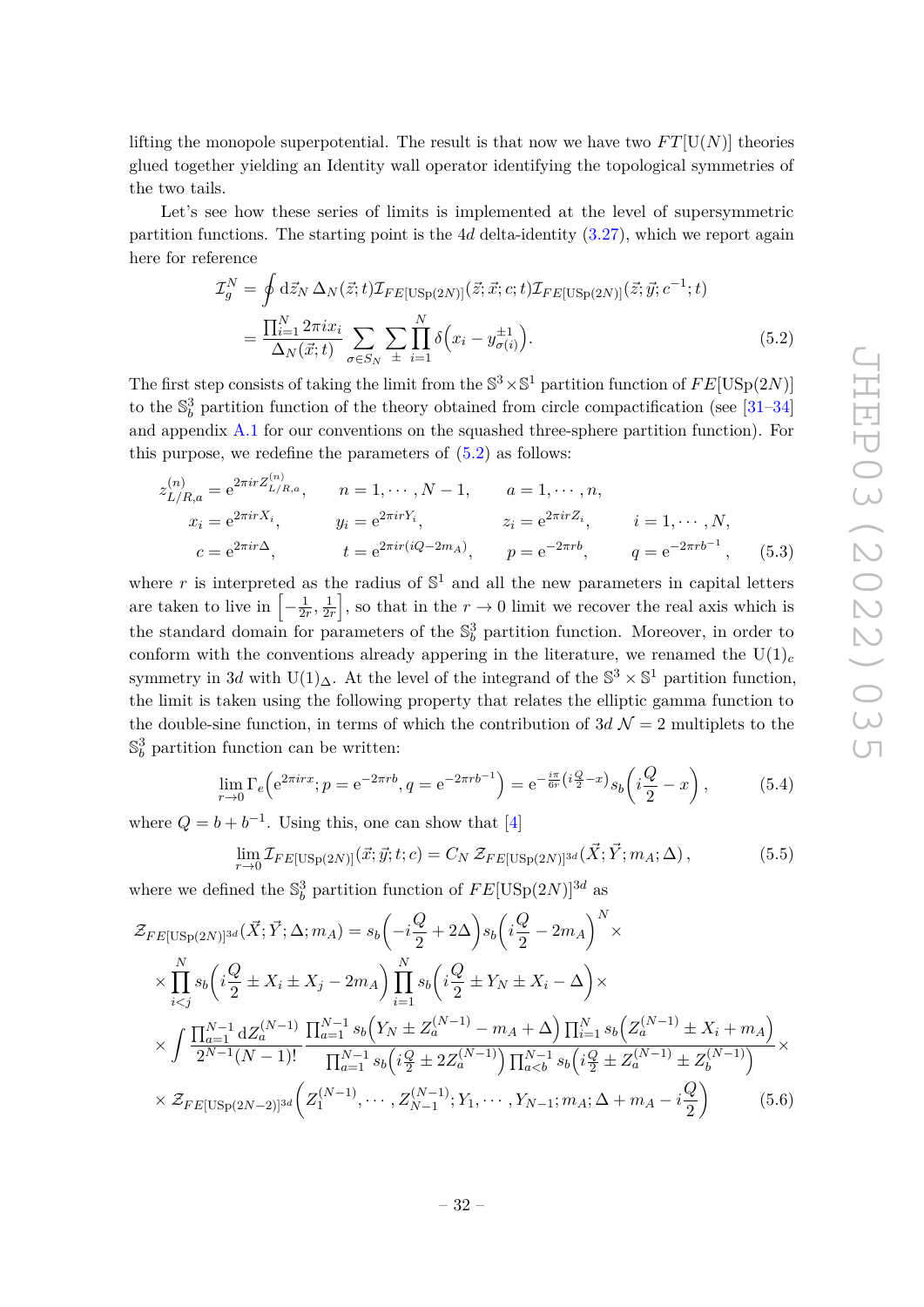and the divergent prefactor is

$$
C_N = \left[ r \left( e^{-2\pi rb}; e^{-2\pi rb} \right)_{\infty} \left( e^{-2\pi rb^{-1}}; e^{-2\pi rb^{-1}} \right)_{\infty} \right]^{N(N-1)} \times \exp \left[ -\frac{i\pi}{6r} \left( i \frac{Q}{4} N (9N - 1) - 2N (2N - 1) m_A - 2N \Delta \right) \right]. \tag{5.7}
$$

Instead, the limit of the contribution of a USp(2*N*) vector multiplet together with that of a USp(2*N*) antisymmetric chiral is

$$
\lim_{r \to 0} \frac{\Delta_N(\vec{z}; t)}{[(p; p)(q; q)]^N} = \exp\left[-\frac{i\pi}{6r} \left(2N(2N-1)m_A + i\frac{Q}{2}N(1-4N)\right)\right] \times \times \frac{s_b\left(-i\frac{Q}{2} + 2m_A\right)^N \prod_{i < j}^N s_b\left(-i\frac{Q}{2} \pm Z_i \pm Z_j + 2m_A\right)}{\prod_{i=1}^N s_b\left(i\frac{Q}{2} \pm 2Z_i\right) \prod_{i < j}^N s_b\left(i\frac{Q}{2} \pm Z_i \pm Z_j\right)}\right].\tag{5.8}
$$

Combining these results, we find that the 3*d* limit of [\(5.2\)](#page-32-0) yields

$$
C \int \frac{\prod_{i=1}^{N} dZ_{i}}{2^{N} N!} \frac{s_{b} \left(-i\frac{Q}{2} + 2m_{A}\right)^{N} \prod_{i  
 
$$
\times \mathcal{Z}_{FE[\text{USp}(2N)]}^{3d} (\vec{Z}; \vec{X}; \Delta; m_{A}) \mathcal{Z}_{FE[\text{USp}(2N)]}^{3d} (\vec{Z}; \vec{Y}; -\Delta; m_{A}) =
$$
  

$$
= \frac{\prod_{i=1}^{N} s_{b} \left(i\frac{Q}{2} \pm 2X_{i}\right) \prod_{i
$$
$$

The overall divergent prefactor coming from both sides of the identity

$$
C = \left[ r \left( e^{-2\pi rb}; e^{-2\pi rb} \right)_{\infty} \left( e^{-2\pi rb^{-1}}; e^{-2\pi rb^{-1}} \right)_{\infty} \right]^{N(N+1)} \exp \left[ -\frac{i\pi}{6r} \left( i\frac{Q}{2} N(N+1) \right) \right] \underset{r \to 0}{\longrightarrow} 1
$$
\n(5.10)

turns out to be trivial as one can easily show using the following asymptotic behaviour of the *q*-Pochhammer symbol [\[35\]](#page-55-8):

<span id="page-33-0"></span>
$$
\lim_{\beta \to 0} (e^{-2\beta}; e^{-2\beta})_{\infty} = \sqrt{\frac{\pi}{\beta}} \exp\left[-\frac{\pi^2}{12\beta}\right].
$$
\n(5.11)

The identity  $(5.9)$  we obtained is the analogue of  $(5.2)$  for the theory associated to the circle compactification of *F E*[USp(2*N*)].

We now consider the combination of Coulomb branch VEV and real mass deformation that makes us flow to the  $FM[U(N)]$  theory of [\[18\]](#page-54-10). This limit can be implemented at the level of the  $\mathbb{S}^3_b$  partition function considering the following scaling of the parameters:

$$
X_i \to X_i + s
$$
,  $Y_i \to Y_i + s$ ,  $Z_i \to Z_i + s$ ,  $Z_{L/R,a}^{(n)} \to Z_{L/R,a}^{(n)} + s$ ,  $s \to +\infty$  (5.12)

and using the following property of the double-sine function:

$$
\lim_{x \to \pm \infty} s_b(x) = e^{\pm i \frac{\pi}{2} x^2}.
$$
\n(5.13)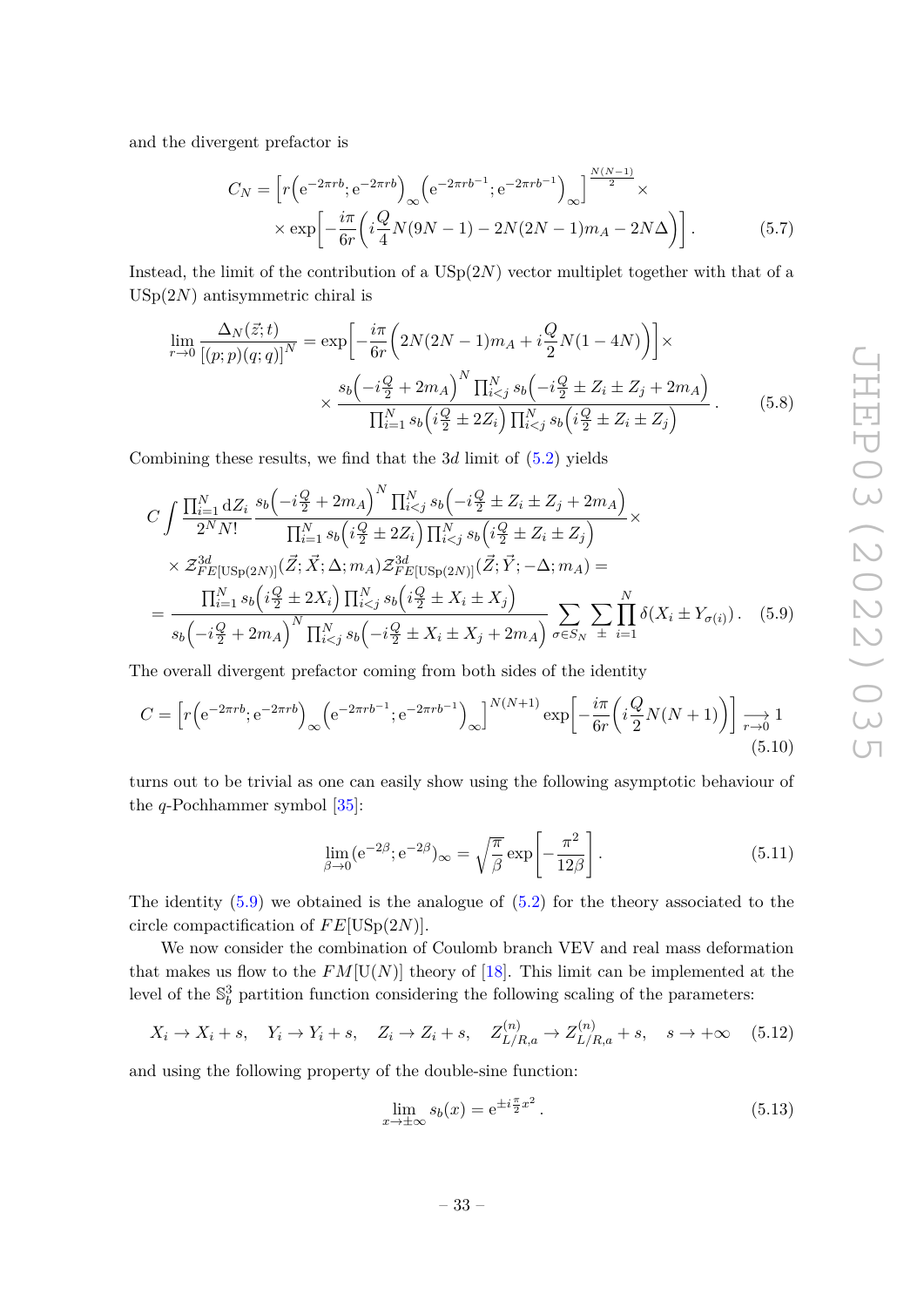Using this, one can show that [\[4\]](#page-53-3)

$$
\mathcal{Z}_{FE[USp(2N)]^{3d}}(\vec{X}; \vec{Y}; m_A; \Delta) \to K_N \prod_{j=1}^N s_b \left( -i\frac{Q}{2} + 2\Delta + 2(j-1) \left( m_A - i\frac{Q}{2} \right) \right) \times \times \mathcal{Z}_{FM[U(N)]}(\vec{X}; \vec{Y}; m_A; \Delta),
$$
\n(5.14)

where we defined the  $\mathbb{S}^3_b$  partition function of the  $FM[U(N)]$  theory as

$$
\mathcal{Z}_{FM[U(N)]}(\vec{X};\vec{Y};\Delta;m_A) = \prod_{i=1}^{N} s_b \left( i \frac{Q}{2} \pm (X_i - Y_N) - \Delta \right) \prod_{i,j=1}^{N} s_b \left( i \frac{Q}{2} \pm (X_i - X_j) - 2m_A \right) \times \times \int \frac{\prod_{a=1}^{N-1} dZ_a^{(N-1)}}{(N-1)!} \frac{\prod_{a=1}^{N-1} s_b \left( \pm (Z_a^{(N-1)} - Y_N) + \Delta - m_A \right) \prod_{i=1}^{N} s_b \left( \pm (Z_a^{(N-1)} - X_i) + m_A \right)}{\prod_{a\times \mathcal{Z}_{FM[U(N-1)]} \left( Z_1^{(N-1)}, \cdots, Z_{N-1}^{(N_1)}; Y_1, \cdots, Y_{N-1}; m_A; \Delta + m_A - i \frac{Q}{2} \right)
$$
(5.15)

and the divergent prefactor is

$$
K_N = \exp\left\{2\pi i \left[i\frac{Q}{2} - \Delta + (N-1)\left(i\frac{Q}{2} - m_A\right)\right] \left[2Ns + \sum_{i=1}^N (X_i + Y_i)\right]\right\}.
$$
 (5.16)

The partition function of  $FM[SU(N)]$  can be obtained from that of  $FM[U(N)]$  by just imposing the tracelessness conditions  $\sum_{i=1}^{N} X_i = \sum_{i=1}^{N} Y_i = 0$ . Instead, the limit of the contribution of a USp(2*N*) vector multiplet together with that of a USp(2*N*) antisymmetric chiral is

$$
\frac{s_b\left(-i\frac{Q}{2} + 2m_A\right)^N \prod_{i < j}^N s_b\left(-i\frac{Q}{2} \pm Z_i \pm Z_j + 2m_A\right)}{\prod_{i=1}^N s_b\left(i\frac{Q}{2} \pm 2Z_i\right) \prod_{i < j}^N s_b\left(i\frac{Q}{2} \pm Z_i \pm Z_j\right)} \rightarrow \exp\left[2\pi i(2(N-1)m_A - iNQ)\left(Ns + \sum_{i=1}^N Z_i\right)\right] \frac{\prod_{i,j=1}^N s_b\left(-i\frac{Q}{2} \pm (Z_i - Z_j) + 2m_A\right)}{\prod_{i < j}^N s_b\left(i\frac{Q}{2} \pm (Z_i - Z_j)\right)} \tag{5.17}
$$

This is the contribution of a  $U(N)$  vector multiplet and a  $U(N)$  adjoint chiral multiplet. Indeed, as we mentioned before, the effect of this limit is of breaking all the symplectic groups, both of gauge and flavor symmetries, down to their unitary subgroups. Combining these results, we find that after such a limit [\(5.9\)](#page-33-0) reduces to

<span id="page-34-0"></span>
$$
K \prod_{j=1}^{N} s_{b} \left( -i \frac{Q}{2} \pm 2\Delta + 2(j-1) \left( m_{A} - i \frac{Q}{2} \right) \right) \times
$$
  
\n
$$
\times \int \frac{\prod_{i=1}^{N} dZ_{i}}{N!} \frac{s_{b} \left( -i \frac{Q}{2} + 2m_{A} \right)^{N} \prod_{i  
\n
$$
\times Z_{FM[U(N)]}(\vec{Z}; \vec{X}; m_{A}; \Delta) \mathcal{Z}_{FM[U(N)]}(\vec{Z}; \vec{Y}; m_{A}; -\Delta) =
$$
  
\n
$$
= \frac{\prod_{i
$$
$$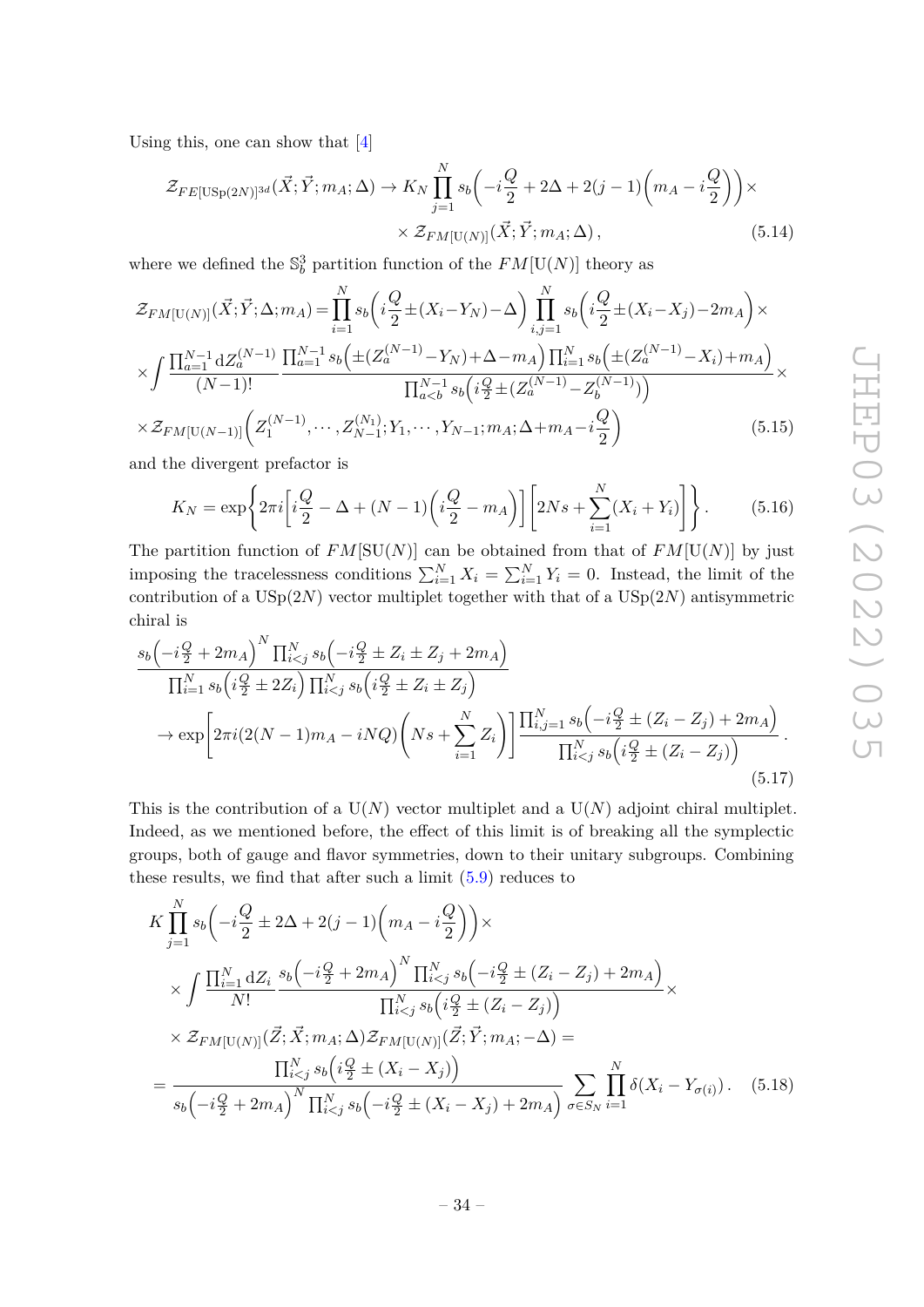The divergent prefactors on the two sides of the identity cancel out yielding a finite result, but we still have an overall prefactor

$$
K = \exp\left[2\pi i \left( (N-1)m_A - \Delta - i\frac{Q}{2}N \right) \left( \sum_{i=1}^{N} X_i - Y_i \right) \right] = 1, \tag{5.19}
$$

which turns out to be trivial once we enforce the contraint  $X_i = Y_{\sigma(i)}$  due to the delta. The identity [\(5.18\)](#page-34-0) we obtained is the analogue of [\(5.2\)](#page-32-0) for the  $FM[U(N)]$  theory.

We remark at this point that one could have equivalently considered the limit in which the  $Y_i$  parameters are sent to  $-\infty$ , namely  $Y_i \to Y_i - s$ . In this case, we would have obtained the same identity [\(5.18\)](#page-34-0) but with the exchange  $Y_i \rightarrow -Y_i$ . The two choices correspond to two different embeddings of  $U(N)$  inside  $USp(2N)$  which are related by an element of the Weyl group of  $\mathrm{USp}(2N)$  which is not in the Weyl group of its  $U(N)$  subgroup. This observation will be important in a moment.

We conclude the series of limits by considering the real mass deformation with respect to the parameter  $\Delta$ 

$$
\Delta \to \Delta + s, \qquad s \to +\infty \,, \tag{5.20}
$$

after which, at it was shown in [\[18\]](#page-54-10), the partition function of  $FM[U(N)]$  reduces to that of  $FT[**U**(N)]$ <sup>[5](#page-35-0)</sup>

$$
\mathcal{Z}_{FM[U(N)]}(\vec{X}; \vec{Y}; \Delta; m_A) \to \Omega_N e^{-i\pi \left(\sum_{i=1}^N X_i^2 + Y_i^2\right)} \mathcal{Z}_{FT[U(N)]}(\vec{X}; \vec{Y}; m_A)
$$
(5.21)

where the prefactor is

$$
\Omega_N = \exp\left\{ i\pi \left[ \frac{1}{12} N \left( -12(\Delta + s)^2 - 8m_A^2 (N - 2)(N - 1) + 4im_A (N - 1)((2N - 1)Q + 6i(\Delta + s)) + (2N^2 + 1)Q^2 + 12i(\Delta + s)NQ \right) \right] \right\}
$$
\n(5.22)

and we defined the  $\mathbb{S}^3_b$  partition function of  $FT[\mathrm{U}(N)]$  as

$$
\mathcal{Z}_{FT[U(N)]}(\vec{X}; \vec{Y}; m_A) = e^{2\pi i Y_N \sum_{i=1}^{N} X_i} \prod_{i,j=1}^{N} s_b \left( i \frac{Q}{2} \pm (X_i - X_j) - 2m_A \right) \times
$$
\n
$$
\times \int \frac{\prod_{a=1}^{N-1} dZ_a}{(N-1)!} e^{-2\pi i Y_N \sum_{a=1}^{N-1} Z_a^{(N-1)}} \frac{\prod_{a=1}^{N-1} \prod_{i=1}^{N} s_b \left( \pm (Z_a^{(N-1)} - X_i) + m_A \right)}{\prod_{a\n
$$
\times \mathcal{Z}_{FT[U(N-1)]} \left( Z_1^{(N-1)}, \cdots, Z_{N-1}^{(N-1)}; Y_1, \cdots, Y_{N-1}; m_A; \right). \tag{5.23}
$$
$$

Again, the partition function of  $FT[SU(N)]$  can be obtained from that of  $FT[U(N)]$  by just imposing the tracelessness conditions  $\sum_{i=1}^{N} X_i = \sum_{i=1}^{N} Y_i = 0$ , or equivalently, by gauging

<span id="page-35-0"></span><sup>&</sup>lt;sup>5</sup>The same series of limits can be used to flow from  $E[\mathrm{USp}(2N)]$  to  $T[\mathrm{SU}(N)]$ . In that case, the U(1)<sub>t</sub> symmetry is interpreted as the U(1) axial symmetry that is the commutant of the U(1)<sub>R</sub> R-symmetry of  $\mathcal{N}=2$  inside the  $SU(2)_H \times SU(2)_C$  R-symmetry of  $\mathcal{N}=4$  [\[36\]](#page-55-9). More precisely, the embedding is such that  $U(1)_R = U(1)_H + U(1)_C$ , where  $U(1)_H \subset SU(2)_H$  and  $U(1)_C \subset SU(2)_C$ , and  $U(1)_t$  is identified with the opposite combination.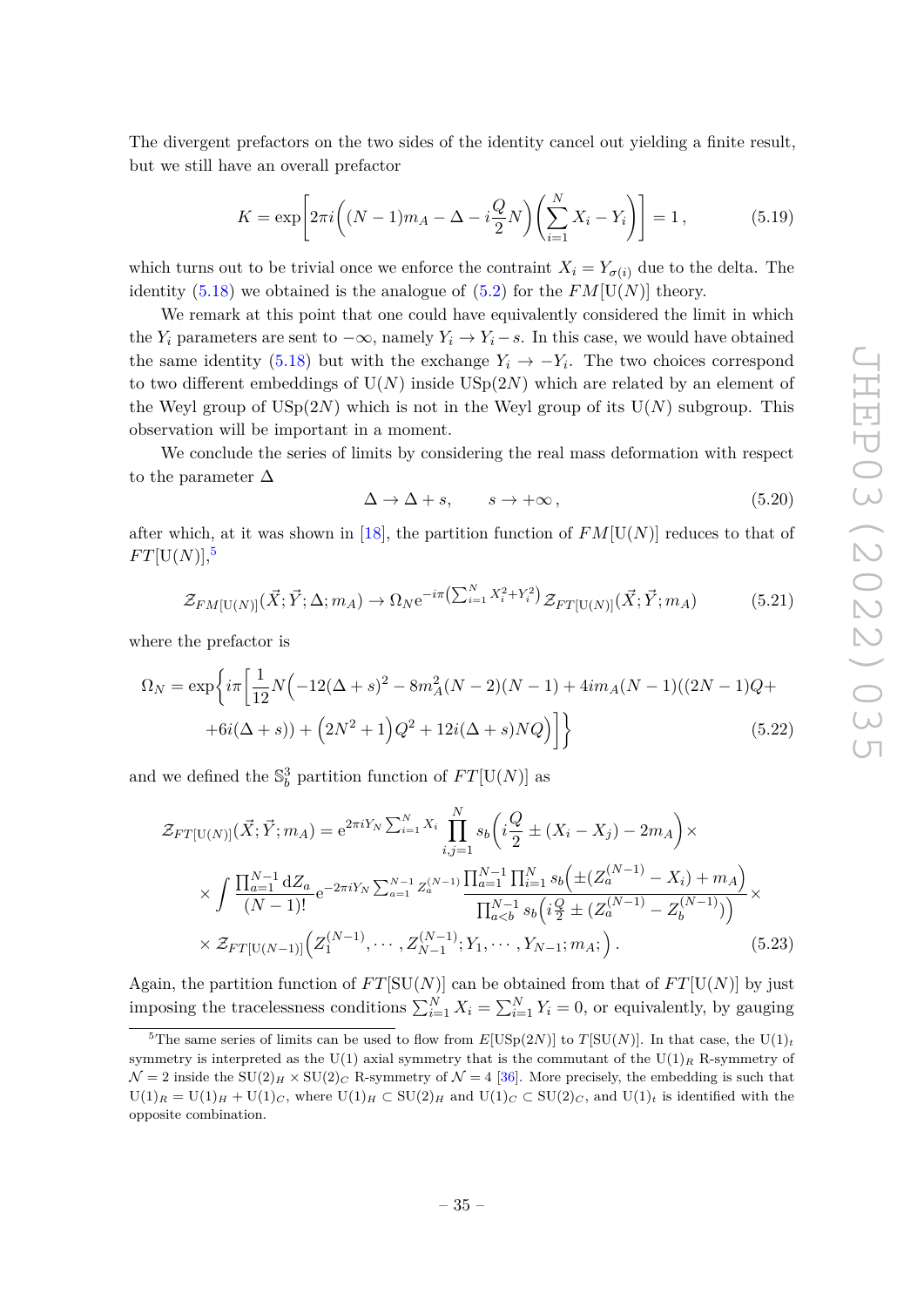the diagonal U(1) symmetries of both  $U(N)_X$  and  $U(N)_Y$ . This is because the matter part is independent of such diagonal  $U(1)_X \times U(1)_Y \subset U(N)_X \times U(N)_Y$ , while  $U(1)_X$  and  $U(1)_Y$  have a BF coupling between them, which can be easily seen by shifting the variables as follows:

$$
Z_a^{(n)} \longrightarrow Z_a^{(n)} + w,
$$
  
\n
$$
X_i \longrightarrow \tilde{X}_i + w,
$$
  
\n
$$
Y_i \longrightarrow \tilde{Y}_i + u
$$
\n(5.24)

where  $\tilde{X}_i$  and  $\tilde{Y}_i$  are defined such that  $\sum_{i=1}^N \tilde{X}_i = \sum_{i=1}^N \tilde{Y}_i = 0$ . Therefore, *w* and *u* parametrize  $U(1)_X$  and  $U(1)_Y$  respectively. Since the representation of each matter is either bifundamental or adjoint, *w* in the matter part of the partition function completely cancels out. Indeed, *w* and *u* only appear in the exponential factors corresponding to the BF couplings; collecting those exponentials, we get

$$
e^{2\pi i \left[ Y_N \sum_{i=1}^N X_i + (Y_{N-1} - Y_N) \sum_{a=1}^{N-1} Z_a^{(N-1)} + \dots + (Y_1 - Y_2) Z_1^{(1)} \right]}\n \longrightarrow e^{2\pi i \left[ Nwu + (\tilde{Y}_{N-1} - \tilde{Y}_N) \sum_{a=1}^{N-1} Z_a^{(N-1)} + \dots + (\tilde{Y}_1 - \tilde{Y}_2) Z_1^{(1)} \right]}.
$$
\n(5.25)

The first term in the exponent corresponds to the BF coupling between  $U(1)_X$  and  $U(1)_Y$ , whereas the remaining terms show the BF coupling between each gauge node and the associated topological symmetry, which is nothing but the FI term. If we focus on the BF coupling between  $U(1)_X$  and  $U(1)_Y$ , the exponential factor gives rise to a delta function *δ*(*Nw*) once it is integrated over *u*. This delta can be removed by further integrating over *Nw*. What we are left with is exactly the partition function of  $FT[SU(N)]$ .

We also use

$$
\prod_{i=1}^{N} s_b \left( -i \frac{Q}{2} \pm 2\Delta + 2(i-1) \left( m_A - i \frac{Q}{2} \right) \right) \to \exp[2\pi i (2(N-1)m_A - iNQ)(s+\Delta)],
$$
\n(5.26)

to see that after such a limit [\(5.18\)](#page-34-0) reduces to

$$
\int \frac{\prod_{i=1}^{N} dZ_{i}}{N!} \frac{s_{b} \left(-i\frac{Q}{2} + 2m_{A}\right)^{N} \prod_{i < j}^{N} s_{b} \left(-i\frac{Q}{2} \pm (Z_{i} - Z_{j}) + 2m_{A}\right)}{\prod_{i < j}^{N} s_{b} \left(i\frac{Q}{2} \pm (Z_{i} - Z_{j})\right)} \times \mathcal{Z}_{FT[U(N)]}(\vec{Z}; \vec{X}; m_{A}) \mathcal{Z}_{FT[U(N)]}(\vec{Z}; -\vec{Y}; m_{A}) =\n\frac{\prod_{i < j}^{N} s_{b} \left(i\frac{Q}{2} \pm (X_{i} - X_{j})\right)}{s_{b} \left(-i\frac{Q}{2} + 2m_{A}\right)^{N} \prod_{i < j}^{N} s_{b} \left(-i\frac{Q}{2} \pm (X_{i} - X_{j}) + 2m_{A}\right)} \sum_{\sigma \in S_{N}} \prod_{i=1}^{N} \delta(X_{i} - Y_{\sigma(i)}), \quad (5.27)
$$

where again we simplified an overall prefactor which becomes trivial after imposing the contraint  $X_i = Y_{\sigma(i)}$  due to the delta. Notice that this identity corresponds to the gluing of two  $FT[U(N)]$ , while that of  $FT[SU(N)]$  can be obtained by gauging the diagonal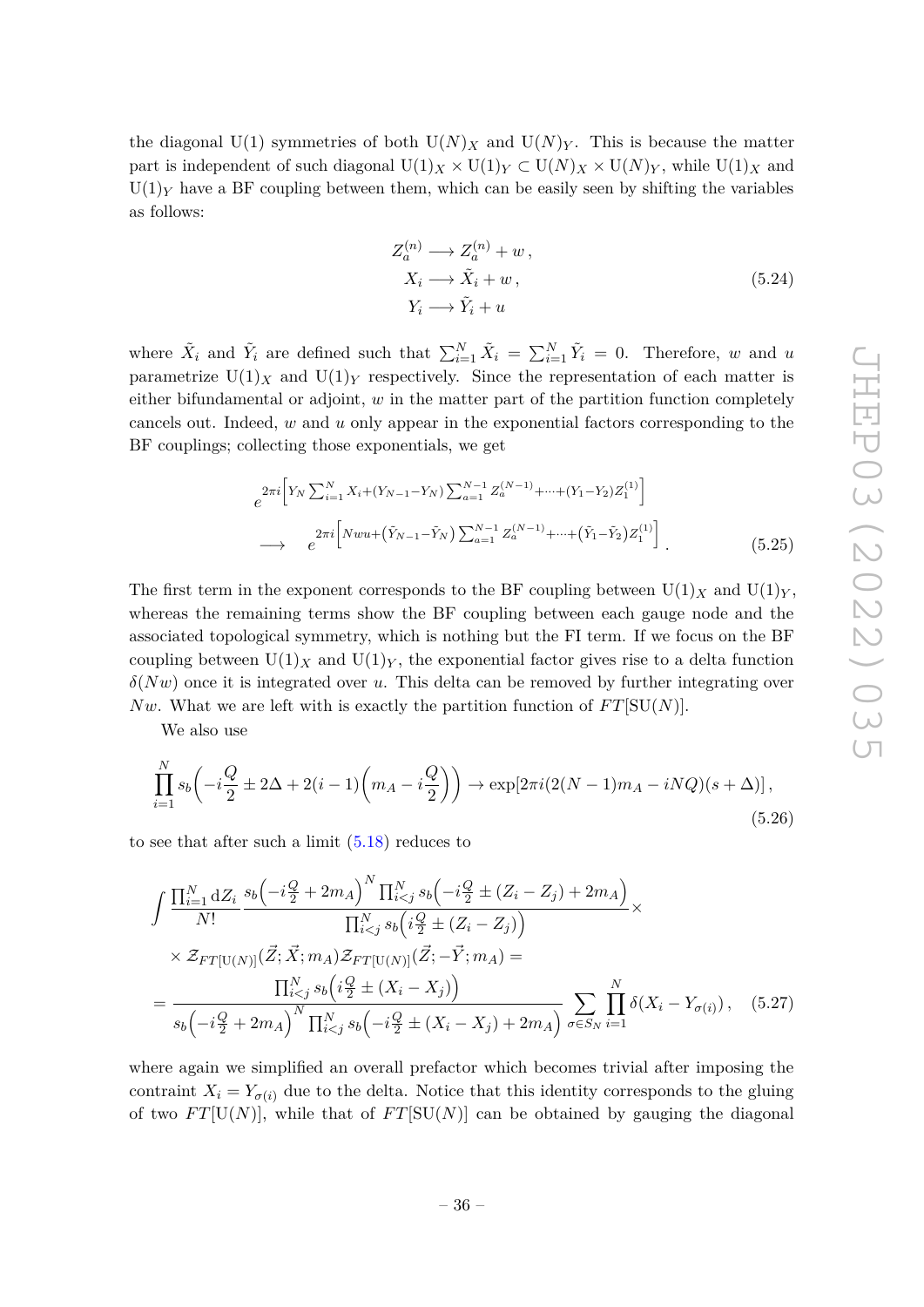$U(1) \subset U(N)_X \times U(N)_Y$ . Again we implement the shifts of variables

$$
Z_{L,R,a}^{(n)} \longrightarrow Z_{L,R,a}^{(n)} + v, \qquad n = 1, \dots, N-1,
$$
  
\n
$$
Z_i \longrightarrow \tilde{Z}_i + v,
$$
  
\n
$$
X_i \longrightarrow \tilde{X}_i + w,
$$
  
\n
$$
Y_i \longrightarrow \tilde{Y}_i + u
$$
  
\n(5.28)

where  $\sum_{i=1}^{N} \tilde{Z}_i = \sum_{i=1}^{N} \tilde{X}_i = \sum_{i=1}^{N} \tilde{Y}_i = 0$  is satisfied. Note that *u*, *v* and *w* parametrize the diagonal U(1)'s of  $U(N)_X$ ,  $U(N)_Y$  and the gauged  $U(N)_Z$  respectively. For the same reason we explained for a single  $FT[U(N)]$ , the matter part of the l.h.s. is independent of  $u, v$  and  $w$ , which only appear in the exponential factors. Collecting the exponential factors depending on them, we get

<span id="page-37-0"></span>
$$
e^{2\pi i Nv(w-u)}.\t\t(5.29)
$$

Thus, once we gauge the anti-diagonal combination of  $U(1)_X$  and  $U(1)_Y$ , i.e., integrate over  $w - u$ , we get a delta function  $\delta(Nv)$ . Also note that the original *N*-dimensional integration can be decomposed into the one-dimensional integration over *v* and the  $(N-1)$ -dimensional integration over  $\tilde{Z}_i$  with a constraint  $\sum_{i=1}^{N} \tilde{Z}_i = 0$ ; more precisely,

$$
\prod_{i=1}^{N} dZ_i = N dv \prod_{i=1}^{N-1} d\tilde{Z}_i .
$$
\n(5.30)

Since *v* only appears in the delta function we got, we can explicitly perform the *v*-integration. Then  $\delta(Nv)$  gives  $1/N$ , which cancels the Jacobian determinant *N* in [\(5.30\)](#page-37-0). The remaining integral is then exactly the gluing of two  $FT[SU(N)]$ .

One can perform the same operation on the right hand side shifting  $X_i \to \tilde{X}_i + w$ ,  $Y_i \to$  $\tilde{Y}_i + u$  and integrating over *w* − *u*. The shift only affects the product of the delta functions, which can be written as

<span id="page-37-1"></span>
$$
\prod_{i=1}^{N} \delta(X_i - Y_{\sigma(i)}) = \frac{1}{N} \delta(w - u) \prod_{i=1}^{N-1} \delta(\tilde{X}_i - \tilde{Y}_{\sigma(i)}),
$$
\n(5.31)

where  $\delta(w - u)$  becomes one if we perform the integration over  $w - u$ . Therefore, the final duality we get is

$$
\int \frac{\prod_{i=1}^{N-1} d\tilde{Z}_i}{N!} \frac{s_b \left(-i\frac{Q}{2} + 2m_A\right)^N \prod_{i < j}^N s_b \left(-i\frac{Q}{2} \pm (\tilde{Z}_i - \tilde{Z}_j) + 2m_A\right)}{\prod_{i < j}^N s_b \left(i\frac{Q}{2} \pm (\tilde{Z}_i - \tilde{Z}_j)\right)} \times \mathcal{Z}_{FT[SU(N)]} \left(\vec{Z}; \vec{X}; m_A\right) \mathcal{Z}_{FT[SU(N)]} \left(\vec{Z}; -\vec{Y}; m_A\right) = \frac{\prod_{i < j}^N s_b \left(i\frac{Q}{2} \pm (\tilde{X}_i - \tilde{X}_j)\right)}{s_b \left(-i\frac{Q}{2} + 2m_A\right)^N \prod_{i < j}^N s_b \left(-i\frac{Q}{2} \pm (\tilde{X}_i - \tilde{X}_j) + 2m_A\right)} \frac{1}{N} \sum_{\sigma \in S_N} \prod_{i=1}^{N-1} \delta(\tilde{X}_i - \tilde{Y}_{\sigma(i)}) \tag{5.32}
$$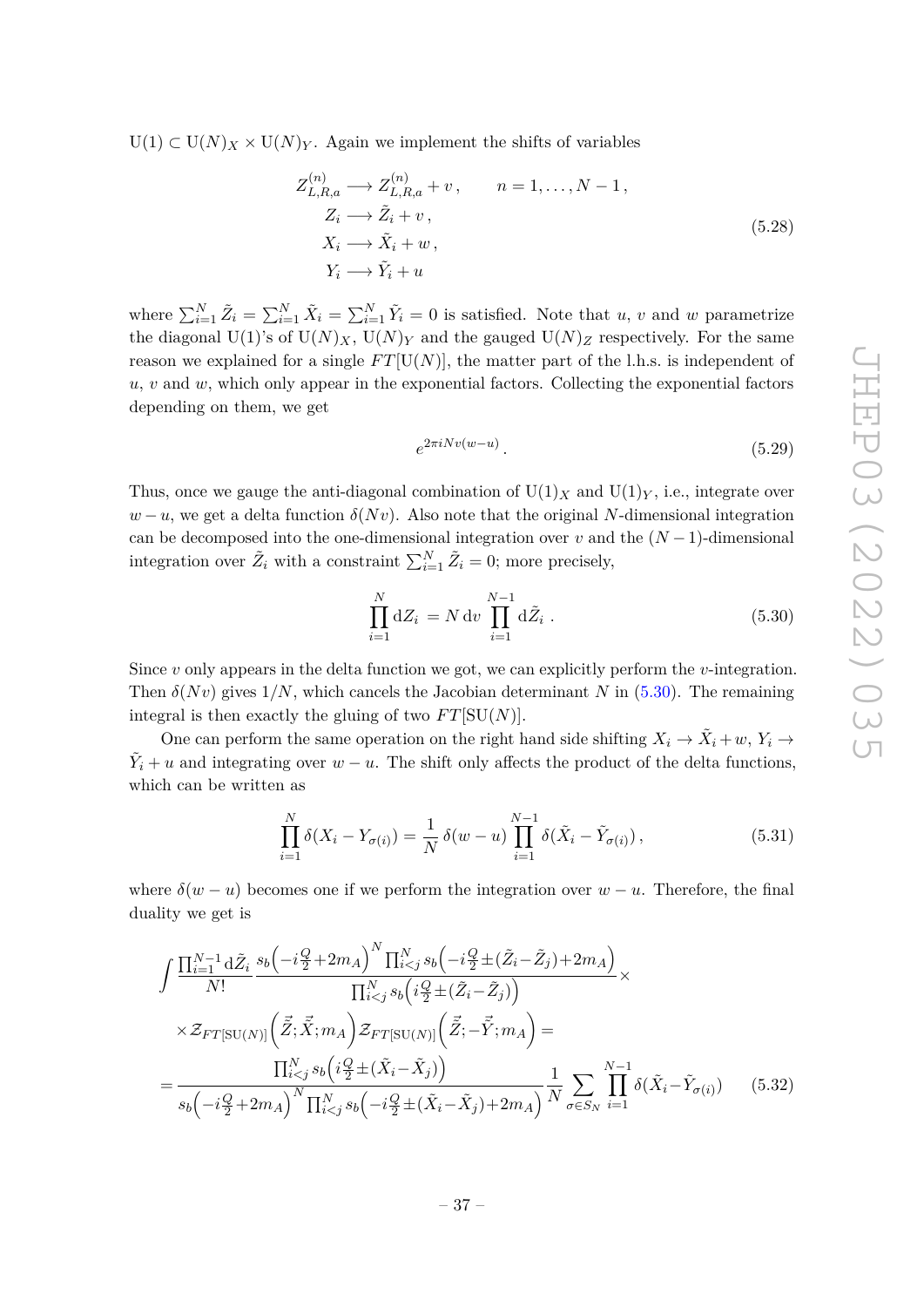

<span id="page-38-1"></span>**Figure 17.** A schematic representation of the braid duality. We remind the reader that the key difference with the duality of figure [10](#page-22-1) is that the doublet of chirals in the theory on the left is not interacting with the antisymmetric.

with  $\sum_{i=1}^{N} \tilde{Z}_i = \sum_{i=1}^{N} \tilde{X}_i = \sum_{i=1}^{N} \tilde{Y}_i = 0$ . This duality can be interpreted as the relation  $S^{-1}S = 1$  for the *S* generator of  $SL(2, \mathbb{Z})$  once we identify either  $FT[SU(N)]$  or  $T[SU(N)]$ with the *S*-wall [\[10,](#page-54-16) [11\]](#page-54-3).

There is another relation satisfied by the *S* element, namely  $S^2 = -1$ . One can interpret it as  $(5.32)$  where we redefined  $Y_i \rightarrow -Y_i$ , that is

$$
\int \frac{\prod_{i=1}^{N-1} d\tilde{Z}_i}{N!} \frac{s_b \left(-i\frac{Q}{2} + 2m_A\right)^N \prod_{i < j}^N s_b \left(-i\frac{Q}{2} \pm (\tilde{Z}_i - \tilde{Z}_j) + 2m_A\right)}{\prod_{i < j}^N s_b \left(i\frac{Q}{2} \pm (\tilde{Z}_i - \tilde{Z}_j)\right)} \times \mathcal{Z}_{FT[SU(N)]} \left(\tilde{Z}; \vec{X}; m_A\right) \mathcal{Z}_{FT[SU(N)]} \left(\tilde{Z}; \vec{Y}; m_A\right) = \frac{\prod_{i < j}^N s_b \left(i\frac{Q}{2} \pm (\tilde{X}_i - \tilde{X}_j)\right)}{s_b \left(-i\frac{Q}{2} + 2m_A\right)^N \prod_{i < j}^N s_b \left(-i\frac{Q}{2} \pm (\tilde{X}_i - \tilde{X}_j) + 2m_A\right)} \frac{1}{N} \sum_{\sigma \in S_N} \prod_{i=1}^{N-1} \delta(\tilde{X}_i + \tilde{Y}_{\sigma(i)}). \tag{5.33}
$$

We already pointed out before that this other identity can be obtained by considering a different scaling in the limit that made us flow from  $FE[\text{USp}(2N)]^{3d}$  to  $FM[\text{U}(N)]$  and that the two choices are related by an element of the Weyl group of  $\mathrm{USp}(2N)$ . Hence, while in 3*d* the identities associated to  $SS^{-1} = 1$  and  $S^2 = -1$  differ by acting with complex conjugation on one of the two  $SU(N)$  global symmetries, in 4*d* they collapse on a single equation since such action is an element of the USp(2*N*) global symmetry.

# <span id="page-38-0"></span>**5.2** Braid duality and the  $STS = T^{-1}S^{-1}T^{-1}$  relation

In order to derive the  $STS = T^{-1}S^{-1}T^{-1}$  relation between the *S* and *T* generators of  $SL(2,\mathbb{Z})$  we consider the braid duality depicted in figure [17](#page-38-1) which was discussed in [\[4\]](#page-53-3). Here we glue two  $FE[USp(2N)]$  blocks by gauging a diagonal combination of one  $USp(2N)$ symmetry from each of the two blocks.

By now we have understood that it is equivalent to consider the manifest or the emergent symmetry, but for definiteness let us consider the Lagrangian gauging. In the process we also add, as usual, an antisymmetric chiral field which couples to the antisymmetric operators of the two blocks

<span id="page-38-2"></span>
$$
\delta \mathcal{W} = \text{Tr}_z \Big[ \Phi \cdot \left( \mathsf{O}_{\mathsf{H}}^L - \mathsf{O}_{\mathsf{H}}^R \right) \Big] \tag{5.34}
$$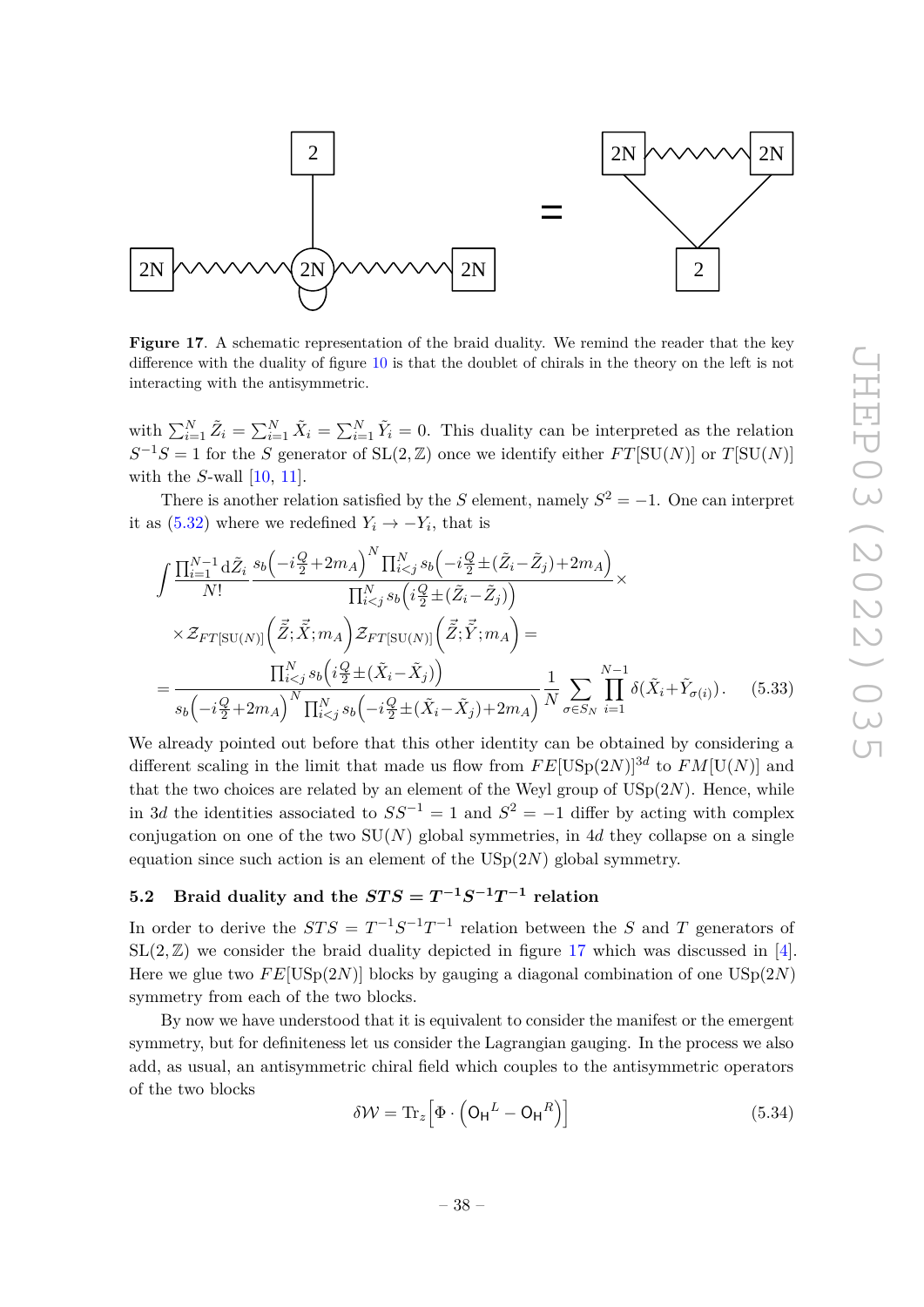and a doublet of fundamental chirals  $(P^+, P^-)$  which are not involved in any superpotential interaction. This is the key difference w.r.t. the case considered in figure [10.](#page-22-1) As a consequence, while the " $U(1)<sub>t</sub>$ " symmetries of the two blocks are still identified by the superpotential  $(5.34)$ , the "U(1)<sub>c</sub>" symmetries both survive as independent symmetries, which we call  $U(1)_c$  and  $U(1)_d$ . The full global symmetry of the theory is thus

$$
USp(2N)_x \times USp(2N)_y \times U(1)_t \times U(1)_c \times U(1)_d, \qquad (5.35)
$$

where as usual the two  $\text{USp}(2N)$  are enhanced from the symmetries of the saws of the two  $FE[USp(2N)]$  blocks if we consider the Lagrangian gluing.

The dual theory is one  $FE[USp(2N)]$  block coupling to two sets of  $2 \times 2N$  chirals L and *R* via the superpotential

<span id="page-39-2"></span>
$$
\delta \mathcal{W} = \epsilon_{\alpha\beta} \operatorname{Tr}_z \left[ L^{\alpha} \Pi R^{\beta} \right],\tag{5.36}
$$

where we recall that  $\Pi$  is the operator in the bifundamental representation of  $\text{USp}(2N)_x \times$ USp( $2N$ )<sub>y</sub> symmetries of  $FE[USp(2N)]$  and  $\alpha$ ,  $\beta$  are  $SU(2)_v$  flavor indices. Hence *L* and *R* are chirals in the bifundamental of  $USp(2N)_x \times SU(2)_v$  and  $USp(2N)_y \times SU(2)_v$  respectively. We refer the reader to  $\left[4\right]$  for a detailed discussion of the mapping of the gauge invariant operators in the braid duality.

The index identity corresponding to the braid duality appeared in [\[23\]](#page-54-14) and is given by

$$
\oint d\vec{z}_N \Delta_N(\vec{z};t) \mathcal{I}_{FE[USp(2N)]}(\vec{z};\vec{x};t;c) \mathcal{I}_{FE[USp(2N)]}(\vec{z};\vec{y};t;d) \prod_{n=1}^N \Gamma_e((pq)^{\frac{1}{2}}c^{-1}d^{-1}v^{\pm 1}z_n^{\pm 1}) =
$$
\n
$$
= \prod_{n=1}^N \Gamma_e((pq)^{\frac{1}{2}}d^{-1}v^{\pm 1}x_n^{\pm 1}) \Gamma_e((pq)^{\frac{1}{2}}c^{-1}v^{\pm 1}y_n^{\pm 1}) \mathcal{I}_{FE[USp(2N)]}(\vec{x};\vec{y};t;cd).
$$
\n(5.37)

From the braid duality we can flow to the duality of figure [10](#page-22-1) by turning on the following interaction on the l.h.s.:

$$
\operatorname{Tr}_z \left[ P^+ P^- \cdot \left( \mathsf{O}_\mathsf{H}^L + \mathsf{O}_\mathsf{H}^R \right) \right],\tag{5.38}
$$

which, as we discussed in subsection [4.1,](#page-21-1) has the effect of breaking one combination of  $U(1)_c$ and  $U(1)<sub>d</sub>$ , that at the level of fugacities in the index is reflected in the constraint

<span id="page-39-1"></span><span id="page-39-0"></span>
$$
cd = (pq/t)^{\frac{1}{2}}.
$$
\n(5.39)

On the r.h.s. this deformation is mapped to a VEV for the singlet  $\beta_{N-1}$  of  $FE[USp(2N)]$ , which makes the theory flow to a simple WZ model. This was discussed in [\[4\]](#page-53-3) from the field theory perspective, while the associated index identity was proven in Proposition 2.10 of [\[23\]](#page-54-14)

$$
\mathcal{I}_{FE[USp(2N)]}(\vec{x}; \vec{y}; t; (pq/t)^{\frac{1}{2}}) = \prod_{i=1}^{N} \prod_{j=1}^{N} \Gamma_e((pq/t)^{\frac{1}{2}} x_i^{\pm} y_j^{\pm}). \tag{5.40}
$$

Using this identity inside  $(5.37)$  with the specialisation  $(5.39)$  we precisely recover  $(4.5)$ .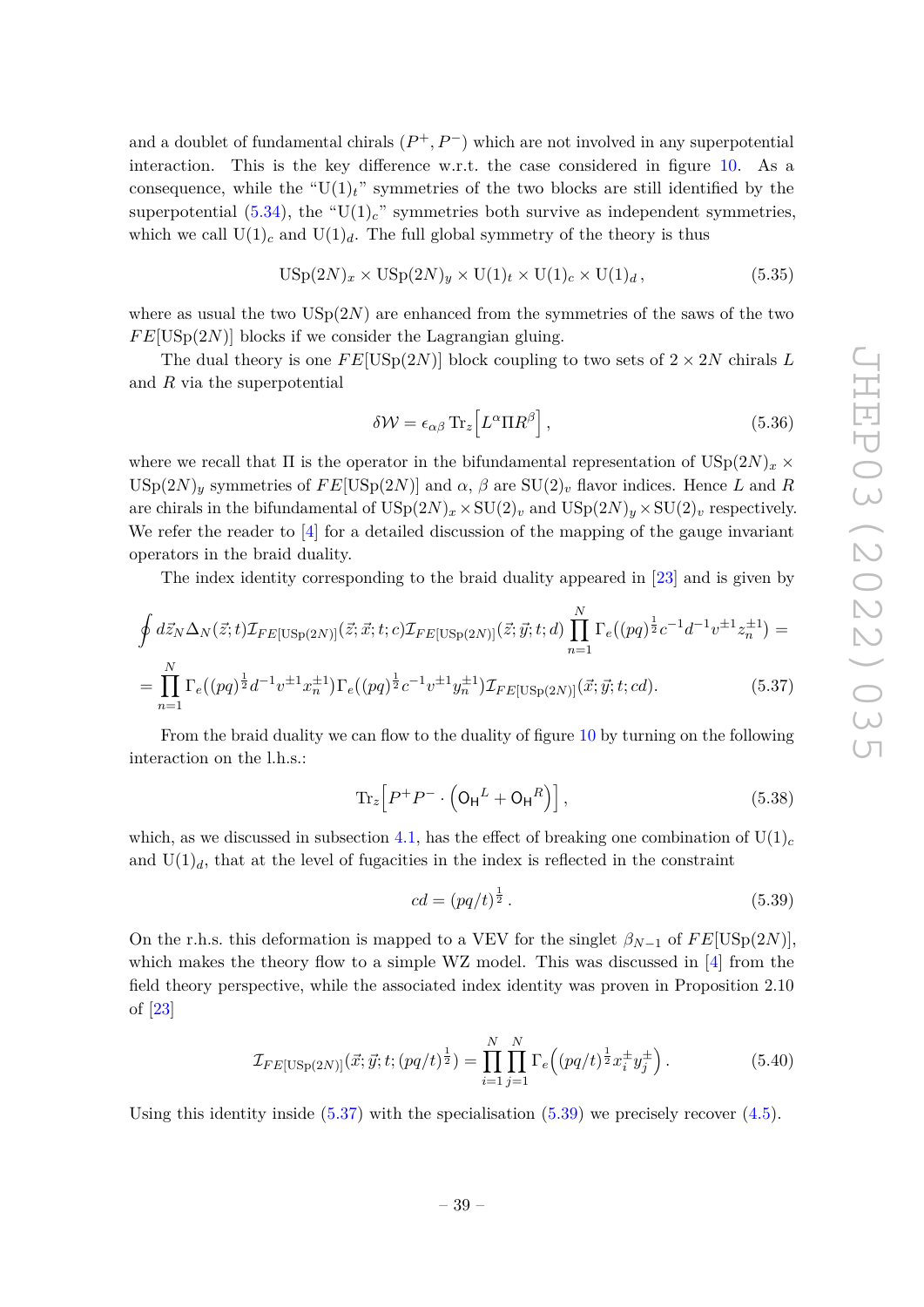Now starting from the braid duality in figure [17](#page-38-1) we take the 3*d* limit discussed in previous section. In particular we first compactify on a circle and obtain on the l.h.s. two  $FE[USp(2N)]^{3d}$  blocks glued with the insertions of a doublet of chirals (not involved in the superpotential) and on the r.h.s. an  $FE[USp(2N)]^{3d}$  block coupled to the two sets of chirals  $L$  and  $R$  via the superpotential  $(5.36)$ .

We then take the Coulomb branch VEV that breaks all the gauge groups from USp to U. On the l.h.s. we get two  $FM[U(N)]$  blocks glued by the gauging of a common  $U(N)$  symmetry with the insertion of one flavor (again not involved in the superpotential), while on the r.h.s. an  $FM[U(N)]$  block coupled to the two sets of flavors L,  $\tilde{L}$  and R,  $\tilde{R}$  via the superpotential terms  $L\Pi R$  and  $\tilde{L}\tilde{\Pi}\tilde{L}$ , where  $\Pi$  and  $\tilde{\Pi}$  are in the bifundamental and anti/bifundamental representations of the  $U(N) \times U(N)$  symmetries of  $FM[U(N)]$  discussed in [\[18\]](#page-54-10).

Finally, we consider two further real mass deformations for what used to be the  $U(1)_c$ and  $U(1)<sub>d</sub>$  symmetries in 4*d*. This is done in two steps. We first give mass to the combination  $U(1)<sub>c</sub> - U(1)<sub>d</sub>$ . This has the effect on the l.h.s. of giving mass to all of the fields of the saw and of lifting the monopole superpotential so to get the gluing of two  $FT[U(N)]$ , while still keeping massless the flavor at the middle  $U(N)$  node. On the r.h.s., instead, we are giving mass to the flavors L,  $\tilde{L}$  and R,  $\tilde{R}$  while keeping the  $FM[U(N)]$  block unchanged.

The last step is the real mass deformation for the remaining  $U(1)_c + U(1)_d$  symmetry. On the l.h.s. side this is a mass deformation associated to the axial symmetry of the flavor at the middle  $U(N)$  node, which results in a CS level  $+1$  or  $-1$ , depending on the sign of the mass, for such gauge node. On the r.h.s. the deformation is the one that we already mentioned in the previous subsection that makes  $FM[U(N)]$  flow to  $FT[U(N)]$ , with background CS couplings for its global  $U(N)$  symmetries. Hence, we recovered the duality relating the gluing of two  $FT[U(N)]$  with a CS level  $\pm 1$  and a single  $FT[U(N)]$ theory with background CS levels for the two  $U(N)$  global symmetries at level  $\mp 1$ .

Recalling the interpretation of the *T* generator as an integer shift of the Chern-Simons level, one can interpret such duality as a 3*d* field theoretic version of the  $SL(2, \mathbb{Z})$  relation  $STS = T^{-1}S^{-1}T^{-1}$ . This naturally leads us to interpret the braid relation [\(5.37\)](#page-39-0) as a 4*d* realisation of this  $SL(2, \mathbb{Z})$  relation, which confirms our identification of  $E[USp(2N)]$ or *F E*[USp(2*N*)] with the *S* element. Moreover, this result allows us to identify also the representative in 4*d* of the *T* generator, which seems to correspond to the addition of a doublet of chiral fields. We plan to investigate this aspect further in a future work [\[37\]](#page-55-10).

Let us now consider the 3*d* limit of the braid duality we just described at the level of supersymmetric partition functions. We start from the index identity [\(5.37\)](#page-39-0) and, as in the previous subsection, we first take the limit from the  $\mathbb{S}^3 \times \mathbb{S}^1$  partition function of  $FE[USp(2N)]$  to the  $\mathbb{S}^3_b$  partition function of the theory obtained after circle compactification. In this case, we will use the following redefinition of the parameters of  $(5.37)$ :

$$
z_{L/R,a}^{(n)} = e^{2\pi i r Z_{L/R,a}^{(n)}}, \t n = 1, \dots, N-1, \t a = 1, \dots, n,
$$
  
\n
$$
x_i = e^{2\pi i r X_i}, \t y_i = e^{2\pi i r Y_i}, \t z_i = e^{2\pi i r Z_i}, \t i = 1, \dots, N,
$$
  
\n
$$
c = e^{2\pi i r \Delta_1}, \t d = e^{2\pi i r \Delta_2}, \t t = e^{2\pi i r (iQ - 2m_A)},
$$
  
\n
$$
v = e^{2\pi i r V}, \t p = e^{-2\pi r b}, \t q = e^{-2\pi r b^{-1}}.
$$
\n(5.41)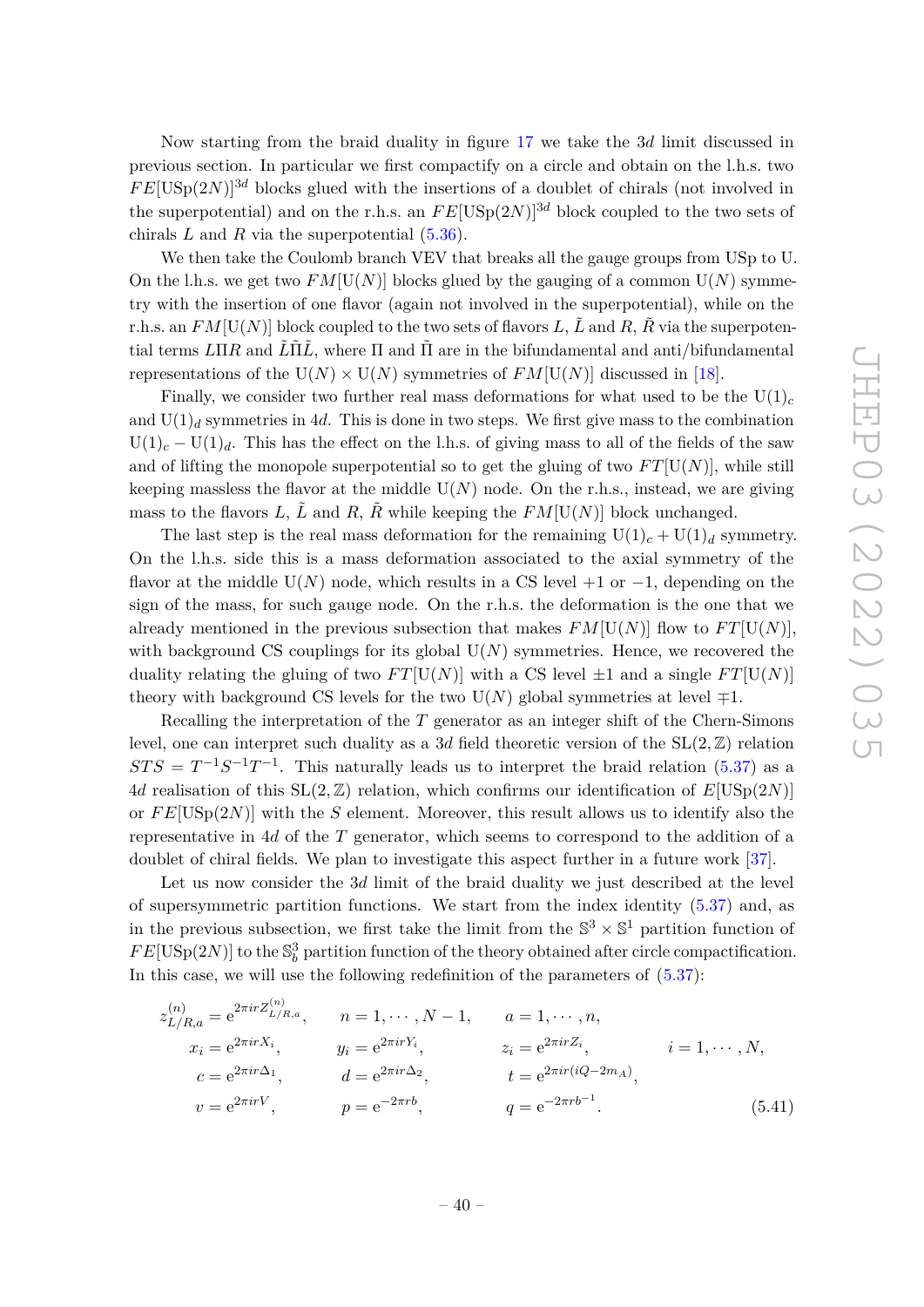Using some of the results of the previous subsection, we obtain the following result for the  $3d$  limit of  $(5.37)$ :

<span id="page-41-0"></span>
$$
C \int \frac{\prod_{i=1}^{N} dZ_i}{2^N N!} \frac{s_b(-i\frac{Q}{2} + 2m_a)^N \prod_{i < j}^{N} s_b(-i\frac{Q}{2} \pm Z_i \pm Z_j + 2m_A)}{\prod_{i=1}^{N} s_b(i\frac{Q}{2} \pm 2Z_i) \prod_{i < j}^{N} s_b(i\frac{Q}{2} \pm Z_i \pm Z_j)} \times
$$
  
\n
$$
\times \mathcal{Z}_{FE}[\text{USp}(2N)]^{3d}(\vec{Z}; \vec{X}; m_A; \Delta_1) \mathcal{Z}_{FE}[\text{USp}(2N)]^{3d}(\vec{Z}; \vec{Y}; m_A; \Delta_2) \times
$$
  
\n
$$
\times \prod_{i=1}^{N} s_b(\Delta_1 + \Delta_2 \pm V \pm Z_i) = \prod_{i=1}^{N} s_b(\Delta_2 \pm V \pm X_i) \prod_{i=1}^{N} s_b(\Delta_1 \pm V \pm Y_i)
$$
  
\n
$$
\times \mathcal{Z}_{FE}[\text{USp}(2N)]^{3d}(\vec{X}; \vec{Y}; m_A; \Delta_1 + \Delta_2).
$$
\n(5.42)

The divergent prefactor *C* coming from both sides of the identity

$$
C = \left[ r \left( e^{-2\pi rb}; e^{-2\pi rb} \right)_{\infty} \left( e^{-2\pi rb^{-1}}; e^{-2\pi rb^{-1}} \right)_{\infty} \right] \xrightarrow{N(N+1)} \exp \left[ -\frac{i\pi}{6r} \left( i \frac{Q}{2} \frac{N(N+1)}{2} \right) \right] \xrightarrow[r \to 0]{} 1
$$
\n(5.43)

is again trivial, as expected.

Now we can consider the combination of Coulomb branch VEV and real mass deformation that leads us to the braid relation for the  $FM[U(N)]$  theory. This is achieved by the following shift of the parameters:

$$
Z_i \to Z_i + s, \quad Z_{L/R,a}^{(n)} \to Z_{L/R,a}^{(n)} + s, \quad X_i \to X_i + s, \quad Y_i \to Y_i + s, \quad V \to V + s, \quad s \to \infty.
$$
\n
$$
(5.44)
$$

Again using some of the results of the previous subsection, we find that [\(5.42\)](#page-41-0) reduces to

$$
K \prod_{j=1}^{N} s_b \left( -i \frac{Q}{2} + 2\Delta_1 + 2(j-1) \left( m_a - i \frac{Q}{2} \right) \right) \prod_{j=1}^{N} s_b \left( -i \frac{Q}{2} + 2\Delta_2 + 2(j-1) \left( m_a - i \frac{Q}{2} \right) \right) \times
$$
  

$$
\int \frac{\prod_{i=1}^{N} dZ_i}{N!} \frac{s_b \left( -i \frac{Q}{2} + 2m_a \right)^N \prod_{i  

$$
\times \mathcal{Z}_{FM[U(N)]} \left( \vec{Z}; \vec{Y}; m_A; \Delta_2 \right) \prod_{i=1}^{N} s_b \left( \Delta_1 + \Delta_2 \pm (V - Z_i) \right) = \tilde{K} \prod_{i=1}^{N} s_b \left( \Delta_2 \pm (V - X_i) \right) \times
$$
  

$$
\times \prod_{i=1}^{N} s_b \left( \Delta_1 \pm (V - Y_i) \right) \prod_{j=1}^{N} s_b \left( -i \frac{Q}{2} + 2(\Delta_1 + \Delta_2) + 2(j-1) \left( m_a - i \frac{Q}{2} \right) \right) \times
$$
  

$$
\times \mathcal{Z}_{FM[U(N)]} \left( \vec{X}; \vec{Y}; m_A; \Delta_1 + \Delta_2 \right).
$$
 (5.45)
$$

The prefactors  $K$  and  $\tilde{K}$  obtained collecting all exponentials on each side respectively

<span id="page-41-1"></span>
$$
K = \exp\left\{2\pi i \left[2NV(\Delta_1 + \Delta_2) - 2\Delta_1 \sum_{i=1}^N X_i - 2\Delta_2 \sum_{i=1}^N Y_i + \right. \\ \left. - (2(N-1)m_A - iNQ) \left(2Ns + \sum_{i=1}^N X_i + \sum_{i=1}^N Y_i\right) \right] \right\} = \tilde{K},
$$
\n(5.46)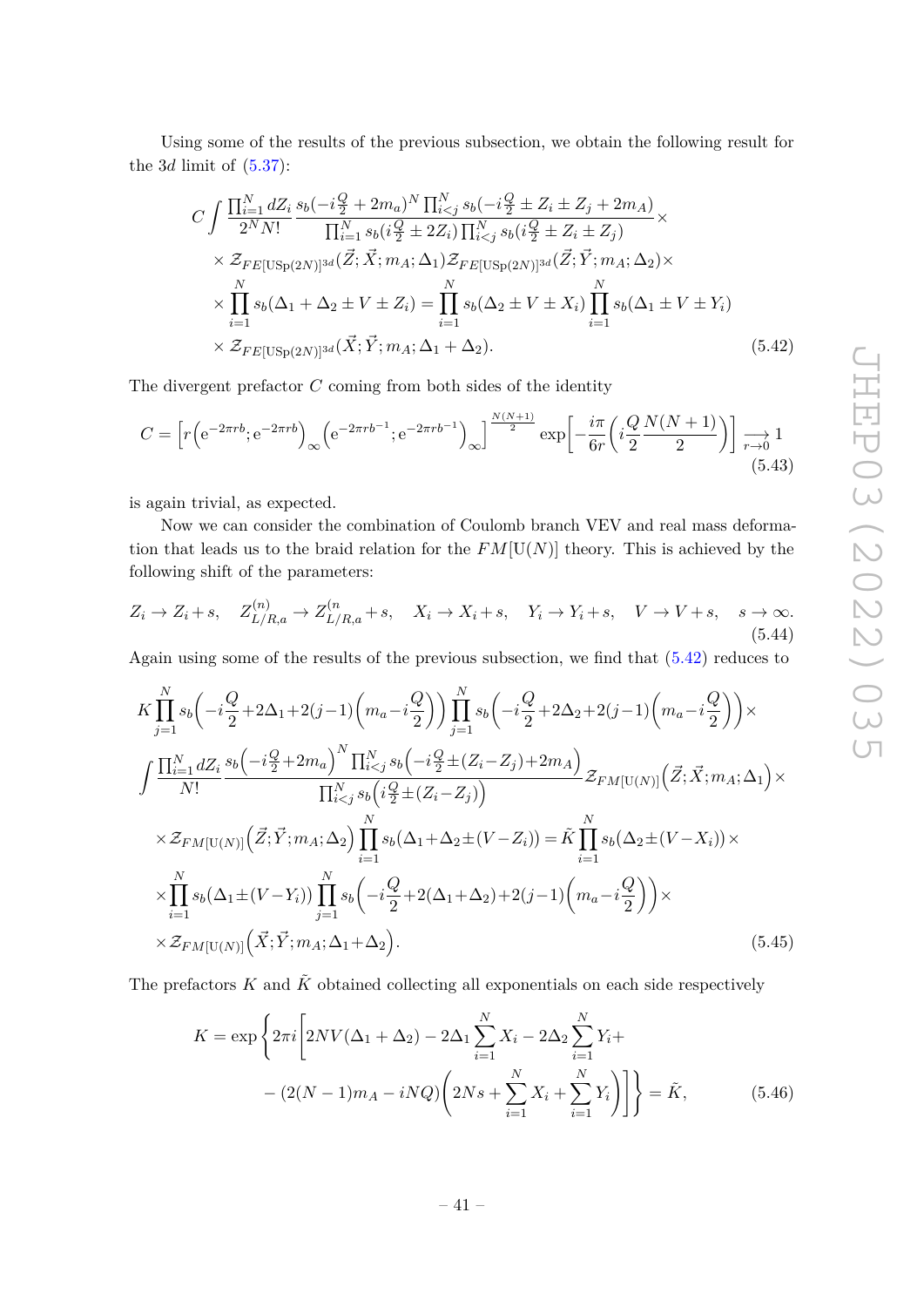turn out to be equal, so that they cancel out between the two sides of the equation giving a finite result. We can also notice that in equation  $(5.45)$  the parameter *V* is now redundant, and can be reabsorbed into a shift of the parameters of the non-abelian global symmetries and of the gauge symmetries  $X_i$ ,  $Y_i$ ,  $Z_i$  and  $Z_{L/R,a}^{(n)}$ . Hence we will set  $V = 0$  in the following.

At this point, we can perform two further mass deformations that lead us to the  $FT[U(N)]$  theory. First, we consider the limit

$$
\Delta_1 \to \Delta_1 + s, \quad \Delta_2 \to \Delta_2 - s, \quad s \to \infty,
$$
\n(5.47)

such that the combination  $\Delta_1 + \Delta_2$  remains finite. In this way, the  $FM[U(N)](\vec{X}; \vec{Y}; m_A;$  $\Delta_1 + \Delta_2$  on the r.h.s. of [\(5.45\)](#page-41-1) remains unaffected by the limit, as well as the flavor glued to the two  $FM[U(N)](\mathbf{Z}; \mathbf{X}; m_A; \Delta_1)$  and  $FM[U(N)](\mathbf{Z}; \mathbf{Y}; m_A; \Delta_2)$  on the l.h.s., which instead turn into  $FT[U(N)]$ 's. Again recycling some of the result of the previous subsection. we obtain the following identity:

$$
\Omega \int \frac{\prod_{i=1}^{N} dZ_i}{N!} \frac{s_b(-i\frac{Q}{2} + 2m_a)^N \prod_{i < j}^{N} s_b(-i\frac{Q}{2} \pm (Z_i - Z_j) + 2m_A)}{\prod_{i < j}^{N} s_b(i\frac{Q}{2} \pm (Z_i - Z_j))} \mathcal{Z}_{FT[U(N)]}(\vec{Z}; \vec{X}; m_A) \times
$$
\n
$$
\times \mathcal{Z}_{FT[U(N)]}(\vec{Z}; -\vec{Y}; m_A) \prod_{i=1}^{N} s_b(\Delta_1 + \Delta_2 \pm Z_i)
$$
\n
$$
= \tilde{\Omega} \prod_{j=1}^{N} s_b(-i\frac{Q}{2} + 2(\Delta_1 + \Delta_2) + 2(j - 1)\left(m_a - i\frac{Q}{2}\right)) \times
$$
\n
$$
\times \mathcal{Z}_{FM[U(N)]}(\vec{X}; \vec{Y}; m_A; \Delta_1 + \Delta_2) \tag{5.48}
$$

Again, it turns out that the two exponential prefactors  $\Omega$  and  $\Omega$ 

$$
\Omega = \exp\left\{\pi i \left[ N\Delta_1^2 - N\Delta_2^2 + 2N(\Delta_1 + \Delta_2)s - \sum_{i=1}^N (X_i^2 - Y_i^2) \right] \right\} = \tilde{\Omega},\tag{5.49}
$$

coming from the l.h.s. and the r.h.s. respectively are the same, so that they cancel out.

Lastly, we can take a final mass deformation to reduce also the partition function of the  $FM[U(N)]$  on the r.h.s. to that of  $FT[U(N)]$  and which has also the effect on the l.h.s. of intergating out the flavor. This is achieved by shifting the parameters as

<span id="page-42-1"></span><span id="page-42-0"></span>
$$
\Delta_1 \to \Delta_1 + s, \quad \Delta_2 \to \Delta_2 + s, \quad s \to \infty. \tag{5.50}
$$

Performing this last limit, equation [\(5.48\)](#page-42-0) becomes

$$
e^{-i\pi} \Big\{ \Big[N(N-1)m_A^2 - i\frac{Q}{2}m_A(N-1) + \frac{Q^2}{8}\Big] \Big\} \int \frac{\prod_{i=1}^N dZ_i}{N!} \frac{s_b \Big(-i\frac{Q}{2} + 2m_a\Big)^N \prod_{i\n(5.51)
$$

Notice that the quadratic exponentials correspond to CS terms, hence what we have found is the  $\mathbb{S}^3_b$  integral identity relating the gluing of two  $FT[\mathrm{U}(N)]$  with a CS level −1 and a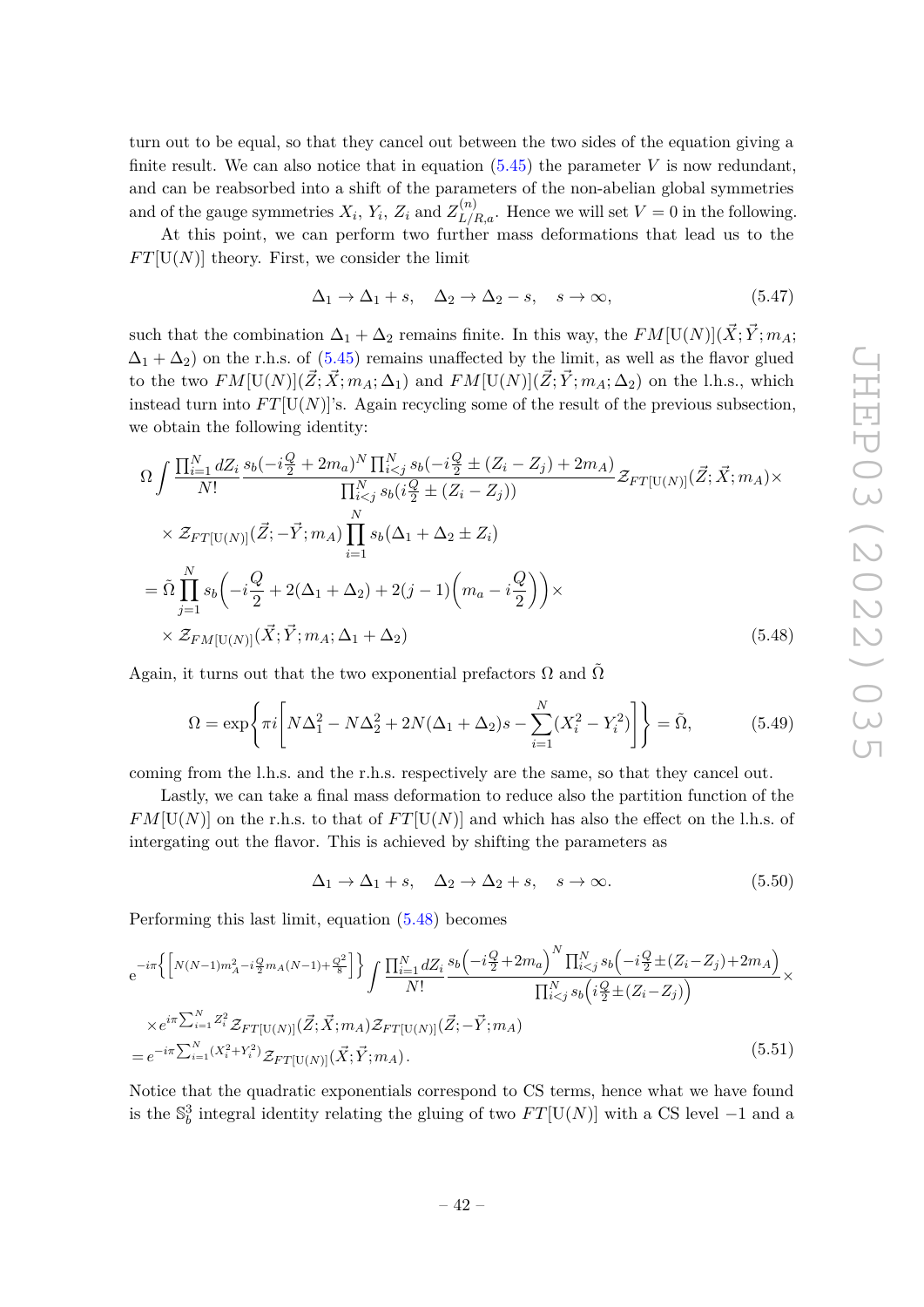single  $FT[U(N)]$  theory with background CS levels for the two  $U(N)$  global symmetries at  $level +1.$ 

Again we can translate this identity to the one written in terms of  $FT[SU(N)]$  by gauging one global  $U(1)$  symmetry. We first make the shift of variables

$$
Z_{L/R,a}^{(n)} \longrightarrow Z_{L/R,a}^{(n)} + v, \qquad n = 1, \dots, N-1,
$$
  
\n
$$
Z_i \longrightarrow \tilde{Z}_i + v,
$$
  
\n
$$
Z_a^{(n)} \longrightarrow Z_a^{(n)} + w, \qquad n = 1, \dots, N-1,
$$
  
\n
$$
X_i \longrightarrow \tilde{X}_i + w,
$$
  
\n
$$
Y_i \longrightarrow \tilde{Y}_i + u
$$
  
\n(5.52)

where  $Z_a^{(n)}$  without the subscript *L* or *R* in the third line is an integration variable on the right hand side. Then the factors depending on *u, v* and *w* are

$$
e^{i\pi N\left[v^2 + 2v(w-u)\right]}
$$
\n
$$
(5.53)
$$

on the left hand side and

$$
e^{-i\pi N(w-u)^2} \tag{5.54}
$$

on the right hand side. Then we gauge the anti-diagonal  $U(1) \subset U(N)_X \times U(N)_Y$  by integrating over  $w - u$ . Namely, on the left hand side, we have

$$
\int d(w-u) \int N dv e^{i\pi N \left[v^2 + 2v(w-u)\right]} \int \frac{\prod_{i=1}^N d\tilde{Z}_i}{N!} \dots
$$

$$
= \int N dv e^{i\pi N v^2} \delta(Nv) \int \frac{\prod_{i=1}^N d\tilde{Z}_i}{N!} \dots = \int \frac{\prod_{i=1}^N d\tilde{Z}_i}{N!} \dots,
$$
(5.55)

where the remaining integrand denoted by  $\dots$  is exactly in the same form as the l.h.s. of  $(5.51)$  but with  $\tilde{X}_i$ ,  $\tilde{Y}_i$ ,  $\tilde{Z}_i$  instead of  $X_i$ ,  $Y_i$ ,  $Z_i$ . On the right hand side, we have

$$
\int d(w-u) e^{-i\pi N(w-u)^2} \cdots = \sqrt{\frac{1}{iN}} \cdots,
$$
\n(5.56)

where ... again denotes the remaining integrand, which is in the same form as the r.h.s. of  $(5.51)$  but with  $\tilde{X}_i$ ,  $\tilde{Y}_i$ ,  $\tilde{Z}_i$  instead of  $X_i$ ,  $Y_i$ ,  $Z_i$ . Thus, the duality we get is

$$
e^{-i\pi} \left\{ \left[ N(N-1)m_A^2 - i\frac{Q}{2}m_A(N-1) + \frac{Q^2}{8} \right] \right\} \int \frac{\prod_{i=1}^N d\tilde{Z}_i}{N!} \frac{s_b \left( -i\frac{Q}{2} + 2m_a \right)^N \prod_{i < j}^N s_b \left( -i\frac{Q}{2} \pm (\tilde{Z}_i - \tilde{Z}_j) + 2m_A \right)}{\prod_{i < j}^N s_b \left( i\frac{Q}{2} \pm (\tilde{Z}_i - \tilde{Z}_j) \right)} \times \right. \\
\times e^{i\pi \sum_{i=1}^N \tilde{Z}_i^2} \mathcal{Z}_{FT[SU(N)]} \left( \vec{\tilde{Z}}; \vec{X}; m_A \right) \mathcal{Z}_{FT[SU(N)]} \left( \vec{\tilde{Z}}; -\vec{\tilde{Y}}; m_A \right) \\
= \sqrt{\frac{1}{iN}} e^{-i\pi \sum_{i=1}^N (\tilde{X}_i^2 + \tilde{Y}_i^2)} \mathcal{Z}_{FT[SU(N)]} \left( \vec{\tilde{X}}; \vec{\tilde{Y}}; m_A \right). \tag{5.57}
$$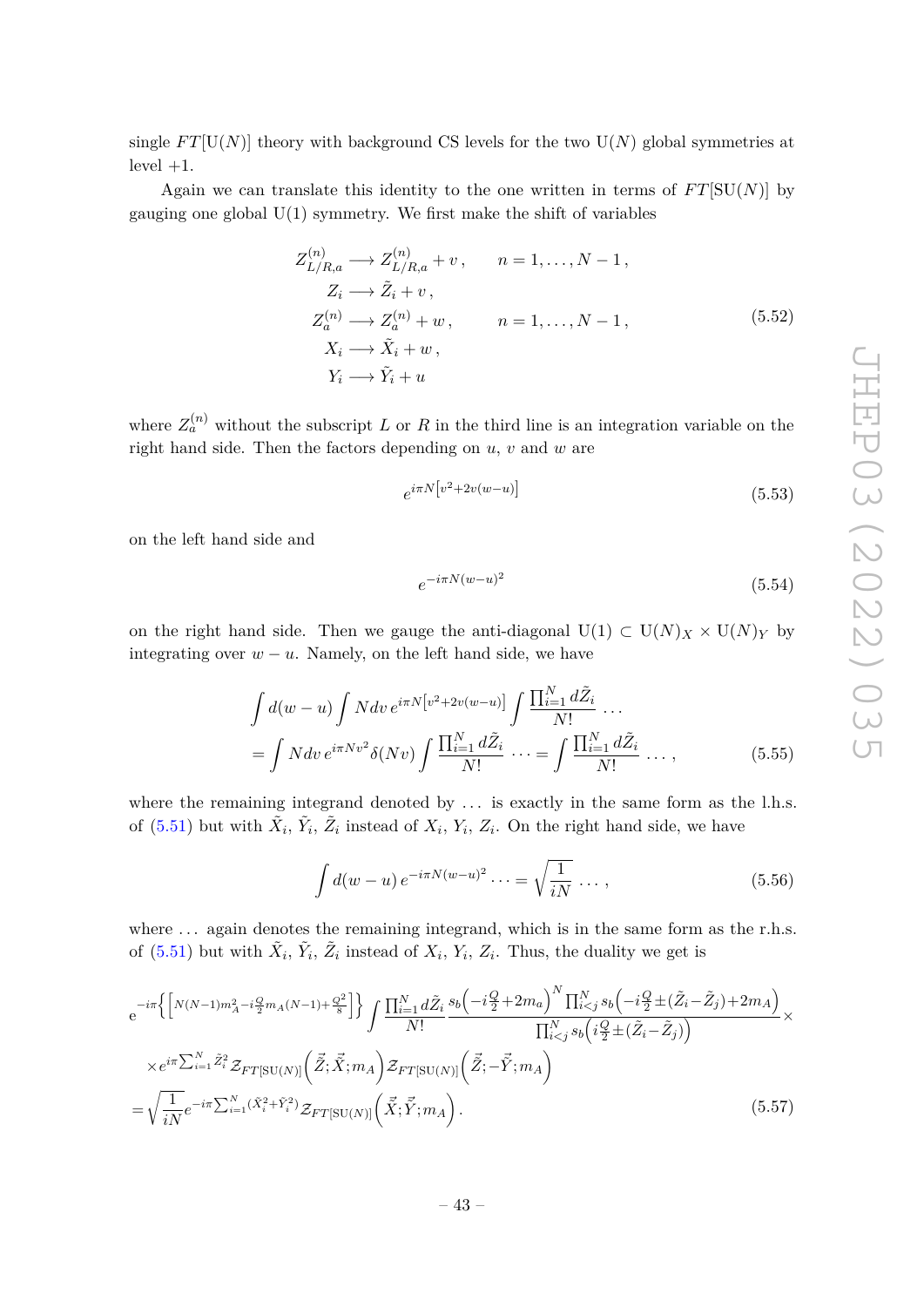# <span id="page-44-0"></span>**6 Conclusions**

In this paper we investigated some new properties of the *E*[USp(2*N*)] theory, or equivalently of its  $FE[USp(2N)]$  variant. Specifically, we considered the gluing of two  $E[USp(2N)]$ blocks by gauging a common USp(2*N*) symmetry with the addition of one antisymmetric and 2*L* fundamental matter chiral fields. We found some dualities for the resulting theories, which we derived from iterative applications of the Intriligator-Pouliot duality. This plays for us the role of fundamental duality, from which we derive all others.

The case  $L = 0$  is somewhat special, in the sense that we showed that the resulting theory has a quantum deformed moduli space with chiral symmetry breaking and that its index takes the form of a delta-function. We interpreted it as the Identity wall which identifies the two surviving  $\mathrm{USp}(2N)$  of each  $E[\mathrm{USp}(2N)]$  block.

For higher *L*, instead, we found a dual frame consisting of a linear quiver with bifundamental matter and the characteristic saw structure. For  $L = 0, 1$  we also generalized the results to the case in which we glue two blocks of different lengths, that is a  $E[USp(2M)]$  theory with a  $E[USp(2N)]$  theory subjected to a deformation that breaks  $\text{USp}(2N) \rightarrow \text{USp}(2M) \times \text{SU}(2)$ , where  $M \leq N$ .

We then focused on the 3*d* version of some of the 4*d* dualities discussed above which now involve the *T*[SU(*N*)] quiver theory, the 3*d S*-wall. We showed how these 3*d* dualities correspond to the relations  $S^2 = -1$ ,  $S^{-1}S = 1$  and  $STS = T^{-1}S^{-1}T^{-1}$ , where *S* and *T* are the  $SL(2, \mathbb{Z})$  generators. These observations lead us to conjecture that  $E[USp(2N)]$  can also be interpreted as an *S*-wall in 4*d*.

In 3*d* we can use the Type IIB brane set-up to understand that  $T[SU(N)]$  is a domain wall interpolating between two copies of the  $4d \mathcal{N} = 4$  SU(N) Super-Yang-Mills (SYM) at two different values of the gauge coupling which are related by the *S* action  $\tau \to -1/\tau$ . Indeed,  $T[SU(N)]$  can be engineered as a system of  $N$  D3-branes suspended between D5 and NS5-branes, of which we can think as imposing boundary conditions on the SYM theory living on the *N* D3's [\[2\]](#page-53-1).

It would be interesting to have a similar explanation for why *E*[USp(2*N*)] possesses all the properties of an *S*-duality domain wall in 4*d*. In this case we miss an interpretation similar to the one that we have for  $T[SU(N)]$ , primarily because we lack a brane realisation of the  $E[USp(2N)]$  theory. It may be possible, though, to achieve a domain wall interpretation of  $E[\text{USp}(2N)]$  by exploiting its E-string origin. Indeed,  $E[\text{USp}(2N)]$  was originally introduced in [\[4\]](#page-53-3) because it plays a crucial role in the study of the compactifications of the  $6d \mathcal{N} = (1,0)$ rank-*N* E-string SCFT [\[38,](#page-55-11) [39\]](#page-55-12) on Riemann surfaces with fluxes. Specifically, the theory obtained by adding two octets of chiral fields to *E*[USp(2*N*)] with some superpotential interaction corresponds to the compactification of E-string on a tube with a specific value of flux that breaks the  $E_8$  global symmetry in 6*d* down to  $U(1) \times E_7$ . Since the compactification of E-string to 5*d* on a circle with a suitable holonomy flows to the 5*d*  $\mathcal{N} = 1$  USp(2*N*) gauge theory with one antisymmetric and 8 fundamental hypers [\[40\]](#page-55-13), we may expect that  $E[USp(2N)]$  with the octet fields is a domain wall interpolating between two copies of this 5*d* gauge theory. Indeed, this was first noticed in [\[41\]](#page-55-14) for the rank-one case: the *E*[USp(2)] theory, which is just an  $SU(2) \times SU(2)$  bifundamental, with two octets is a domain wall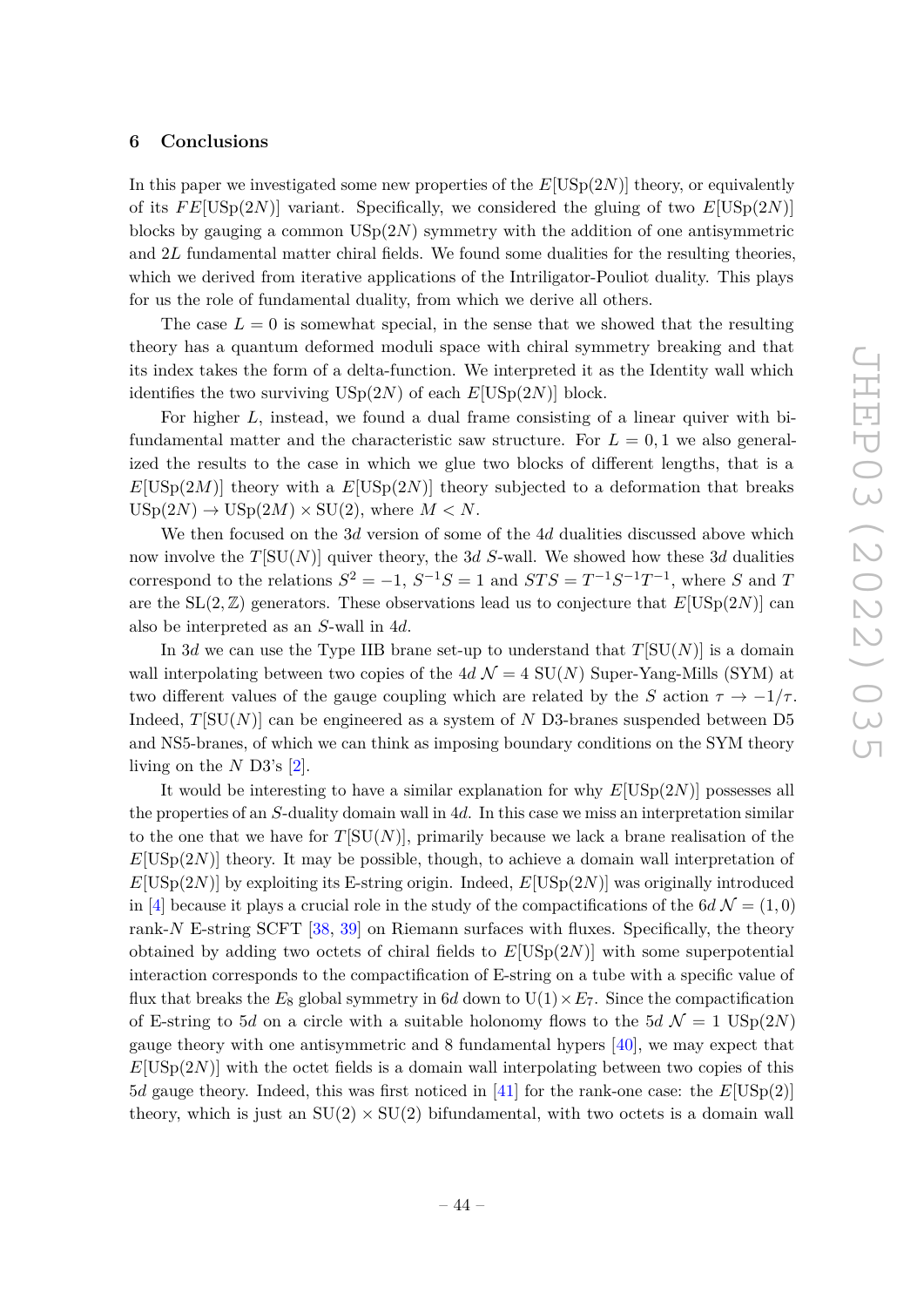interpolating two 5*d* theories corresponding to the 6*d* rank-one E-string theory compactified on a circle with holonomies of opposite signs. This point of view may be useful for obtaining an interpretation of *E*[USp(2*N*)] as an *S*-duality wall.

Another important observation that leads to interesting developments is that the duality for the gluing of two  $E[USp(2N)]$  with 2*L* chirals that we derived in this paper coincides with one of the 4*d* mirror dualities of [\[1\]](#page-53-0), specifically the one between  $E_{\rho}^{\sigma}[\text{USp}(2N)]$  and  $E_{\sigma}^{\rho}[\text{USp}(2N)]$  with  $\rho = [(L-1)^N, 1^N]$  and  $\sigma = [N^L]$ . This means that we provided a field theory derivation for this instance of mirror symmetry by iterative applications of the Intriligator-Pouliot duality. Reducing to 3*d*, we can get a similar derivation for the mirror duality between  $T_\rho^{\sigma}[\text{SU}(N)]$  and  $T_\sigma^{\rho}[\text{SU}(N)]$  with  $\rho = [(L-1)^N, 1^N]$  and  $\sigma = [N^L]$ by sequentially applying the Aharony duality.

A natural question is then whether we can derive other mirror dualities in a similar fashion, that is by iterating some more fundamental dualities. In an upcoming paper [\[14\]](#page-54-6) we will show that this is possible in the case of linear quivers, that is for the  $E_{\rho}^{\sigma}[\text{USp}(2N)]$ theories in 4*d* and the  $T_\rho^{\sigma}[\text{SU}(N)]$  in 3*d*. More precisely, we will present an algorithm to obtain the mirror dual of a given  $E_{\rho}^{\sigma}[\mathrm{USp}(2N)]$  quiver by locally dualising the fields using two basic duality moves. These duality moves are strictly related to the dualities that we derived in this paper and can be interpreted as local actions of the *S* element of  $SL(2, \mathbb{Z})$ . This will strengthen our interpretation of *E*[USp(2*N*)] as an *S*-duality domain wall.

# **Acknowledgments**

We would like to thank S. Bajeot, S. Benvenuti, P.B. Genolini, S.S. Razamat and D. Tong for useful discussions. C.H. is partially supported by the STFC consolidated grants ST/P000681/1, ST/T000694/1. S.P. and M.S. are partially supported by the INFN. M.S. is also partially supported by the University of Milano-Bicocca grant 2016-ATESP0586 and by the MIUR-PRIN contract 2017CC72MK003.

# <span id="page-45-0"></span>**A Supersymmetric partition functions conventions**

#### <span id="page-45-1"></span> $A.1$ **3** *<sup>b</sup>* **partition function**

The partition function of a 3*d*  $\mathcal{N} = 2$  theory on the three-sphere was first computed using localization techniques in [\[31\]](#page-55-6). The set-up considered was that of the theory on a round sphere, namely with trivial squashing parameter  $b = 1$ , and with canonical assignment of R-charges to the chiral fields, namely R-charge  $\frac{1}{2}$ . This result was later generalized in [\[32\]](#page-55-15) to the case of generic R-charges and in [\[33,](#page-55-16) [34\]](#page-55-7) to the case of a squashed sphere  $\mathbb{S}^3_b$ , which can be parametrized as

$$
b^{2}|z_{1}| + \frac{1}{b^{2}}|z_{2}| = 1, \t z_{1}, z_{2} \in \mathbb{C}.
$$
 (A.1)

The result is a matrix integral with the following form:

<span id="page-45-2"></span>
$$
Z(\vec{m}, \eta, k) = \frac{1}{|\mathcal{W}|} \int_{-\infty}^{+\infty} \prod_{a=1}^{\text{rk}G} \text{d} s_a Z_{cl} Z_{vec} Z_{chir} , \qquad (A.2)
$$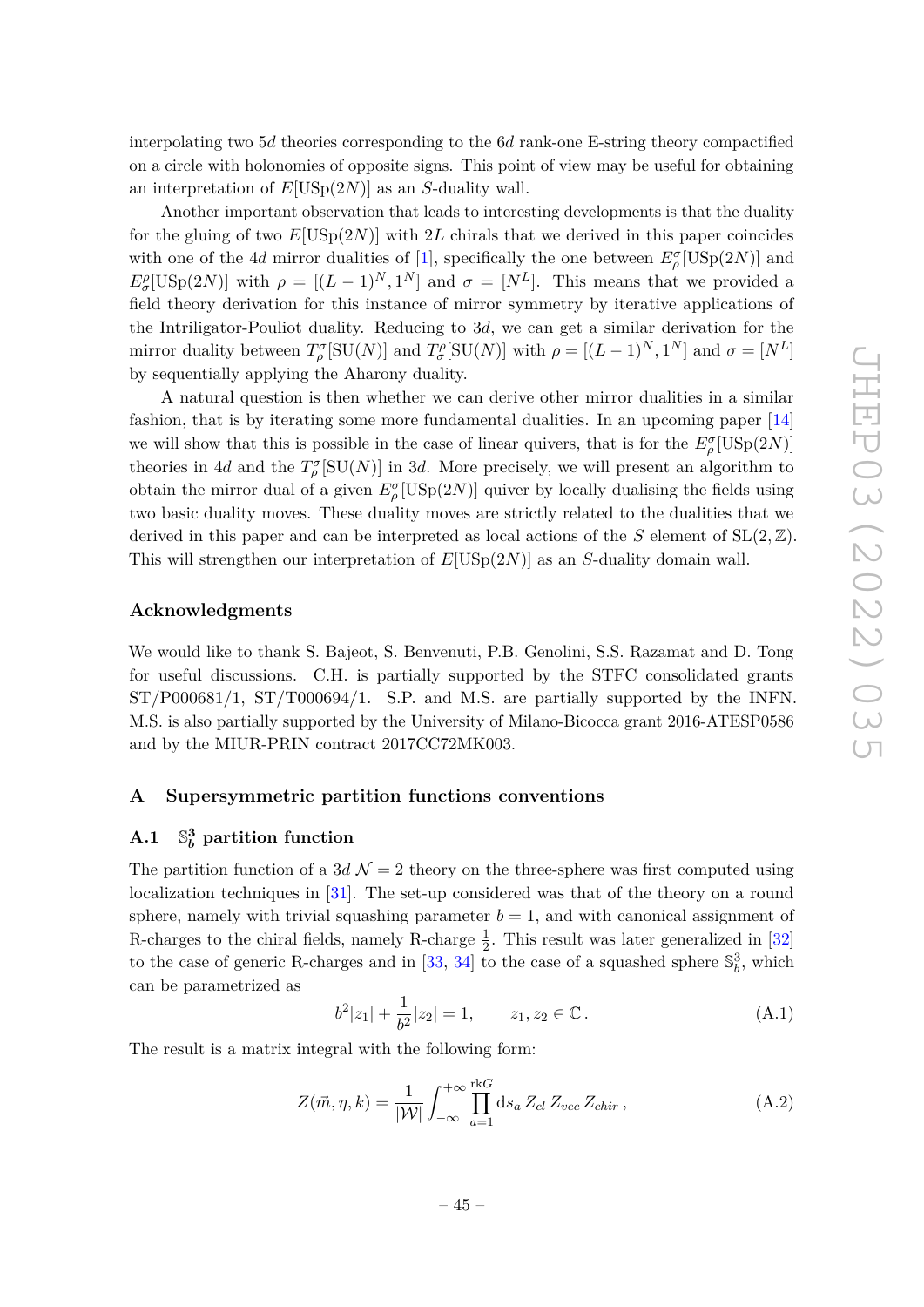where  $|\mathcal{W}|$  is the dimension of the Weyl group associated to the gauge group *G*. The different contributions to the integrand of  $(A.2)$  are:

• the contribution from the classical action of CS and BF interactions

$$
Z_{cl} = e^{2\pi i \eta \sum_{a=1}^{\text{rk}G} s_a} e^{-i\pi k \sum_{a=1}^{\text{rk}G} s_a^2}, \qquad (A.3)
$$

where rk*G* is the rank of the gauge group *G* and we denoted with *k* the CS level and with *η* the FI parameter;

• the contribution of the  $\mathcal{N}=2$  vector multiplet

$$
Z_{vec} = \frac{1}{\prod_{\alpha>0} s_b \left(i\frac{Q}{2} + \alpha(s)\right)}, \qquad Q = b + b^{-1}, \tag{A.4}
$$

where  $\alpha$  are the positive roots of the gauge algebra g and we are using the short-hand notations

$$
\alpha(s) = \prod_{a=1}^{\text{rk}G} \alpha_a s_a ; \tag{A.5}
$$

• the contribution of an  $\mathcal{N} = 2$  chiral field transforming in some representation  $\mathcal{R}_G$  and  $\mathcal{R}_F$  of the gauge and the flavour symmetry respectively and with *R*-charge *r* 

$$
Z_{chir} = \prod_{\rho \in \mathcal{R}_G} \prod_{\tilde{\rho} \in \mathcal{R}_F} s_b \left( i \frac{Q}{2} - \rho(s) - \tilde{\rho}(m) - i \frac{Q}{2} r \right), \qquad Q = b + b^{-1}, \tag{A.6}
$$

where  $\rho$  and  $\tilde{\rho}$  are the weights of  $\mathcal{R}_G$  and  $\mathcal{R}_F$  respectively.

In all the previous definitions appeared the double-sine function that can be defined as

$$
s_b(x) = \prod_{n,m=0}^{\infty} \frac{nb + mb^{-1} + \frac{Q}{2} - ix}{nb + mb^{-1} + \frac{Q}{2} + ix}, \qquad Q = b + b^{-1}.
$$
 (A.7)

#### <span id="page-46-0"></span> $A.2$  $3 \times \mathbb{S}^1$  partition function

In this appendix we briefly summarize the basic notion of the  $\mathbb{S}^3 \times \mathbb{S}^1$  partition function of an  $\mathcal{N} = 1$  theory, which is also known as the 4*d* supersymmetric index. This coincides with the superconformal index [\[19](#page-54-11)[–21\]](#page-54-12) when computed with the superconformal R-symmetry; see also [\[22\]](#page-54-13) for a more comprehensive review. We follow closely the exposition of the latter reference.

The index of a  $4d \mathcal{N} = 1$  SCFT is a refined Witten index of the theory quantized on  $\mathbb{S}^3\times\mathbb{R},$ 

$$
\mathcal{I} = \text{Tr}(-1)^F e^{-\beta \delta} e^{-\mu_i \mathcal{F}_i}, \qquad \delta = \frac{1}{2} \{ \mathcal{Q}, \mathcal{Q}^\dagger \}, \tag{A.8}
$$

where Q is one of the Poincaré supercharges,  $\mathcal{Q}^{\dagger} = \mathcal{S}$  is the conjugate conformal supercharge,  $\mathcal{F}_i$  are Q-closed conserved charges and  $\mu_i$  are their chemical potentials. All the states contributing to the index with non-vanishing weight have  $\delta = 0$ , which makes the index independent of *β*.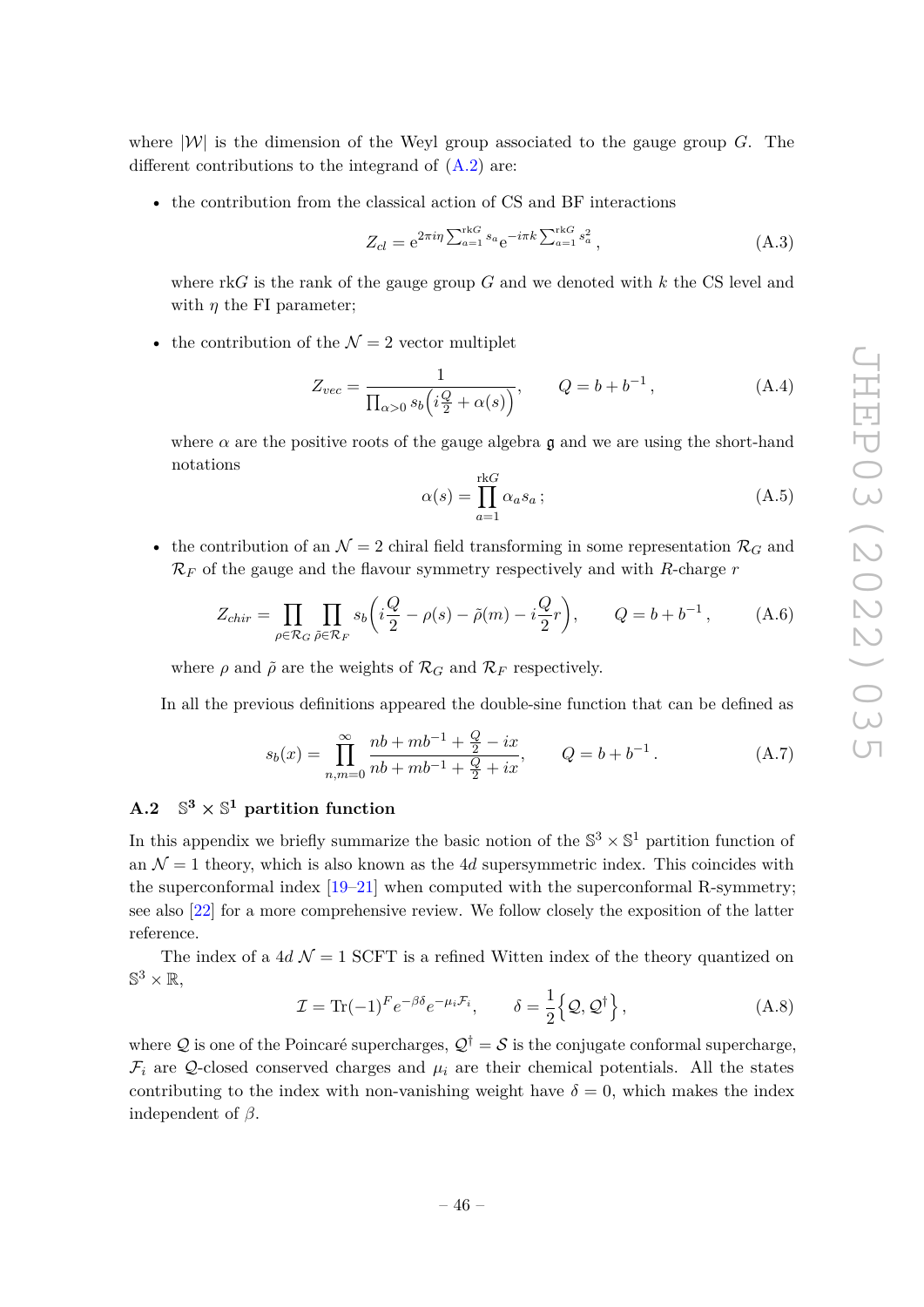For  $\mathcal{N} = 1$  SCFTs, the supercharges are

$$
\left\{ \mathcal{Q}_{\alpha}, \mathcal{S}^{\alpha} = \mathcal{Q}^{\dagger \alpha}, \, \tilde{\mathcal{Q}}_{\dot{\alpha}}, \, \tilde{\mathcal{S}}^{\dot{\alpha}} = \tilde{\mathcal{Q}}^{\dagger \dot{\alpha}} \right\},\tag{A.9}
$$

where  $\alpha = \pm$  and  $\dot{\alpha} = \pm$  are respectively the SU(2)<sub>1</sub> and SU(2)<sub>2</sub> indices of the isometry group  $SO(4) = SU(2)_1 \times SU(2)_2$  of  $\mathbb{S}^3$ . For definiteness, let us choose  $\mathcal{Q} = \tilde{\mathcal{Q}}$ . With this particular choice, it is common to define the index as

$$
\mathcal{I}(p,q) = \text{Tr}(-1)^{F} p^{j_1+j_2+\frac{1}{2}r} q^{j_2-j_1+\frac{1}{2}r}, \qquad (A.10)
$$

where *p* and *q* are fugacities associated with the supersymmetry preserving squashing of the  $\mathbb{S}^{3}$  [\[21\]](#page-54-12). Indeed, even if the dimension of the bosonic part of the 4*d*  $\mathcal{N}=1$  superconformal algebra is four, the number of independent fugacities that we can turn on in the index is two because of the constraints  $\delta = 0$  and  $[\mathcal{F}_i, \mathcal{Q}] = 0$ . We should then make a choice for which combinations of the bosonic generators that satisfy these requirements to take, and we shall use  $\pm j_1 + j_2 + \frac{R}{2}$  $\frac{R}{2}$ , where  $j_1$  and  $j_2$  are the Cartan generators of  $SU(2)_1$  and  $SU(2)_2$ , and *R* is the generator of the  $U(1)_R$  *R*-symmetry.

The index counts gauge invariant operators that can be constructed from modes of the fields. The latter are usually referred to as "letters" in the literature. The single-letter index for a vector multiplet and a chiral multiplet  $\chi(\mathcal{R})$  transforming in the  $\mathcal R$  representation of the gauge and flavour group and with R-charge *R* is

$$
i_V(p,q,U) = \frac{2pq - p - q}{(1-p)(1-q)} \chi_{adj}(U),
$$
  

$$
i_{\chi(r)}(p,q,U,V) = \frac{(pq)^{\frac{1}{2}R} \chi_{\mathcal{R}}(U,V) - (pq)^{\frac{2-R}{2}} \chi_{\mathcal{R}}(U,V)}{(1-p)(1-q)},
$$
 (A.11)

where  $\chi_{\mathcal{R}}(U, V)$  and  $\chi_{\bar{\mathcal{R}}}(U, V)$  are the characters of R and the conjugate representation  $\bar{\mathcal{R}}$ , with *U* and *V* gauge and flavour group matrices, respectively.

The index can then be obtained by symmetrizing of all of such letters into words and then projecting them to the gauge invariant ones by integrating over the Haar measure of the gauge group. This takes the general form

$$
\mathcal{I}(p,q,V) = \int [\mathrm{d}U] \prod_{a} \mathrm{PE}[i_a(p,q,U,V)], \qquad (A.12)
$$

where *a* labels the different multiplets in the theory, and  $PE[i_a]$  is the plethystic exponential of the single-letter index of the *a*-th multiplet, responsible for generating the symmetrization of the letters. It is defined as

$$
PE[i_a(p,q,U,V)] = \exp\left[\sum_{k=1}^{\infty} \frac{1}{k} i_a\left(p^k, q^k, U^k, V^k\right)\right].
$$
\n(A.13)

For definiteness, let us discuss a specific example of the SU(*Nc*) gauge group. The contribution of a chiral superfield in the fundamental representation  $N_c$  or anti-fundamental representation  $\overline{N}_{c}$  of  $SU(N_c)$  with *R*-charge *R* can be written as follows

$$
\mathrm{PE}\Big[i_{\chi(\mathbf{N_c})}(p,q,U)\Big] = \prod_{a=1}^{N_c} \Gamma_e\Big((pq)^{\frac{R}{2}}z_a\Big), \quad \mathrm{PE}\Big[i_{\chi(\mathbf{N_c})}(t,y,U)\Big] = \prod_{a=1}^{N_c} \Gamma_e\Big((pq)^{\frac{R}{2}}z_a^{-1}\Big),\tag{A.14}
$$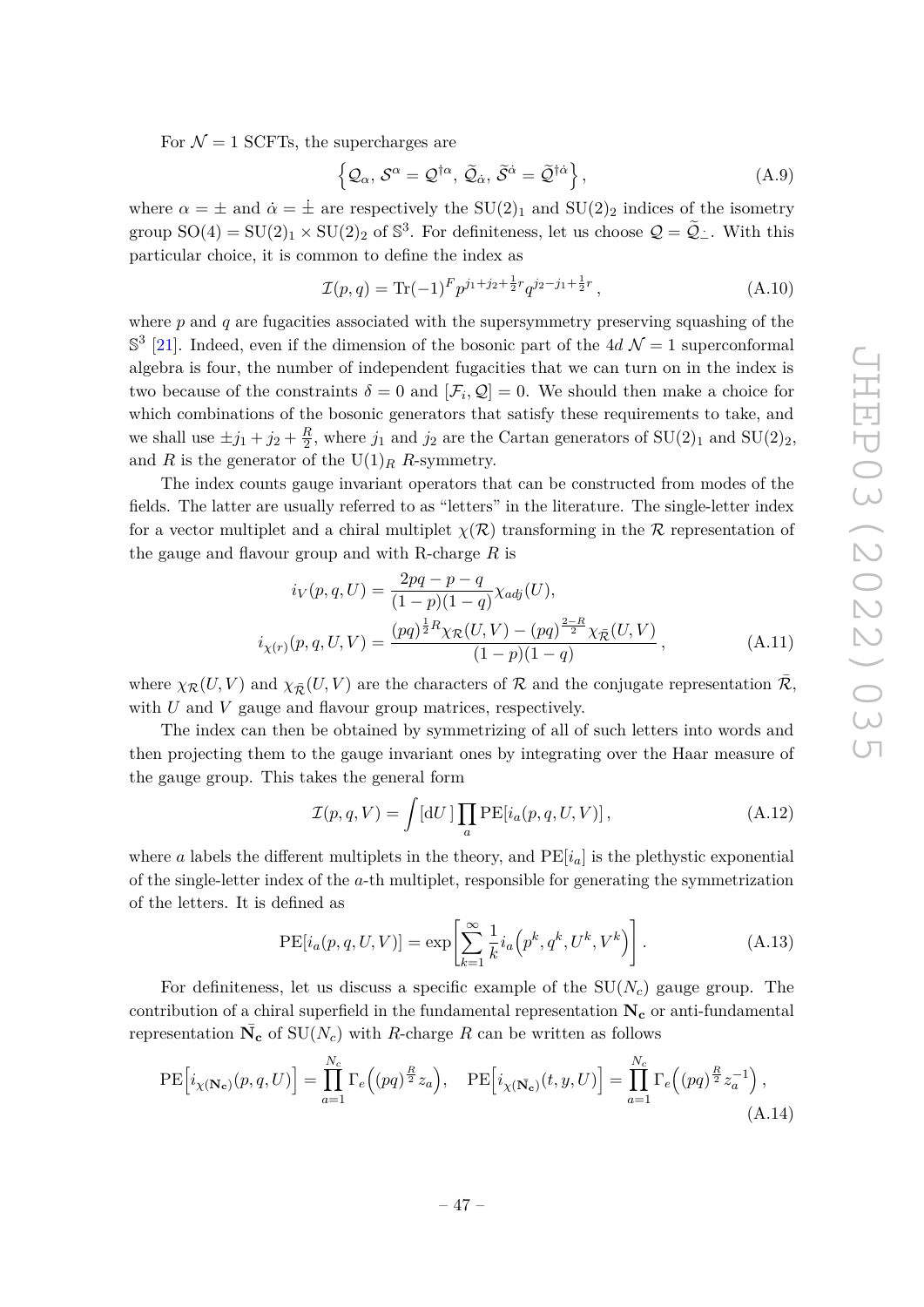where  $\{z_a\}$ , with  $a = 1, \ldots, N_c$  and  $\prod_{a=1}^{N_c} z_a = 1$ , are the fugacities parametrizing the Cartan subalgebra of  $SU(N_c)$  and the elliptic gamma function is defined as

$$
\Gamma_e(z) \equiv \Gamma_e(z; p, q) = \prod_{n,m=1}^{\infty} \frac{1 - p^n q^m z^{-1}}{1 - p^{n+1} q^{m+1} z}.
$$
\n(A.15)

We will also use the shorthand notation

$$
\Gamma_e(uz^{\pm n}) = \Gamma_e(uz^n)\Gamma_e(uz^{-n}).
$$
\n(A.16)

On the other hand, the contribution of the vector multiplet in the adjoint representation of  $SU(N_c)$ , together with the  $SU(N_c)$  Haar measure, can be written as

$$
\frac{\kappa^{N_c-1}}{N_c!} \oint_{\mathbb{T}^{N_c}} \prod_{a=1}^{N_c-1} \frac{\mathrm{d}z_a}{2\pi i z_a} \prod_{a \neq b}^{N_c} \frac{1}{\Gamma_e(z_a z_b^{-1})} \cdots , \qquad (A.17)
$$

where the dots denote that it will be used in addition to the full matter multiplets transforming in representations of the gauge group. The integration contour is taken over a unitary circle in the complex plane for each element of the maximal torus of the gauge group and  $\kappa$  is the index of a U(1) free vector multiplet defined as

$$
\kappa = (p; p)_{\infty}(q; q)_{\infty}, \qquad (A.18)
$$

where we recall the definition of the *q*-Pochhammer symbol  $(a; b) = \prod_{n=0}^{\infty} (1 - ab^n)$ .

In case of a  $USp(2N_c)$  gauge group, instead, the contribution of a chiral multiplet in the fundamental representation and with R-charge *R* is

$$
\mathrm{PE}\Big[i_{\chi(\mathbf{N_c})}(p,q,U)\Big] = \prod_{a=1}^{N_c} \Gamma_e\Big((pq)^{\frac{R}{2}} z_a^{\pm 1}\Big) ,\tag{A.19}
$$

while the full contribution of the vector multiplet in the adjoint representation together with the matching Haar measure and the projection to gauge singlets can be written as

$$
\frac{\kappa^{N_c}}{2^{N_c} N_c!} \oint_{\mathbb{T}^{N_c}} \prod_{a=1}^{N_c} \frac{\mathrm{d}z_i}{2\pi i z_a} \prod_{a
$$

We conclude by mentioning one important property enjoyed by the elliptic gamma function that we used extensively in the main text

$$
\Gamma_e(x)\Gamma_e\left(pq\,x^{-1}\right) = 1\,. \tag{A.21}
$$

This is the manifestation in the index of the fact that two chirals *X* and *Y* interacting quadratically with the superpotential  $W = XY$  are massive and can be integrated out at low energies.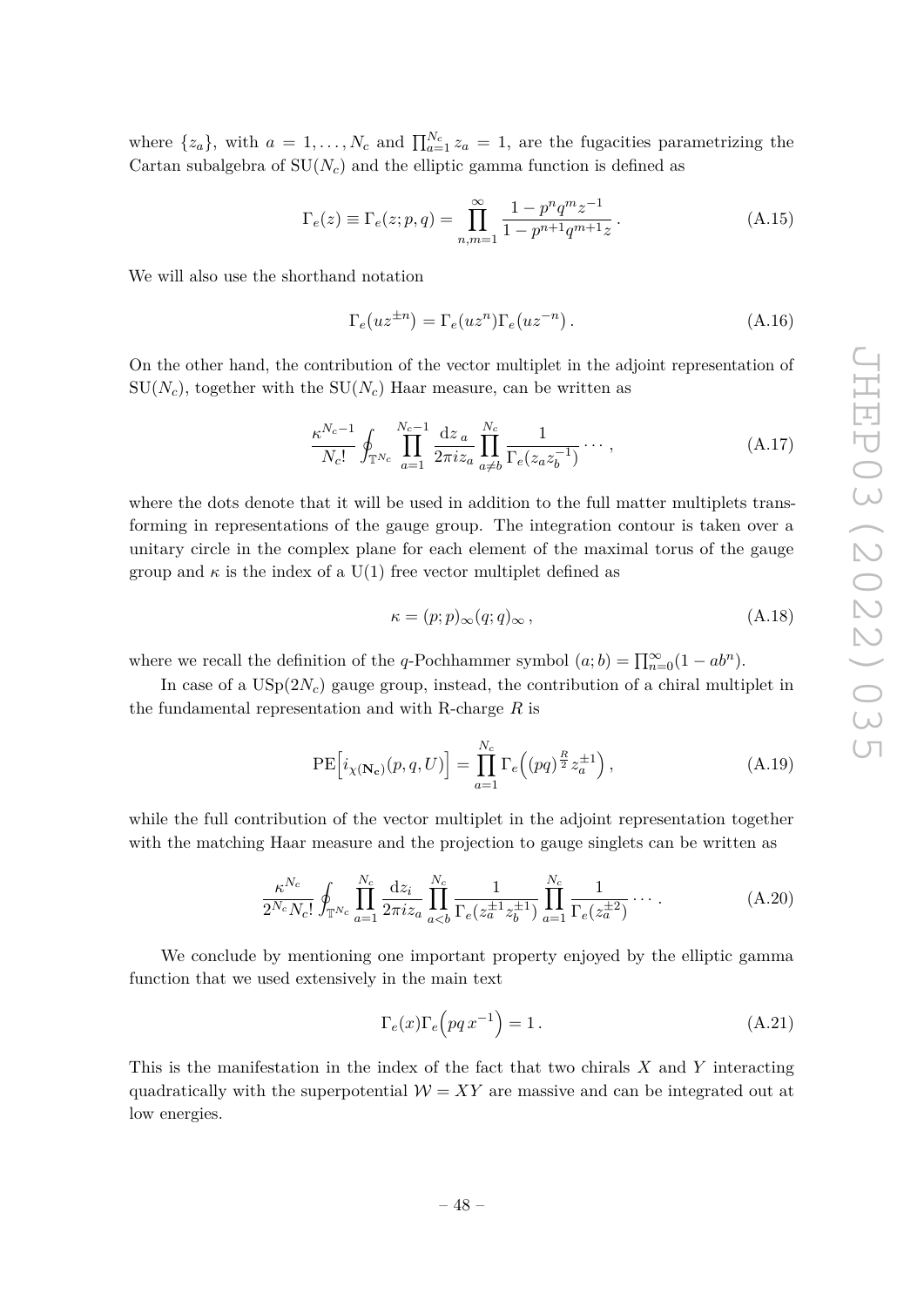# <span id="page-49-0"></span>**B The Intriligator-Pouliot duality**

The Intriligator-Pouliot duality [\[15\]](#page-54-7) relates a  $USp(2N_c)$  gauge theory with  $2N_f$  fundamental chirals and no superpotential  $W = 0$  to a  $USp(2N_f - 2N_c - 4)$  gauge theory with  $2N_f$ fundamental chirals,  $N_f(2N_f - 1)$  singlets antisymmetric matrix  $X_{ab}$  and superpotential  $\hat{\mathcal{W}} = X^{ab} q_a q_b.$ 

This implies the following identity between the supersymmetric indices of the dual theories, which was proven in Theorem 3.1 of [\[42\]](#page-55-17)

$$
\oint d\vec{u}_{N_c} \Delta_{N_c}(\vec{u}_{N_c}) \prod_{a=1}^{N_c} \prod_{i=1}^{2N_f} \Gamma_e(x_i u_a^{\pm 1}) =
$$
\n
$$
= \prod_{i < j}^{2N_f} \Gamma_e(x_i x_j) \oint d\vec{u}_{N_f - N_c - 2} \Delta_{N_f - N_c - 2}(\vec{u}_{N_f - N_c - 2}) \prod_{a=1}^{N_f - N_c - 2} \prod_{i=1}^{2N_f} \Gamma_e((pq)^{1/2} x_i^{-1} u_a^{\pm 1}),
$$
\n(B.1)

which holds provided that

<span id="page-49-3"></span>
$$
\prod_{i=1}^{2N_f} x_i = (pq)^{N_f - N_c - 1}.
$$
\n(B.2)

Notice that for  $N_c = N$  and  $N_f = N+2$  the dual theory is a WZ model of  $(N+2)(2N+3)$ chiral fields and the identity  $(B.1)$  reduces to  $[43]$ 

<span id="page-49-2"></span>
$$
\oint d\vec{u}_N \,\Delta_N(\vec{u}_N) \prod_{a=1}^N \prod_{i=1}^{2N+4} \Gamma_e(x_i u_a^{\pm 1}) = \prod_{i < j}^{2N+4} \Gamma_e(x_i x_j),\tag{B.3}
$$

with the condition

<span id="page-49-4"></span>
$$
\prod_{i=1}^{2N+4} x_i = pq.
$$
 (B.4)

# <span id="page-49-1"></span>**C The iterative proof of [\(3.2\)](#page-9-0) for arbitrary** *N*

In this appendix, we are going to provide a more rigorous proof of the delta-function property [\(3.2\)](#page-9-0) of the *E*[USp(2*N*)] block of arbitrary length:

$$
\mathcal{I}_g^N = \Gamma_e \left( p q c^{\pm 2} \right) \oint d\vec{z}_N \, \Delta_N(\vec{z}; p q/t) \mathcal{I}_{E[\text{USp}(2N)]}(\vec{z}; \vec{x}; t; c) \mathcal{I}_{E[\text{USp}(2N)]}(\vec{z}; \vec{y}; t; c^{-1})
$$
\n
$$
= \frac{\prod_{j=1}^N 2\pi i x_j}{\Delta_N(\vec{x}; t)} \sum_{\sigma \in S_N} \sum_{\pm} \prod_{i=1}^N \delta \left( x_i - y_{\sigma(i)}^{\pm 1} \right), \tag{C.1}
$$

capturing all the expected poles.

The l.h.s. of the identity [\(C.1\)](#page-49-4) can be represented by the quiver diagram shown in figure [4,](#page-9-1) or equivalently, the first diagram in figure [18](#page-50-0) where we have used the permutation symmetry  $S_N \subset \text{USp}(2N)_x$  for later convenience so that the  $\prod_{i=1}^N \text{SU}(2)_{x_i}$  UV symmetry is embedded in the  $\text{USp}(2N)_x$  IR symmetry as shown in the figure and similarly for  $\prod_{i=1}^{N}$  SU(2)<sub>*y<sub>i</sub>*</sub> ⊂ USp(2*N*)<sub>*y*</sub>.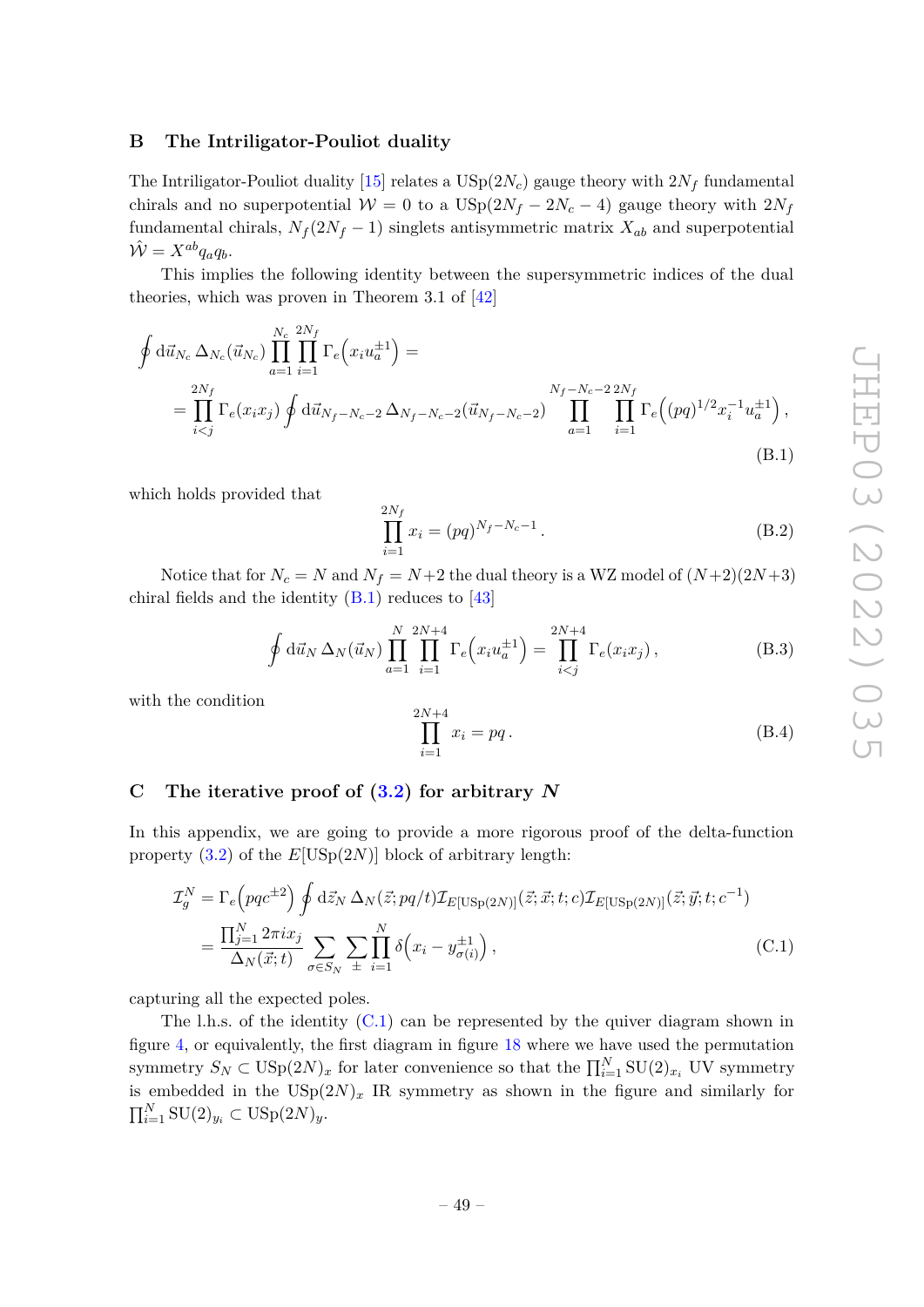

<span id="page-50-0"></span>**Figure 18**. Derivation of the delta-function property in the presence of the regulator *s*. For simplicity, we omit the gauge singlets excepts those between  $SU(2)_{x_N}$  and  $SU(2)_{y_i}$ , which contain poles we are interested in.

Sequential IP

2  $\rightarrow$  4

 $2 \left| \begin{array}{c|c} 2 & 2 \end{array} \right|$   $2 \left| \begin{array}{c|c} 2 & 2 \end{array} \right|$ 

2  $\rightarrow$  4

 $2 \left| \begin{array}{c} 2 \end{array} \right|$   $2 \left| \begin{array}{c} 2 \end{array} \right|$ 

2  $\rightarrow$  4

 $2 \left| \begin{array}{c} 2 \end{array} \right|$   $2 \left| \begin{array}{c} 2 \end{array} \right|$ 

Note that the r.h.s. of [\(C.1\)](#page-49-4) vanishes for generic  $\vec{x}$  and  $\vec{y}$ , while it is singular at  $x_i = y_{\sigma(i)}^{\pm 1}$  $\frac{\pm 1}{\sigma(i)}$ . Thus, we are going to examine the behavior of the l.h.s. at  $x_i = y_{\sigma(i)}^{\pm 1}$  $\sigma(i)$  as well as at generic  $\bar{x}$ and  $\vec{y}$ . We first focus on  $x_N$  and examine the behavior of the index around  $x_N = y_N^{\pm 1}$ . For this purpose, we apply the IP duality sequentially along the quiver from the left. Naively, this results in the last gauge node disconnected from the others because once the IP duality is applied on the second last node, its rank becomes zero and there is no remaining field between the last gauge node and the other gauge nodes of the quiver. There would have been a bifundamental field between the last node and the third last node, which is however massive and should be integrated out. However, this is not completely correct because, as we have seen in subsubsection [3.2.2](#page-13-0) for the  $N = 2$  case, we lose some information of the poles if we blindly ignore such a massive bifundamental field. Thus, we have to be careful when we apply the IP duality on the gauge node whose dual rank is zero. For this reason, here we slightly deform the quiver by introducing a regulator *s* as shown in figure [18,](#page-50-0) which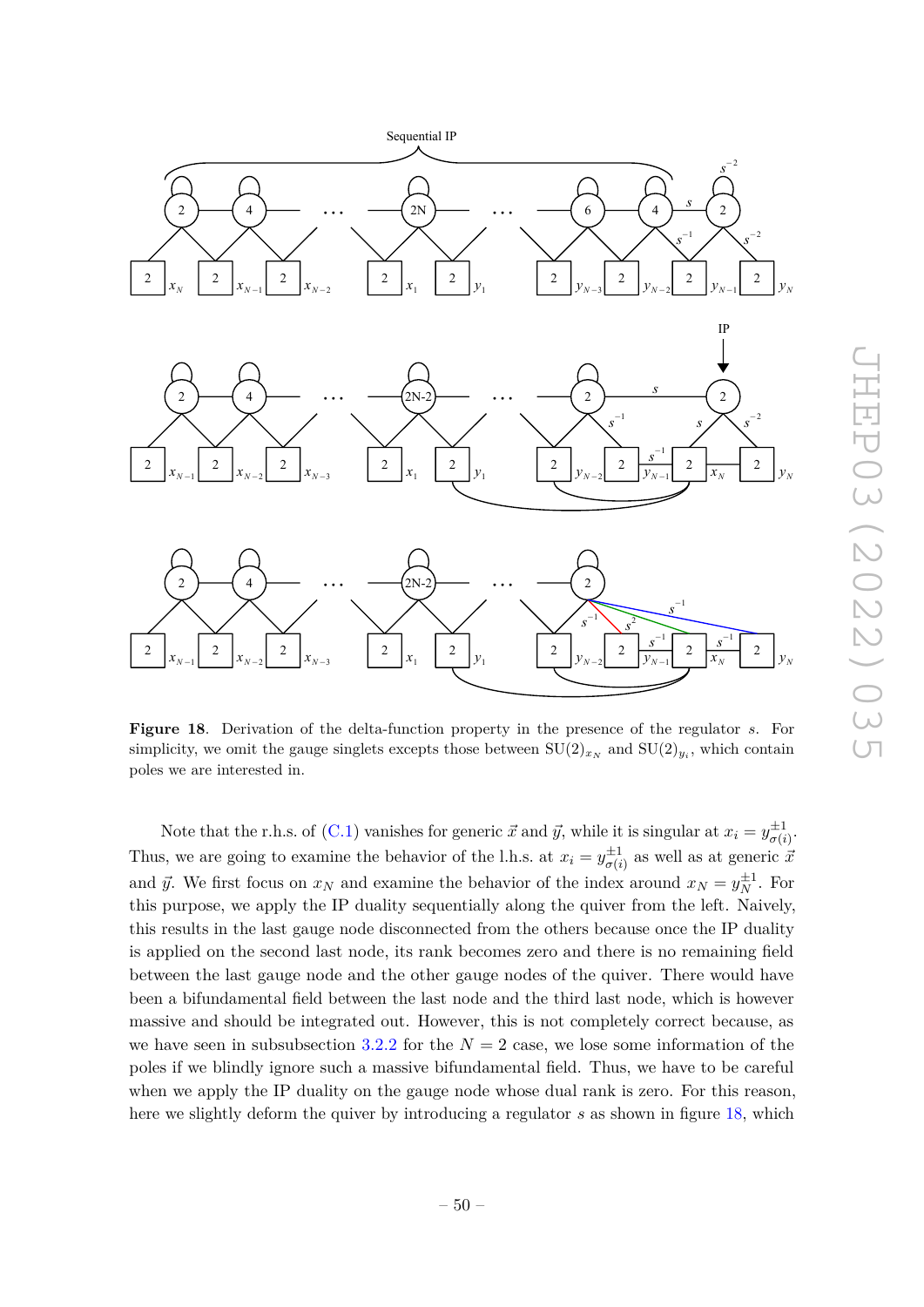has to be sent to 1 at the end. This *s* can be regarded as a fugacity for a fictitious  $U(1)_s$ symmetry that is broken by the superpotential term

<span id="page-51-0"></span>
$$
\operatorname{Tr}^R_1 \operatorname{Tr}^R_2 A_R^{(1)} Q_R^{(1,2)} Q_R^{(1,2)}\,,\tag{C.2}
$$

where *R* in super/subscripts denotes the right  $E[USp(2N)]$  block. In other words, the presence of *s* means that we are considering the theory without this superpotential term. Our procedure will give us a duality for such a theory, which we will then deform restoring the aforementioned superpotential term, which is done in the index by sending *s* to 1.

Once we apply the IP duality sequentially until the second last node, the result is almost the same as that without *s* except the fact that now the bifundamental field between the last gauge node and the third last is not massive anymore, as shown in the second quiver diagram in figure [18,](#page-50-0) because its mass term was mapped to the superpotential term we removed in the original theory, which breaks  $U(1)_s$ . Then we apply the IP duality on the last node and obtain the third quiver diagram with gauge singlets:

$$
\Gamma_e \left( p q s^2 \right) \Gamma_e \left( s^{-1} x_N^{\pm 1} y_N^{\pm 1} \right) \Gamma_e \left( s^{-1} x_N^{\pm 1} y_{N-1}^{\pm 1} \right) \prod_{j=1}^{N-2} \Gamma_e \left( x_N^{\pm 1} y_j^{\pm 1} \right)
$$
\n
$$
\Gamma_e \left( p q t^{-1} \right) \prod_{j=1}^{N-1} \Gamma_e \left( p q t^{-1} x_j^{\pm 1} x_N^{\pm 1} \right) \Gamma_e \left( t^{N-1} c^2 s^2 \right) \Gamma_e \left( p q t^{-N+1} c^{-2} \right) \tag{C.3}
$$

where the last two factors cancel each other if we take  $s \to 1$ . We immediately see that this vanishes for generic  $x_N$  due to the first factor, while it becomes singular when  $x_N$ approaches  $y_N^{\pm 1}$  due to the second factor. More precisely, the first two factors give, using another form of the result  $(3.7)$  of  $[13]$ ,

$$
\lim_{s \to 1} \Gamma_e \left( pqs^2 \right) \Gamma_e \left( s^{-1} x_N^{\pm 1} y_N^{\pm 1} \right) = \frac{\Gamma_e \left( x_N^{\pm 2} \right)}{(p; p)_{\infty} (q; q)_{\infty}} \left[ \delta(X_N + Y_N) + \delta(X_N - Y_N) \right], \tag{C.4}
$$

where  $x_n = e^{2\pi i X_n}$ ,  $y_n = e^{2\pi i Y_n}$ . In addition, the blue and green lines in the third diagram of figure [18,](#page-50-0) whose index contributions are

$$
\Gamma_e\Big((pq)^{\frac{1}{2}}t^{-\frac{N-1}{2}}c^{-1}s^{-1}z^{(2N-3)\pm 1}y_N^{\pm 1}\Big),\tag{C.5}
$$

$$
\Gamma_e\Big( (pq)^{\frac{1}{2}} t^{\frac{N-1}{2}} c s^2 z^{(2N-3)\pm 1} x_N^{\pm 1} \Big) \tag{C.6}
$$

respectively, become massive at  $x_N = y_N^{\pm 1}$  for  $s \to 1$ . The resulting index of the gauge part is then nothing but  $\mathcal{I}_{g}^{N-1}(\vec{x}^{(N-1)}; \vec{y}^{(N-1)})$ . Thus, the entire index around  $x_N = y_N^{\pm 1}$  can be written as

$$
\mathcal{I}_{g}^{N}(\vec{x}^{(N)}; \vec{y}^{(N)})\Big|_{x_{N}\approx y_{N}^{\pm 1}} = \frac{\Gamma_{e}\left(x_{N}^{\pm 2}\right)}{(p;p)_{\infty}(q;q)_{\infty}} \Gamma_{e}\left(pqt^{-1}\right) \prod_{j=1}^{N-1} \Gamma_{e}\left(pqt^{-1}x_{j}^{\pm 1}x_{N}^{\pm 1}\right) \times \prod_{j=1}^{N-1} \Gamma_{e}\left(x_{N}^{\pm 1}y_{j}^{\pm 1}\right) \delta(X_{N} \mp Y_{N}) \mathcal{I}_{g}^{N}(\vec{x}^{(N-1)}; \vec{y}^{(N-1)}) , \qquad (C.7)
$$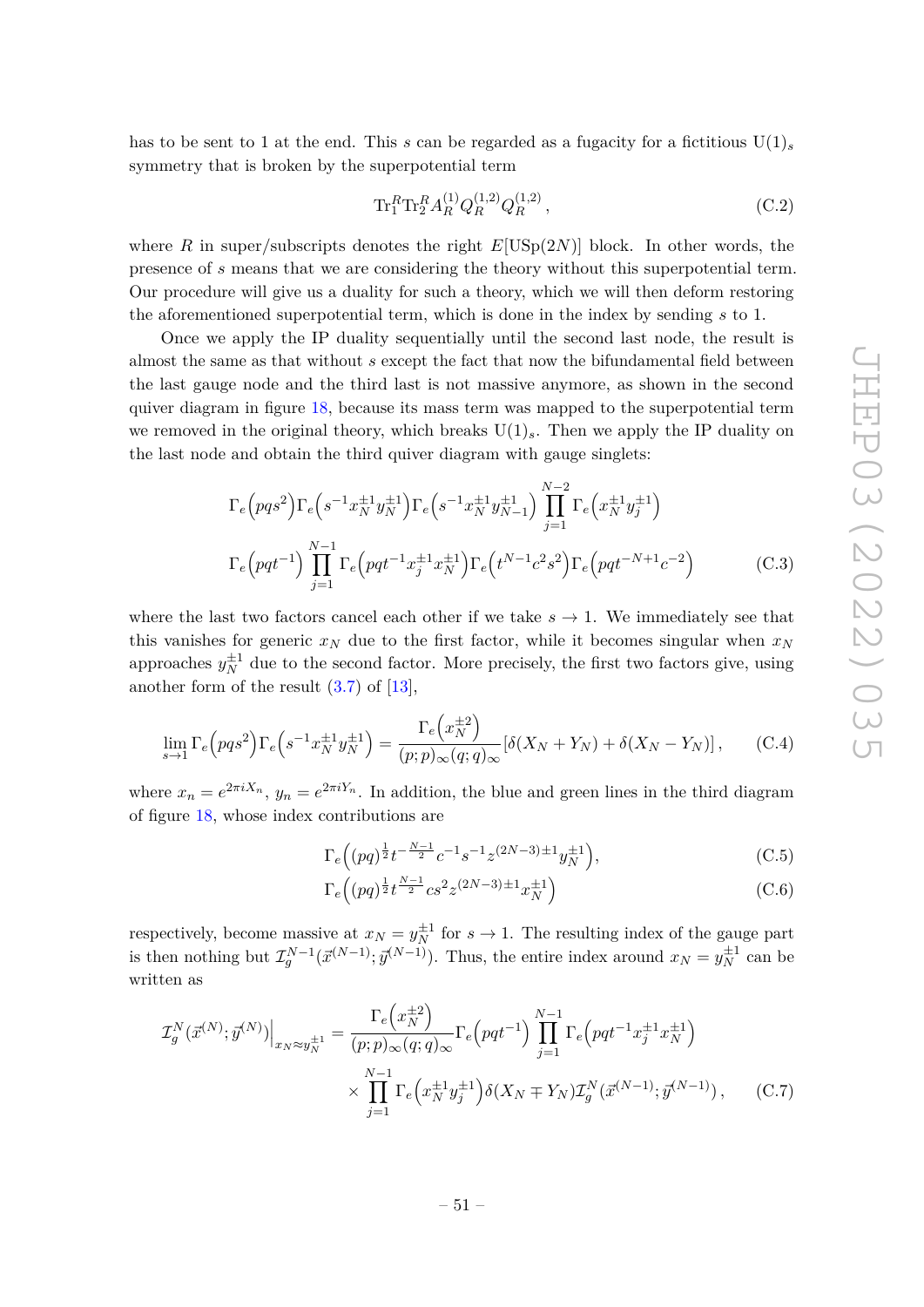where now for clarity we are explicitly writing the dependence on the fugacities for the non-abelian symmetries of the theory  $\mathcal{T}_g$ , and the factors other than  $\mathcal{I}_g^{N-1}(\vec{x}^{(N-1)}; \vec{y}^{(N-1)})$ come from the gauge singlet contributions [\(C.3\)](#page-51-0).

Similarly, one can also examine the index around  $x_N = y_{N-1}^{\pm 1}$ . In this case, the third factor in  $(C.3)$  is singular and can be written as

$$
\lim_{s \to 1} \Gamma_e \left( pqs^2 \right) \Gamma_e \left( s^{-1} x_N^{\pm 1} y_{N-1}^{\pm 1} \right) = \frac{\Gamma_e \left( x_N^{\pm 2} \right)}{(p;p)_{\infty}(q;q)_{\infty}} (\delta(X_N + Y_{N-1}) + \delta(X_N - Y_{N-1})) \tag{C.8}
$$

where  $y_{N-1} = e^{2\pi i Y_{N-1}}$ . Moreover, the green and red lines in figure [18,](#page-50-0) whose index contributions are

$$
\Gamma_e\Big((pq)^{\frac{1}{2}}t^{\frac{N-1}{2}}cs^2z^{(2N-3)\pm 1}x_N^{\pm 1}\Big),\tag{C.9}
$$

$$
\Gamma_e\Big( (pq)^{\frac{1}{2}} t^{-\frac{N-1}{2}} c^{-1} s^{-1} z^{(2N-3)\pm 1} y_{N-1}^{\pm 1} \Big)
$$
 (C.10)

respectively, become massive at  $x_N = y_{N-1}^{\pm 1}$  for  $s \to 1$ . The gauge part is then given by  $\mathcal{I}_{g}^{N-1}(\vec{x}_{N-1}; \vec{y}_{N-2}; y_N)$ , which leads to the following index around  $x_N = y_{N-1}^{\pm 1}$ .

$$
\mathcal{I}_{g}^{N}(\vec{x}^{(N)}; \vec{y}^{(N)})\Big|_{x_{N}\approx y_{N-1}^{\pm 1}} = \frac{\Gamma_{e}\left(x_{N}^{\pm 2}\right)}{(p;p)_{\infty}(q;q)_{\infty}} \Gamma_{e}\left(pqt^{-1}\right) \prod_{j=1}^{N-1} \Gamma_{e}\left(pqt^{-1}x_{j}^{\pm 1}x_{N}^{\pm 1}\right) \times \prod_{\substack{j=1\\j\neq N-1}}^{N} \Gamma_{e}\left(x_{N}^{\pm 1}y_{j}^{\pm 1}\right) \delta(X_{N} \mp Y_{N-1}) \mathcal{I}_{g}^{N-1}(\vec{x}^{(N-1)}; \vec{y}^{(N-2)}, y_{N}).
$$
\n(C.11)

On the other hand, the behavior around  $x_N = y_i^{\pm 1}$  for other *i* is not manifest in this frame. Instead, we can equivalently start from the initial quiver with  $y_{N-1}$  swapped with  $y_i$  by the permutation symmetry  $S_N \subset \text{USp}(2N)_y$ . Then we again apply the IP duality along the quiver and find the behavior of  $\mathcal{I}_{g}^{N}(\vec{x}; \vec{y})$  around  $x_N = y_i^{\pm 1}$  as follows:

$$
\mathcal{I}_{g}^{N}(\vec{x}^{(N)}; \vec{y}^{(N)})\Big|_{x_{N}\approx y_{i}^{\pm 1}} = \frac{\Gamma_{e}\left(x_{N}^{\pm 2}\right)}{(p;p)_{\infty}(q;q)_{\infty}} \Gamma_{e}\left(pqt^{-1}\right) \prod_{j=1}^{N-1} \Gamma_{e}\left(pqt^{-1}x_{j}^{\pm 1}x_{N}^{\pm 1}\right) \times \prod_{\substack{j=1 \ j \neq i}}^{N} \Gamma_{e}\left(x_{N}^{\pm 1}y_{j}^{\pm 1}\right) \delta(X_{N} \mp Y_{i}) \mathcal{I}_{g}^{N-1}(\vec{x}^{(N-1)}; \vec{y}^{(N)} \setminus \{y_{i}\}), \quad (C.12)
$$

where  $y_i = e^{2\pi i Y_i}$ .

Once we combine the contributions from different singularities, we obtain the following recursive relation between  $\mathcal{I}_g^N$  and  $\mathcal{I}_g^{N-1}$ :

$$
\mathcal{I}_{g}^{N}(\vec{x}^{(N)}; \vec{y}^{(N)}) = \frac{\Gamma_{e}\left(x_{N}^{\pm 2}\right)}{(p;p)_{\infty}(q;q)_{\infty}} \Gamma_{e}\left(pqt^{-1}\right) \prod_{j=1}^{N-1} \Gamma_{e}\left(pqt^{-1}x_{j}^{\pm 1}x_{N}^{\pm 1}\right) \times \sum_{i=1}^{N} \prod_{\substack{j=1 \ j \neq i}}^{N} \Gamma_{e}\left(x_{N}^{\pm 1}y_{j}^{\pm 1}\right) \delta(X_{N} \pm Y_{i}) \mathcal{I}_{g}^{N-1}(\vec{x}^{(N-1)}; \vec{y}^{(N)} \setminus \{y_{i}\})\,. \tag{C.13}
$$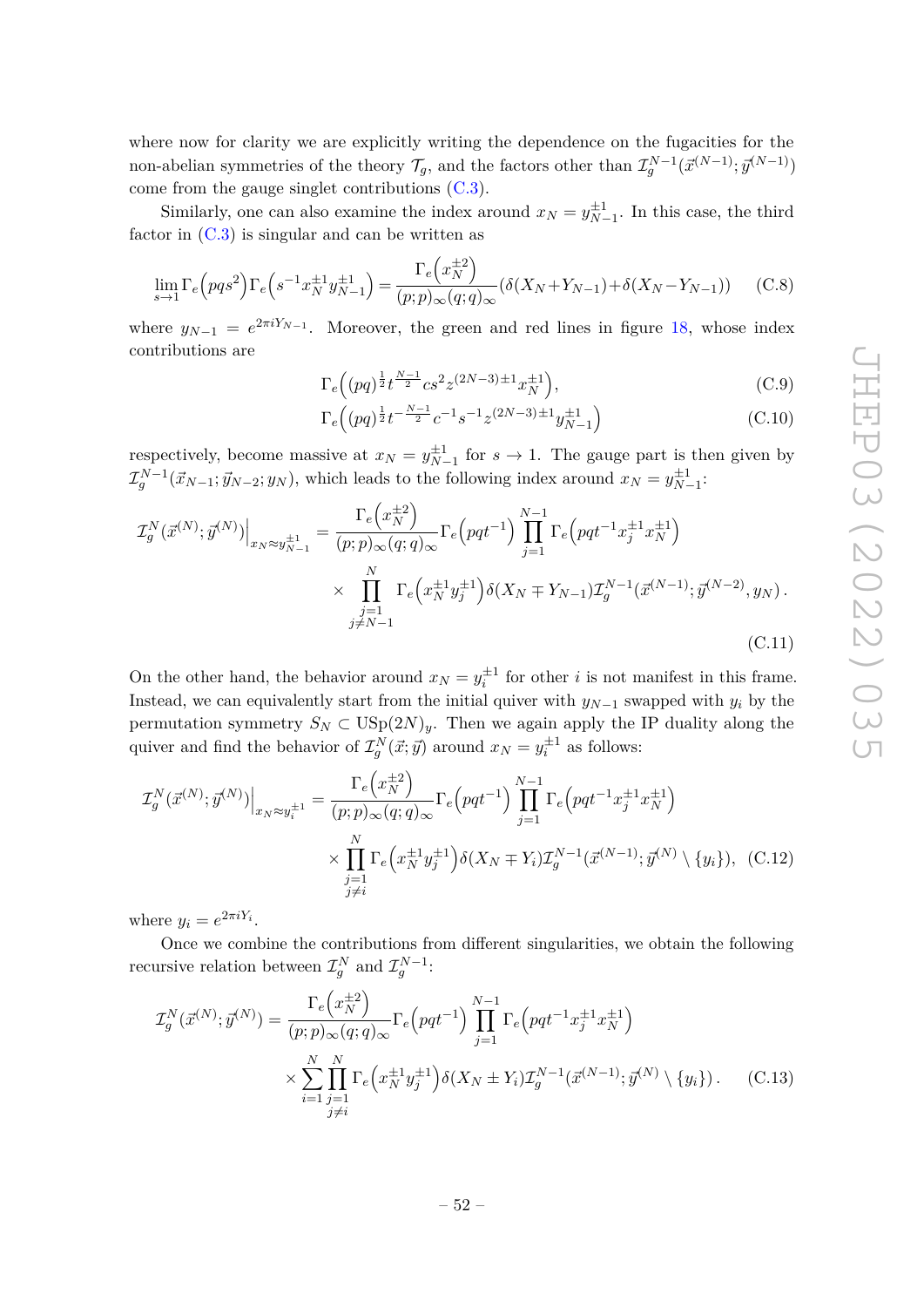Recall that we have already shown the identity  $(C.1)$  is true for  $N = 1$ . Now if we assume this is true for  $N = n - 1$ , i.e.

$$
\mathcal{I}_{g}^{n-1}(\vec{x}^{(n-1)}; \vec{y}^{(n-1)}) = \prod_{i=1}^{n-1} \frac{\Gamma_{e}(x_{i}^{\pm 2})}{(p;p)_{\infty}(q;q)_{\infty}} \Gamma_{e}(pqt^{-1})^{n-1} \prod_{i < j}^{n-1} \Gamma_{e}(pqt^{-1}x_{i}^{\pm 1}x_{j}^{\pm 1})
$$

$$
\times \sum_{\sigma \in S^{n-1}} \left( \prod_{i > j}^{n-1} \Gamma_{e}(x_{i}^{\pm 1}y_{\sigma(j)}^{\pm 1}) \right) \left( \prod_{i=1}^{n-1} \left[ \delta(X_{i} \pm Y_{\sigma(i)}) \right] \right), \qquad (C.14)
$$

then  $\mathcal{I}_g^n(\vec{x}^{(n)}; \vec{y}^{(n)})$  is given by

$$
T_{g}^{n}(\vec{x}^{(n)};\vec{y}^{(n)}) =
$$
\n
$$
= \prod_{i=1}^{n} \frac{\Gamma_{e}(x_{i}^{\pm 2})}{(p;p)_{\infty}(q;q)_{\infty}} \Gamma_{e}(pqt^{-1})^{n} \prod_{i\n
$$
\times \left( \prod_{j=1}^{n-1} \Gamma_{e}(x_{n}^{\pm 1}y_{j}^{\pm 1}) \right) \delta(X_{n} \pm Y_{n}) \sum_{\sigma \in S^{n-1}} \left( \prod_{i>j}^{n-1} \Gamma_{e}(x_{i}^{\pm 1}y_{\sigma(j)}^{\pm 1}) \right) \left( \prod_{i=1}^{N-1} \left[ \delta(X_{i} \pm Y_{\sigma(i)}) \right] \right)
$$
\n
$$
+ (y_{n} \leftrightarrow y_{i} \text{ for } i = 1,...,n-1) =
$$
\n
$$
= \prod_{i=1}^{n} \frac{\Gamma_{e}(x_{i}^{\pm 2})}{(p;p)_{\infty}(q;q)_{\infty}} \Gamma_{e}(pqt^{-1})^{n} \prod_{ij}^{n} \Gamma_{e}(x_{i}^{\pm 1}y_{\sigma(j)}^{\pm 1}) \right) \left( \prod_{i=1}^{n} \left[ \delta(X_{i} \pm Y_{\sigma(i)}) \right] \right)
$$
\n
$$
= \frac{\left[ \prod_{i=1}^{n} 2\pi i x_{i} \right] \left[ \prod_{i=1}^{n} \Gamma_{e}(x_{i}^{\pm 2}) \right] \left[ \prod_{i
$$
$$

<span id="page-53-5"></span>where for the last equality we have used  $(3.15)$ . Since  $(C.15)$  is exactly the r.h.s. of identity [\(C.1\)](#page-49-4), by mathematical induction this proves the identity for arbitrary *N*.

**Open Access.** This article is distributed under the terms of the Creative Commons Attribution License [\(CC-BY 4.0\)](https://creativecommons.org/licenses/by/4.0/), which permits any use, distribution and reproduction in any medium, provided the original author(s) and source are credited.

# **References**

- <span id="page-53-0"></span>[1] C. Hwang, S. Pasquetti and M. Sacchi, 4*d mirror-like dualities*, *JHEP* **09** [\(2020\) 047](https://doi.org/10.1007/JHEP09(2020)047) [[arXiv:2002.12897](https://arxiv.org/abs/2002.12897)] [IN[SPIRE](https://inspirehep.net/search?p=find+EPRINT%2BarXiv%3A2002.12897)].
- <span id="page-53-1"></span>[2] D. Gaiotto and E. Witten, *S-duality of Boundary Conditions In N* = 4 *Super Yang-Mills Theory*, *[Adv. Theor. Math. Phys.](https://doi.org/10.4310/ATMP.2009.v13.n3.a5)* **13** (2009) 721 [[arXiv:0807.3720](https://arxiv.org/abs/0807.3720)] [IN[SPIRE](https://inspirehep.net/search?p=find+EPRINT%2BarXiv%3A0807.3720)].
- <span id="page-53-2"></span>[3] A. Hanany and E. Witten, *Type IIB superstrings, BPS monopoles, and three-dimensional gauge dynamics*, *[Nucl. Phys. B](https://doi.org/10.1016/S0550-3213(97)00157-0)* **492** (1997) 152 [[hep-th/9611230](https://arxiv.org/abs/hep-th/9611230)] [IN[SPIRE](https://inspirehep.net/search?p=find+EPRINT%2Bhep-th%2F9611230)].
- <span id="page-53-3"></span>[4] S. Pasquetti, S.S. Razamat, M. Sacchi and G. Zafrir, *Rank Q E-string on a torus with flux*, *[SciPost Phys.](https://doi.org/10.21468/SciPostPhys.8.1.014)* **8** (2020) 014 [[arXiv:1908.03278](https://arxiv.org/abs/1908.03278)] [IN[SPIRE](https://inspirehep.net/search?p=find+EPRINT%2BarXiv%3A1908.03278)].
- <span id="page-53-4"></span>[5] K.A. Intriligator and N. Seiberg, *Mirror symmetry in three-dimensional gauge theories*, *[Phys.](https://doi.org/10.1016/0370-2693(96)01088-X) Lett. B* **387** [\(1996\) 513](https://doi.org/10.1016/0370-2693(96)01088-X) [[hep-th/9607207](https://arxiv.org/abs/hep-th/9607207)] [IN[SPIRE](https://inspirehep.net/search?p=find+EPRINT%2Bhep-th%2F9607207)].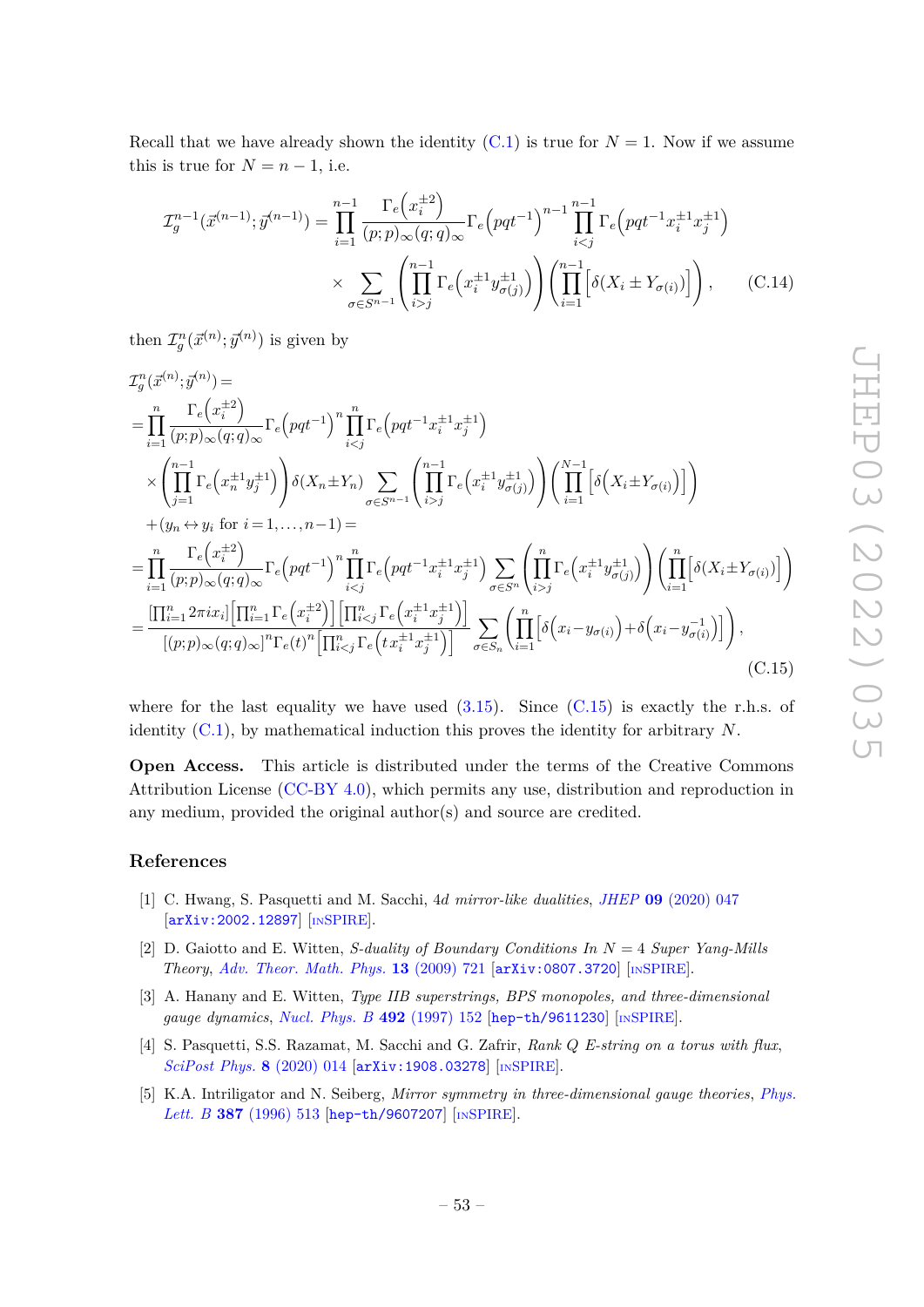- <span id="page-54-0"></span>[6] O. Aharony, S.S. Razamat, N. Seiberg and B. Willett, 3*d dualities from* 4*d dualities*, *[JHEP](https://doi.org/10.1007/JHEP07(2013)149)* **07** [\(2013\) 149](https://doi.org/10.1007/JHEP07(2013)149) [[arXiv:1305.3924](https://arxiv.org/abs/1305.3924)] [IN[SPIRE](https://inspirehep.net/search?p=find+EPRINT%2BarXiv%3A1305.3924)].
- <span id="page-54-1"></span>[7] O. Aharony, S.S. Razamat, N. Seiberg and B. Willett, *3d dualities from 4d dualities for orthogonal groups*, *JHEP* **08** [\(2013\) 099](https://doi.org/10.1007/JHEP08(2013)099) [[arXiv:1307.0511](https://arxiv.org/abs/1307.0511)] [IN[SPIRE](https://inspirehep.net/search?p=find+EPRINT%2BarXiv%3A1307.0511)].
- <span id="page-54-2"></span>[8] S. Benvenuti and S. Pasquetti, *3D-partition functions on the sphere: exact evaluation and mirror symmetry, JHEP* 05 [\(2012\) 099](https://doi.org/10.1007/JHEP05(2012)099) [[arXiv:1105.2551](https://arxiv.org/abs/1105.2551)] [IN[SPIRE](https://inspirehep.net/search?p=find+EPRINT%2BarXiv%3A1105.2551)].
- [9] T. Nishioka, Y. Tachikawa and M. Yamazaki, 3*d Partition Function as Overlap of Wavefunctions*, *JHEP* 08 [\(2011\) 003](https://doi.org/10.1007/JHEP08(2011)003) [[arXiv:1105.4390](https://arxiv.org/abs/1105.4390)] [IN[SPIRE](https://inspirehep.net/search?p=find+EPRINT%2BarXiv%3A1105.4390)].
- <span id="page-54-16"></span>[10] D.R. Gulotta, C.P. Herzog and S.S. Pufu, *From Necklace Quivers to the F-theorem, Operator Counting, and*  $T(U(N))$ , *JHEP* 12 [\(2011\) 077](https://doi.org/10.1007/JHEP12(2011)077) [[arXiv:1105.2817](https://arxiv.org/abs/1105.2817)] [IN[SPIRE](https://inspirehep.net/search?p=find+EPRINT%2BarXiv%3A1105.2817)].
- <span id="page-54-3"></span>[11] B. Assel, *Hanany-Witten effect and* SL(2*,* Z) *dualities in matrix models*, *JHEP* **10** [\(2014\) 117](https://doi.org/10.1007/JHEP10(2014)117) [[arXiv:1406.5194](https://arxiv.org/abs/1406.5194)] [IN[SPIRE](https://inspirehep.net/search?p=find+EPRINT%2BarXiv%3A1406.5194)].
- <span id="page-54-4"></span>[12] N. Seiberg, *Exact results on the space of vacua of four-dimensional SUSY gauge theories*, *[Phys.](https://doi.org/10.1103/PhysRevD.49.6857) Rev. D* **49** [\(1994\) 6857](https://doi.org/10.1103/PhysRevD.49.6857) [[hep-th/9402044](https://arxiv.org/abs/hep-th/9402044)] [IN[SPIRE](https://inspirehep.net/search?p=find+EPRINT%2Bhep-th%2F9402044)].
- <span id="page-54-5"></span>[13] V.P. Spiridonov and G.S. Vartanov, *Vanishing superconformal indices and the chiral symmetry breaking*, *JHEP* **06** [\(2014\) 062](https://doi.org/10.1007/JHEP06(2014)062) [[arXiv:1402.2312](https://arxiv.org/abs/1402.2312)] [IN[SPIRE](https://inspirehep.net/search?p=find+EPRINT%2BarXiv%3A1402.2312)].
- <span id="page-54-6"></span>[14] C. Hwang, S. Pasquetti and M. Sacchi, *Rethinking mirror symmetry as a local duality on fields*, [arXiv:2110.11362](https://arxiv.org/abs/2110.11362) [IN[SPIRE](https://inspirehep.net/search?p=find+EPRINT%2BarXiv%3A2110.11362)].
- <span id="page-54-7"></span>[15] K.A. Intriligator and P. Pouliot, *Exact superpotentials, quantum vacua and duality in supersymmetric* SP(*Nc*) *gauge theories*, *[Phys. Lett. B](https://doi.org/10.1016/0370-2693(95)00618-U)* **353** (1995) 471 [[hep-th/9505006](https://arxiv.org/abs/hep-th/9505006)] [IN[SPIRE](https://inspirehep.net/search?p=find+EPRINT%2Bhep-th%2F9505006)].
- <span id="page-54-8"></span>[16] I. Garozzo, N. Mekareeya, M. Sacchi and G. Zafrir, *Symmetry enhancement and duality walls in* 5*d gauge theories*, *JHEP* **06** [\(2020\) 159](https://doi.org/10.1007/JHEP06(2020)159) [[arXiv:2003.07373](https://arxiv.org/abs/2003.07373)] [IN[SPIRE](https://inspirehep.net/search?p=find+EPRINT%2BarXiv%3A2003.07373)].
- <span id="page-54-9"></span>[17] C. Hwang, S.S. Razamat, E. Sabag and M. Sacchi, *Rank Q E-String on Spheres with Flux*, [arXiv:2103.09149](https://arxiv.org/abs/2103.09149) [IN[SPIRE](https://inspirehep.net/search?p=find+EPRINT%2BarXiv%3A2103.09149)].
- <span id="page-54-10"></span>[18] S. Pasquetti and M. Sacchi, 3*d dualities from* 2*d free field correlators: recombination and rank stabilization*, *JHEP* **01** [\(2020\) 061](https://doi.org/10.1007/JHEP01(2020)061) [[arXiv:1905.05807](https://arxiv.org/abs/1905.05807)] [IN[SPIRE](https://inspirehep.net/search?p=find+EPRINT%2BarXiv%3A1905.05807)].
- <span id="page-54-11"></span>[19] C. Romelsberger, *Counting chiral primaries in N* = 1*, d* = 4 *superconformal field theories*, *[Nucl. Phys. B](https://doi.org/10.1016/j.nuclphysb.2006.03.037)* **747** (2006) 329 [[hep-th/0510060](https://arxiv.org/abs/hep-th/0510060)] [IN[SPIRE](https://inspirehep.net/search?p=find+EPRINT%2Bhep-th%2F0510060)].
- [20] J. Kinney, J.M. Maldacena, S. Minwalla and S. Raju, *An Index for 4 dimensional super conformal theories*, *[Commun. Math. Phys.](https://doi.org/10.1007/s00220-007-0258-7)* **275** (2007) 209 [[hep-th/0510251](https://arxiv.org/abs/hep-th/0510251)] [IN[SPIRE](https://inspirehep.net/search?p=find+EPRINT%2Bhep-th%2F0510251)].
- <span id="page-54-12"></span>[21] F.A. Dolan and H. Osborn, *Applications of the Superconformal Index for Protected Operators and q-Hypergeometric Identities to*  $N = 1$  *Dual Theories, [Nucl. Phys. B](https://doi.org/10.1016/j.nuclphysb.2009.01.028)* **818** (2009) 137 [[arXiv:0801.4947](https://arxiv.org/abs/0801.4947)] [IN[SPIRE](https://inspirehep.net/search?p=find+EPRINT%2BarXiv%3A0801.4947)].
- <span id="page-54-13"></span>[22] L. Rastelli and S.S. Razamat, *The supersymmetric index in four dimensions*, *[J. Phys. A](https://doi.org/10.1088/1751-8121/aa76a6)* **50** [\(2017\) 443013](https://doi.org/10.1088/1751-8121/aa76a6) [[arXiv:1608.02965](https://arxiv.org/abs/1608.02965)] [IN[SPIRE](https://inspirehep.net/search?p=find+EPRINT%2BarXiv%3A1608.02965)].
- <span id="page-54-14"></span>[23] E.M. Rains, *Multivariate Quadratic Transformations and the Interpolation Kernel*, [arXiv:1408.0305](https://arxiv.org/abs/1408.0305).
- <span id="page-54-15"></span>[24] F. Aprile, S. Pasquetti and Y. Zenkevich, *Flipping the head of T*[SU(*N*)]*: mirror symmetry, spectral duality and monopoles*, *JHEP* **04** [\(2019\) 138](https://doi.org/10.1007/JHEP04(2019)138) [[arXiv:1812.08142](https://arxiv.org/abs/1812.08142)] [IN[SPIRE](https://inspirehep.net/search?p=find+EPRINT%2BarXiv%3A1812.08142)].